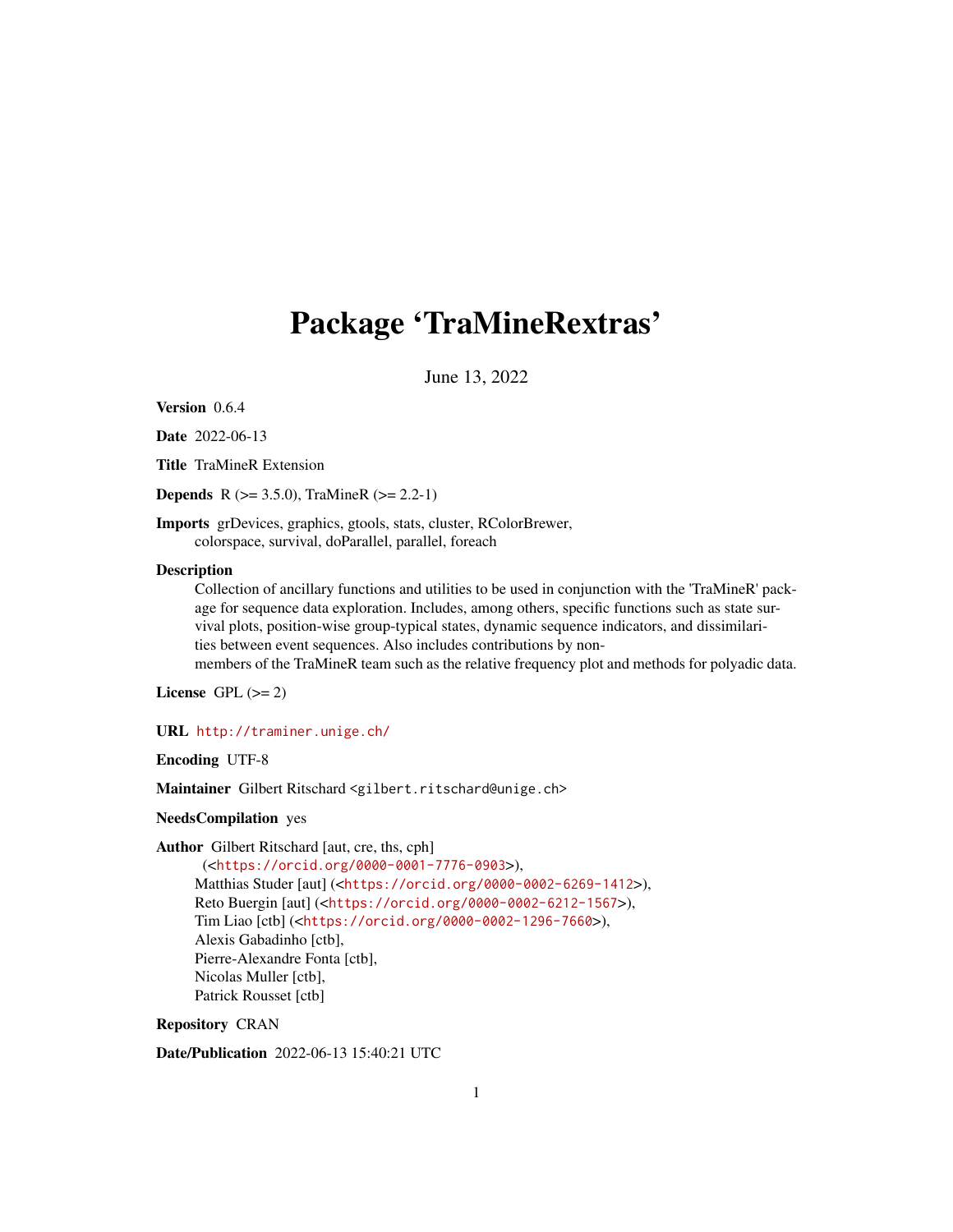## R topics documented:

|          | 3              |
|----------|----------------|
|          | 3              |
|          | $\overline{4}$ |
|          | 5              |
|          | 7              |
|          | 8              |
|          | 9              |
|          | 10             |
|          | 11             |
|          | 13             |
|          | 15             |
|          | 16             |
|          | 17             |
|          | 18             |
|          | 19             |
|          | 22             |
|          | 25             |
|          | 26             |
|          | 27             |
|          | 29             |
|          | 31             |
|          | 33             |
|          | 34             |
|          | 36             |
|          | 37             |
|          | 40             |
|          | 42             |
|          | 44             |
|          | 46             |
|          | 49             |
|          | 50             |
|          | 54             |
|          | 56             |
| segstart | 59             |
| segsury  | 60             |
|          | 62             |
|          | 63             |
|          | 65             |
|          | 66             |
|          |                |

**Index**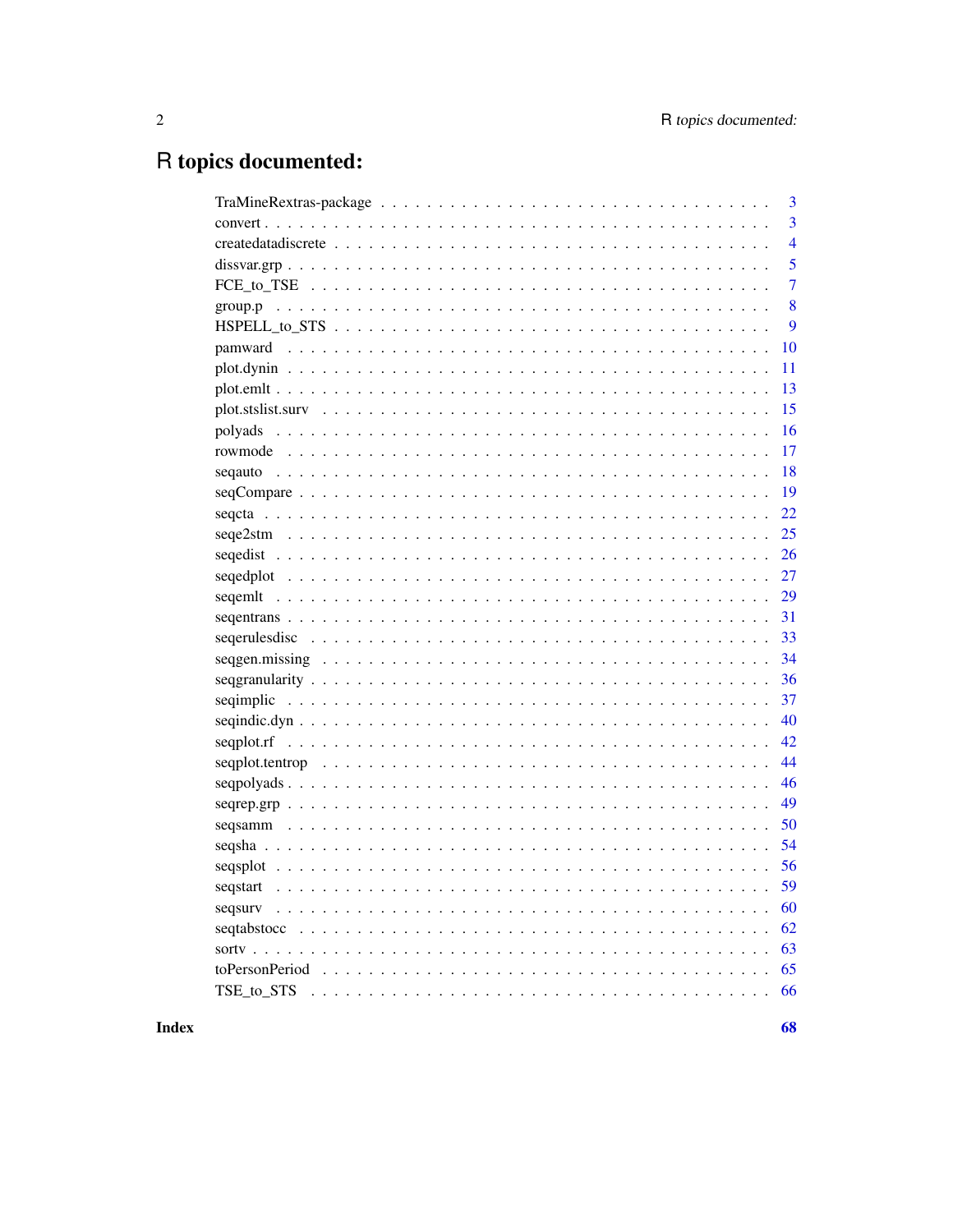<span id="page-2-0"></span>TraMineRextras-package

*TraMineR Extension*

#### Description

(Version: 0.6.4) Collection of ancillary functions and utilities to be used in conjunction with the 'TraMineR' package for sequence data exploration. Includes, among others, specific functions such as state survival plots, position-wise group-typical states, dynamic sequence indicators, and dissimilarities between event sequences. Also includes contributions by non-members of the TraMineR team such as the relative frequency plot and methods for polyadic data.

## Author(s)

Gilbert Ritschard, Matthias Studer, Reto Buergin

convert *Converting between graphical formats*

#### Description

Wrapper function for converting graphics with ImageMagick

#### Usage

convert.g(path = NULL, fileroot=  $"*"$ , from = "pdf",  $to = "png", create.path = TRUE, options = NULL)$ 

#### Arguments

| path        | String: The path to the from graphic files.                                      |
|-------------|----------------------------------------------------------------------------------|
| fileroot    | String: Graphic root name; default is "*" for all files with the from extension. |
| from        | File type extension specifying the from format.                                  |
| to          | File type extension specifying the to format.                                    |
| create.path | Logical: Should the output files be placed in a to subfolder.                    |
| options     | Additional options to be passed to the ImageMagick mogrify function              |

## Details

Conversion is done through a call to ImageMagick mogrify function. This means that ImageMagick should be installed on your system. It must also be listed in the path.

for some values such as "pdf" and "eps" of the from or to arguments ImageMagick works in conjunction with Gostscript. The latter should, therefore, also be accessible.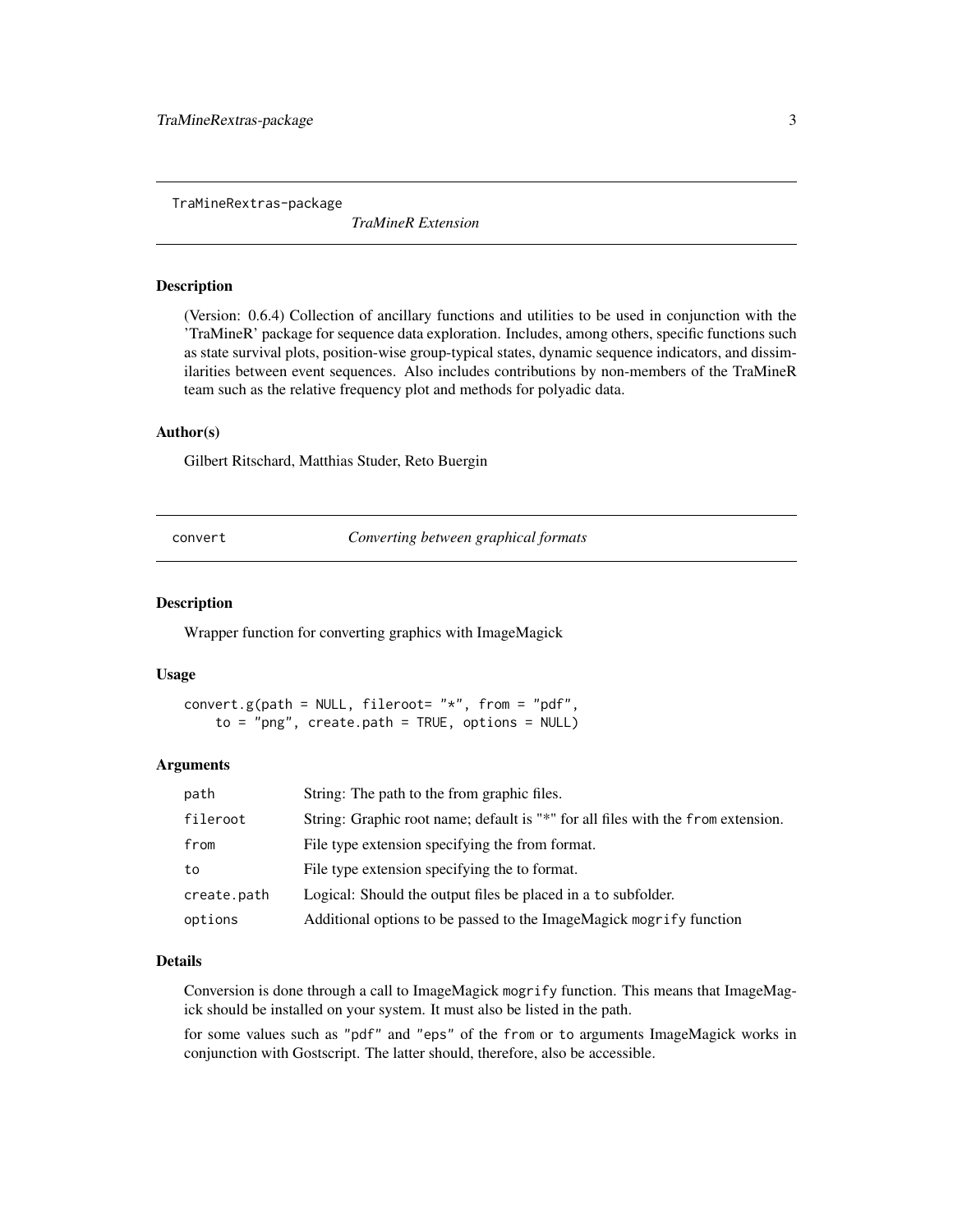## See Also

[png](#page-0-0), [pdf](#page-0-0)

## Examples

```
## Not run:
## Convert all .pdf graphics in the "figSW" directory
## into .png files and put the files in a "png" subfolder.
convert.g(path="figSW", from="pdf", to="png")
## Same, but convert to .jpg files.
convert.g(path="figSW", to="jpg")
## convert file "example.eps" in current path to ".pdf"
## and put it in same folder.
convert.g(fileroot = "example", create.folder=FALSE)
## End(Not run)
```
<span id="page-3-1"></span>createdatadiscrete *Transform time to event data into a discrete data format*

#### Description

Transform time to event data (in a specific format, see the details below) into a person-period data format suitable for automatic sequential association rules extraction

### Usage

```
createdatadiscrete(ids, data, vars, agemin, agemax,
    supvar=NULL)
```

| ids    | a vector containing an unique identification number for each case                                                                                                                                                                                                                                                                                                                                     |
|--------|-------------------------------------------------------------------------------------------------------------------------------------------------------------------------------------------------------------------------------------------------------------------------------------------------------------------------------------------------------------------------------------------------------|
| data   | a data frame containing time to event data, with variables containing the du-<br>rations named as in the vars argument, and those with the censoring indicators<br>named as in the vars argument followed by "ST" (for example column A is dura-<br>tion until event A, and column AST is the censoring indicator). This data frame<br>must contain an unique identification variable named "IDPERS". |
| vars   | a vector with the names of the duration variables                                                                                                                                                                                                                                                                                                                                                     |
| agemin | a data frame with two variables : "IDPERS" for the unique identification vari-<br>able, and "AGE" for the starting time of the observation                                                                                                                                                                                                                                                            |
| agemax | a data frame with two variables : "IDPERS" for the unique identification vari-<br>able, and "AGE" for the ending time of the observation                                                                                                                                                                                                                                                              |
| supvar | a vector of variables to add to the resulting person-period data frame                                                                                                                                                                                                                                                                                                                                |

<span id="page-3-0"></span>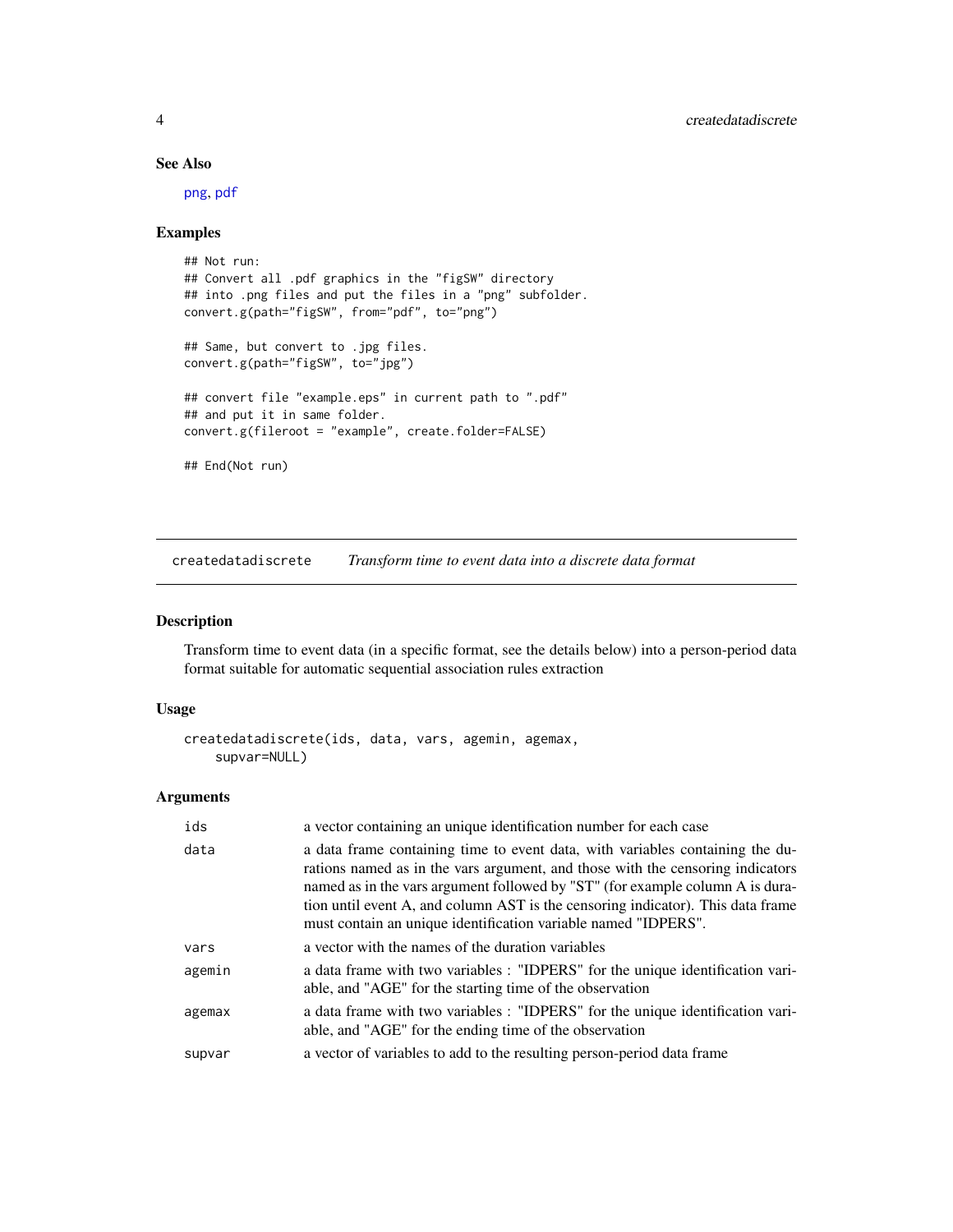#### <span id="page-4-0"></span>dissvar.grp 55 to 55 to 55 to 55 to 55 to 55 to 55 to 55 to 55 to 55 to 55 to 55 to 55 to 55 to 55 to 55 to 55

#### Details

The data frame from the data argument must contain two variables for each event: a duration variable that indicates the time when the event occurred, and a status variable that indicates if the event occurred (1) or not (0). If the event did not occur, the observation for this individual will go until the age specified through the agemax argument. Each status variable must have the name of the corresponding duration variable suffixed by "ST". For example, if the duration variable for an event "divorce" is called "div", then the status variable has to be named "divST".

The result from this function is a list with one person-period data frame by event, where the dependent event is different each time. Please see the attached data file and code for an example.

The resulting object is one of the required argument for the seqerulesdisc function that computes the association rules, the hazard ratios and the p-values, using discrete-time regressions. Unlike the method presented in Müller et al. 2010, this function does not use Cox proportional hazard models, but discrete-time regression models with a complementary log-log link function, which gives similar results.

#### Value

a list with one person-period data frame by event, where the dependent event is different each time. Please see the attached data file and code for an example.

#### Author(s)

Nicolas S. Müller

#### References

Müller, N.S., M. Studer, G. Ritschard et A. Gabadinho (2010), Extraction de règles d'association séquentielle à l'aide de modèles semi-paramétriques à risques proportionnels, *Revue des Nouvelles Technologies de l'Information*, Vol. E-19, EGC 2010, pp. 25-36

## See Also

[seqerulesdisc](#page-32-1) to compute the association rules.

#### Examples

##

dissvar.grp *Discrepancy by group.*

#### **Description**

This function computes the dissimilarity-based discrepancy measure of the groups defined by the group variable. The function is a wrapper for the TraMineR [dissvar](#page-0-0) function.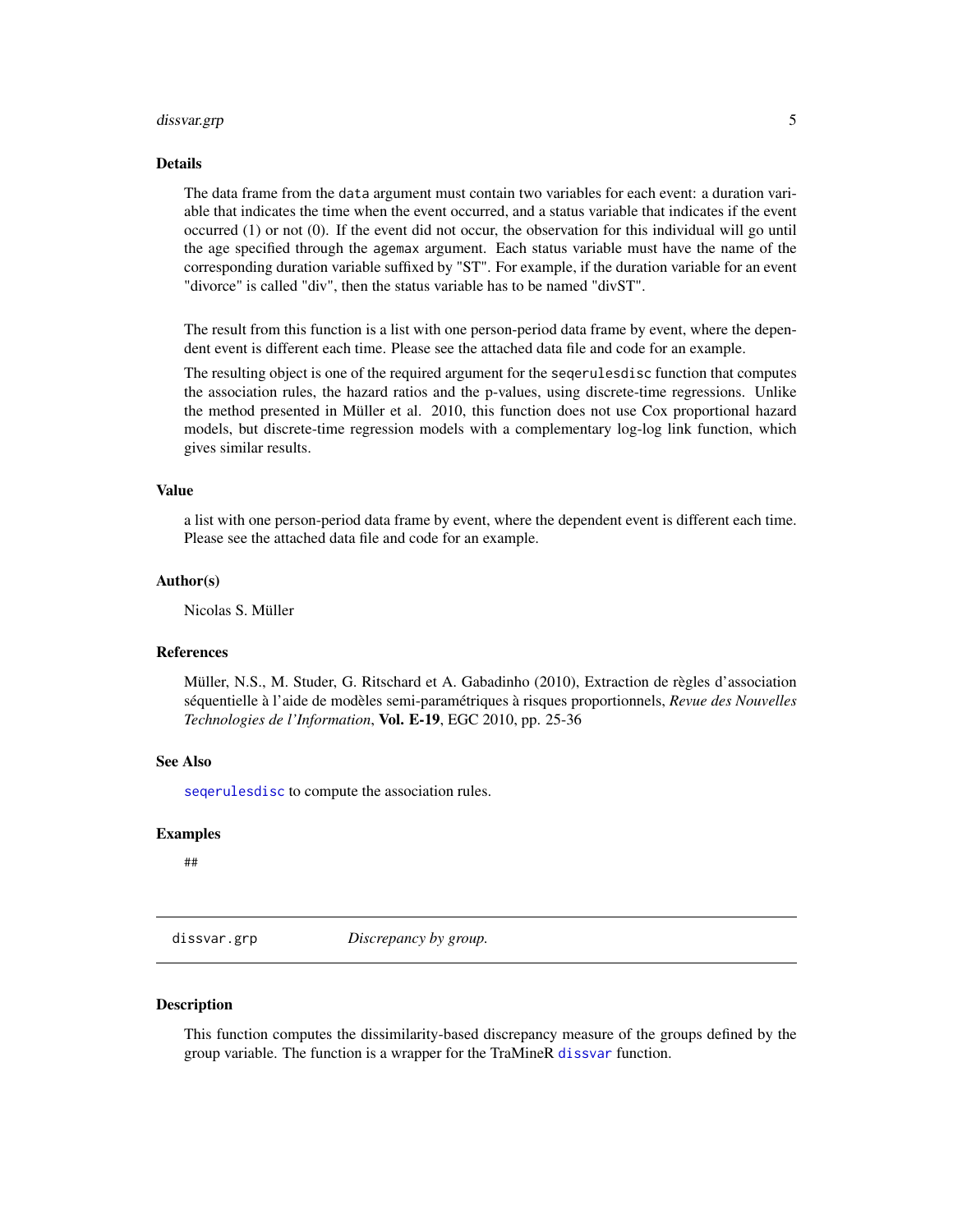#### <span id="page-5-0"></span>Usage

```
dissvar.grp(diss, group=NULL, ...)
```
## Arguments

| diss  | a dissimilarity matrix or a dist object.           |
|-------|----------------------------------------------------|
| group | group variable. If NULL a single group is assumed. |
| .     | additional arguments passed to dissvar.            |

## Details

The function is a wrapper for running [dissvar](#page-0-0) on the different groups defined by the group variable.

## Value

A vector with the group discrepancy measures.

#### **Note**

This function is a pre-release and further testing is still needed, please report any problems.

## Author(s)

Gilbert Ritschard

## See Also

[dissvar](#page-0-0)

## Examples

```
## create the biofam.seq state sequence object from the biofam data.
data(biofam)
biofam <- biofam[1:100,]
biofam.seq <- seqdef(biofam[,10:25])
dist <- seqdist(biofam.seq, method="HAM")
```
## discrepancy based on non-squared dissimilarities dissvar.grp(dist, biofam\$plingu02) ## square root of discrepancy based on squared dissimilarities sqrt(dissvar.grp(dist, biofam\$plingu02, squared=TRUE))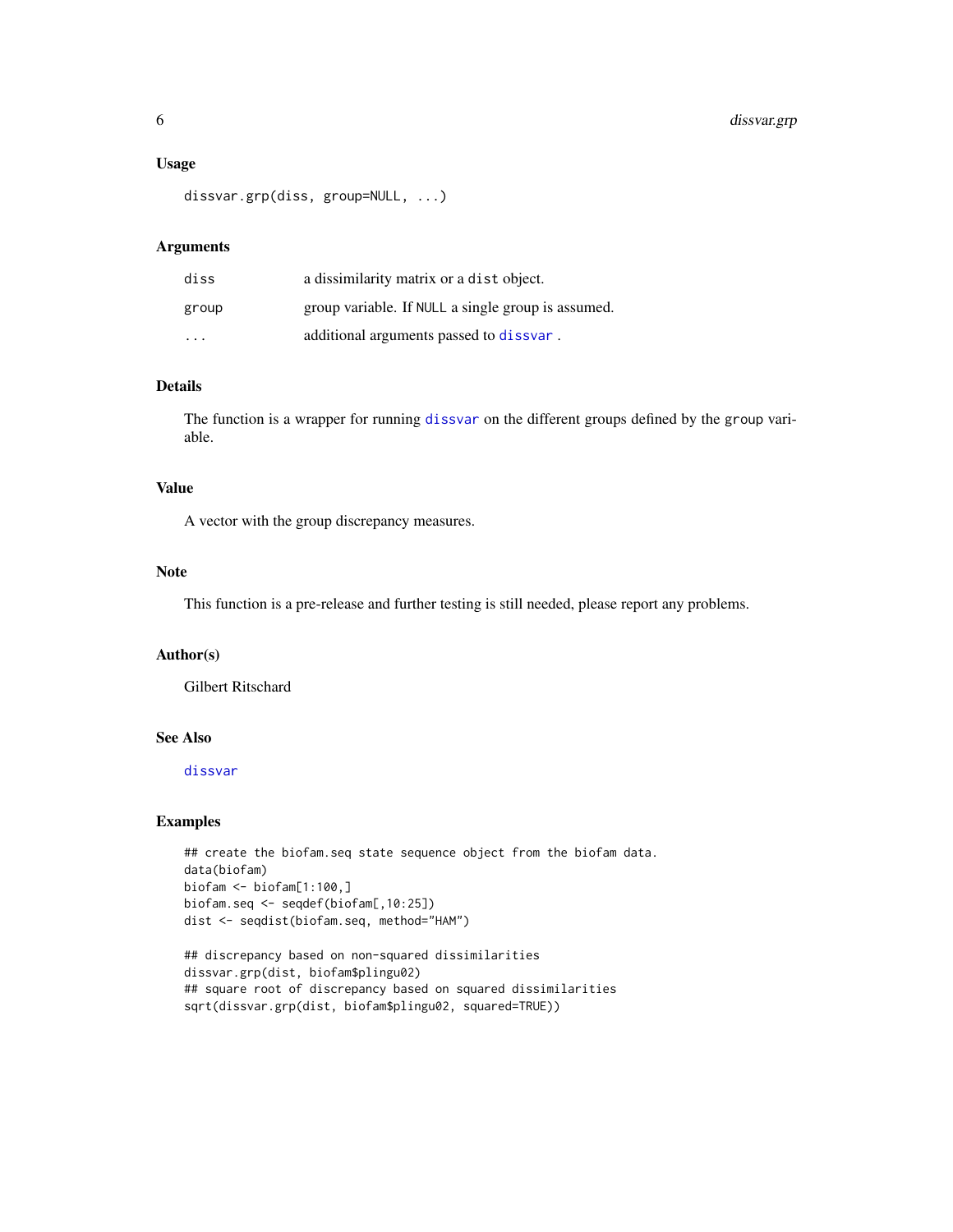<span id="page-6-0"></span>

Data conversion from Fixed Column Event format to TSE.

## Usage

```
FCE_to_TSE(seqdata, id = NULL, cols, eventlist = NULL, firstEvent = NULL)
```
## Arguments

| segdata    | data frame or matrix containing event sequence data in FCE format.                                                                                                                   |
|------------|--------------------------------------------------------------------------------------------------------------------------------------------------------------------------------------|
| id         | column containing the identification numbers for the sequences.                                                                                                                      |
| cols       | Real. Column containing the timing of the event. A missing value is interpreted<br>as a non-occurrence of the event.                                                                 |
| eventlist  | Event names, specified in the same order as cols argument. If NULL (default),<br>column names are used.                                                                              |
| firstEvent | Character. The name of an event to be added at the beginning of each event<br>sequences. This allows to include individuals with no events. If NULL (default),<br>no event is added. |

## Details

The usual data format for event sequence is TSE (see [seqecreate](#page-0-0)).

## Value

A data.frame with three columns: "id", "timestamp" and "event".

## Note

This function is a pre-release and further testing is still needed, please report any problems.

## Author(s)

Matthias Studer

## See Also

[seqecreate](#page-0-0), [seqformat](#page-0-0)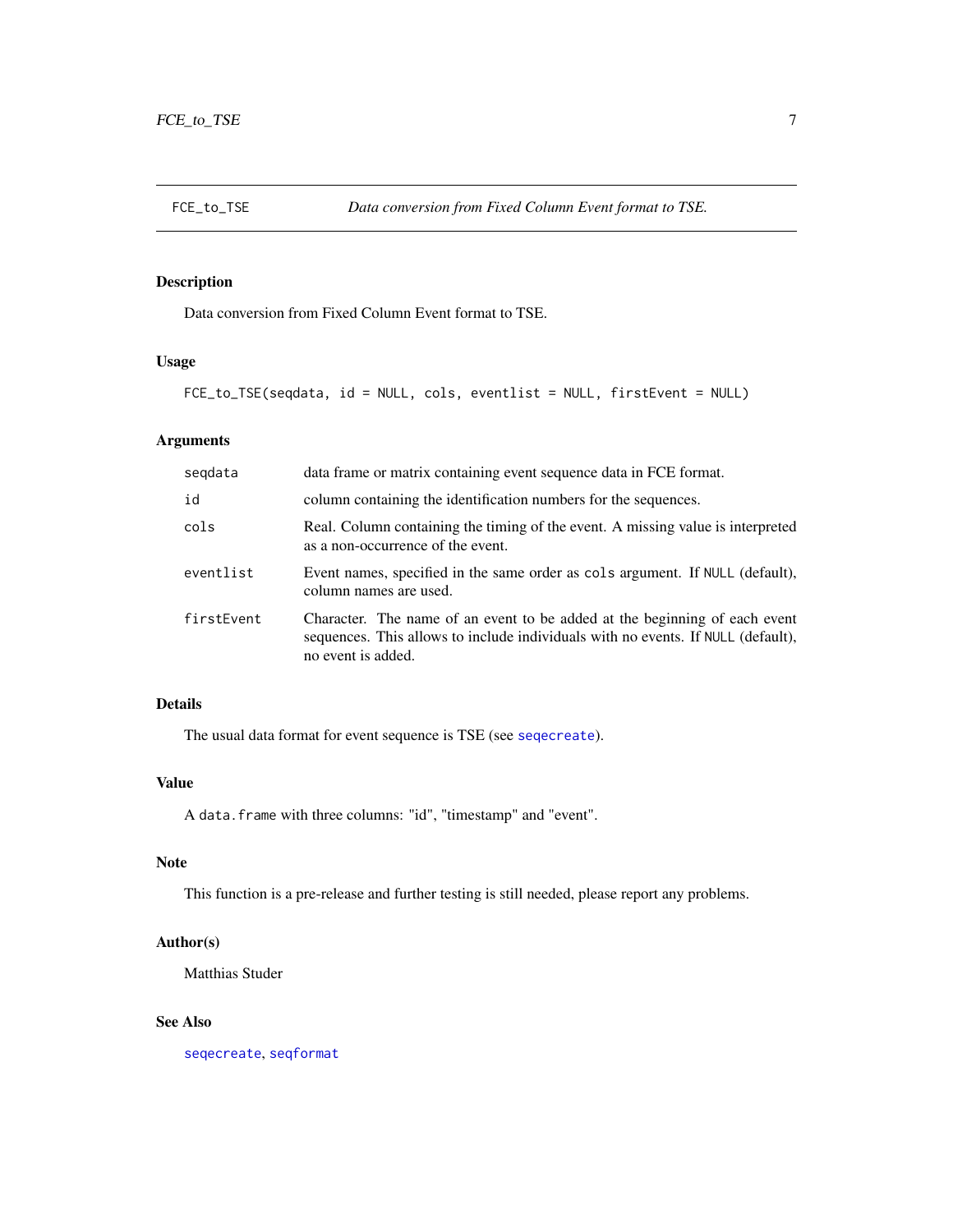## <span id="page-7-0"></span>Examples

```
## Generate a ramdom data set
fce <- data.frame(id=1:100, event1=runif(100), event2=runif(100))
## Add missing values (ie non-occurrences)
fce[runif(100)<0.1, "event1"] <- NA
fce[runif(100)<0.1, "event2"] <- NA
tse <- FCE_to_TSE(fce, id="id", cols=c("event1", "event2"),
       eventlist=c("Marriage", "Child birth"), firstEvent="Birth")
seq <- seqecreate(tse)
print(seq[1:10])
```
group.p *Adds proportion of occurrences to each level names*

## Description

Adds the proportion of occurrences of each level to the corresponding level name.

#### Usage

```
group.p(group, weights=NULL)
```
## Arguments

| group   | A group variable.                                       |
|---------|---------------------------------------------------------|
| weights | Vector of weights of same length as the group variable. |

#### Details

The group variable can be a factor or a numerical variable. In the latter case it is transformed to a factor.

## Author(s)

Gilbert Ritschard

## See Also

[seqplot](#page-0-0).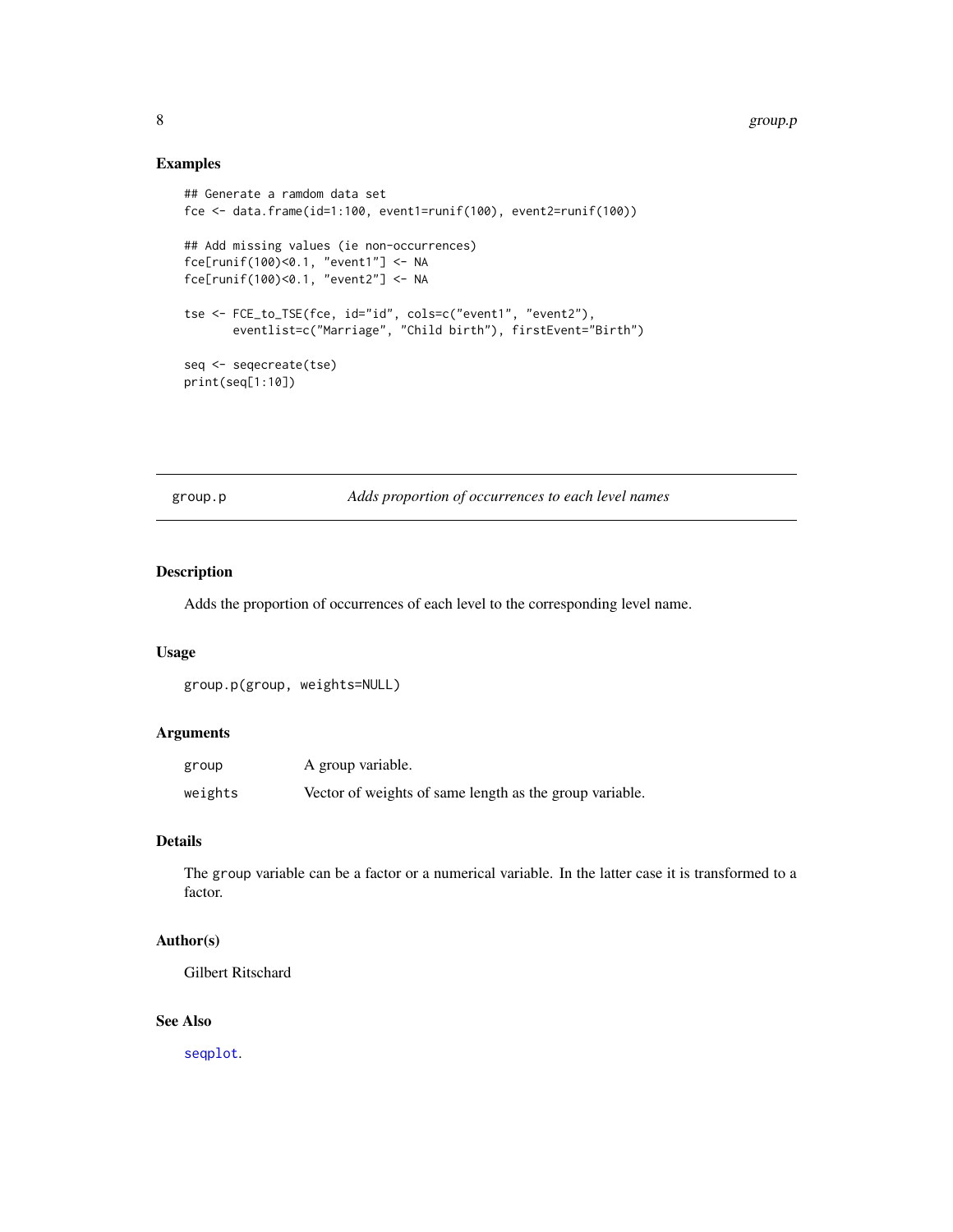## <span id="page-8-0"></span>HSPELL\_to\_STS 9

## Examples

```
data(actcal)
actcal <- actcal[1:100,]
actcal.seq <- seqdef(actcal[,13:24])
seqdplot(actcal.seq, group=group.p(actcal$sex))
```

```
levels(group.p(actcal$sex, weights=runif(length(actcal$sex))))
```
HSPELL\_to\_STS *Data conversion from Horizontal Spell to STS.*

## Description

Convert data from Horizontal Spell to STS.

#### Usage

```
HSPELL_to_STS(seqdata, begin, end, status = NULL,
    fixed.status = NULL, pvar = NULL, overwrite = TRUE,
    fillblanks = NULL, tmin = NULL, tmax = NULL, id = NULL,
   endObs = NULL)
```

| segdata      | a data frame or matrix containing sequence data.                                                                                                                                                |
|--------------|-------------------------------------------------------------------------------------------------------------------------------------------------------------------------------------------------|
| begin        | Vector containing the columns (name or number) with the beginning position of<br>each spell.                                                                                                    |
| end          | Vector containing the columns (name or number) with the end position of each<br>spell.                                                                                                          |
| status       | Vector containing the columns (name or number) with the status of each spell.                                                                                                                   |
| fixed.status | Default status (for period not covered by any spell.)                                                                                                                                           |
| pvar         | names or numbers of the column containing the 'birth' time.                                                                                                                                     |
| overwrite    | Should the most recent episode overwrite the older one when they overlap? If<br>FALSE, the most recent episode starts from the end of the previous one.                                         |
| fillblanks   | If not NULL, character used for filling gaps between episodes.                                                                                                                                  |
| tmin         | If sequences are to be defined on a calendar time axis, it defines the starting time<br>of the axis. If set as NULL, the start time is set as the minimum of the 'begin'<br>column in the data. |
| tmax         | If year sequences are wanted, defines the ending year of the sequences. If set to<br>NULL, it is guessed from the data (not so accurately!).                                                    |
| id           | column containing the identification numbers for the sequences.                                                                                                                                 |
| endObs       | An optional end of observation date. Usefull for retrospective survey.                                                                                                                          |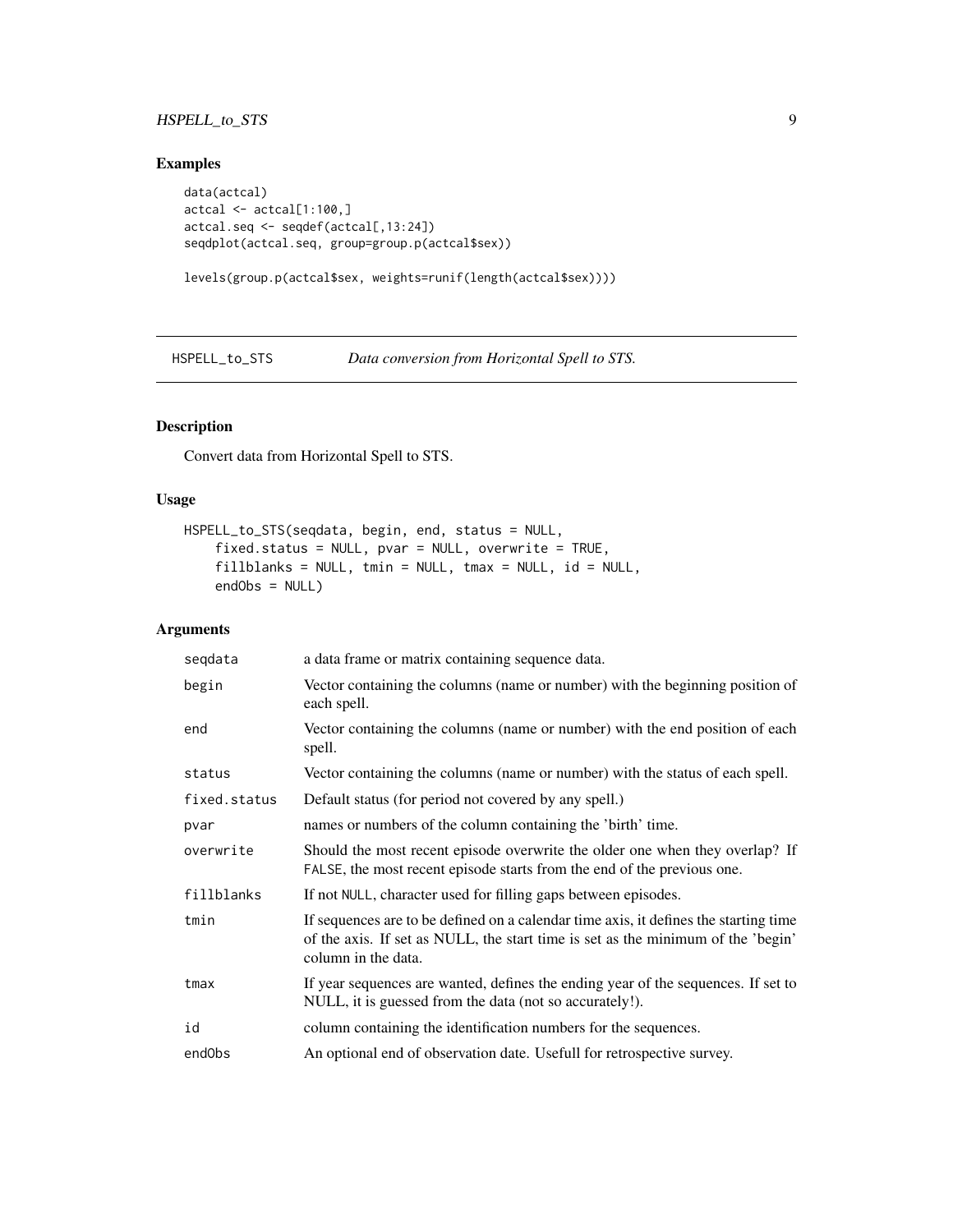## <span id="page-9-0"></span>Details

Hortizontal spell data format has the following caracteristics: - One row per individual - Each spell is specified with three consecutive variables: a begin date, an end date, and the status. - For unused spells, begin and end values should be set as NA.

## Value

A data.frame with the sequence in STS format.

#### Note

This function is a pre-release and further testing is still needed, please report any problems.

#### Author(s)

Matthias Studer

## See Also

See Also [seqformat](#page-0-0).

#### Examples

```
hspell <- data.frame(begin1=rep(1, 5), end1=c(2:5, NA), status1=1:5,
                     begin2=c(3:6, NA), end2=rep(NA, 5), status2=5:1)
sts <- HSPELL_to_STS(hspell, begin=c("begin1", "begin2"), end=c("end1", "end2"),
                     status=c("status1", "status2"))
```
pamward *PAM from k-solution of hierarchical clustering*

#### Description

Runs a pam clustering ([pam](#page-0-0)) from the solution in k groups of a hierarchical clustering ([agnes](#page-0-0)) .

## Usage

```
pamward(diss, k=3, method="ward", dist)
```

| diss   | Distance matrix or object.                          |
|--------|-----------------------------------------------------|
| k.     | Integer. Number of clusters.                        |
| method | Method for the hierarchical clustering (see agnes). |
| dist   | Deprecated. Use diss instead.                       |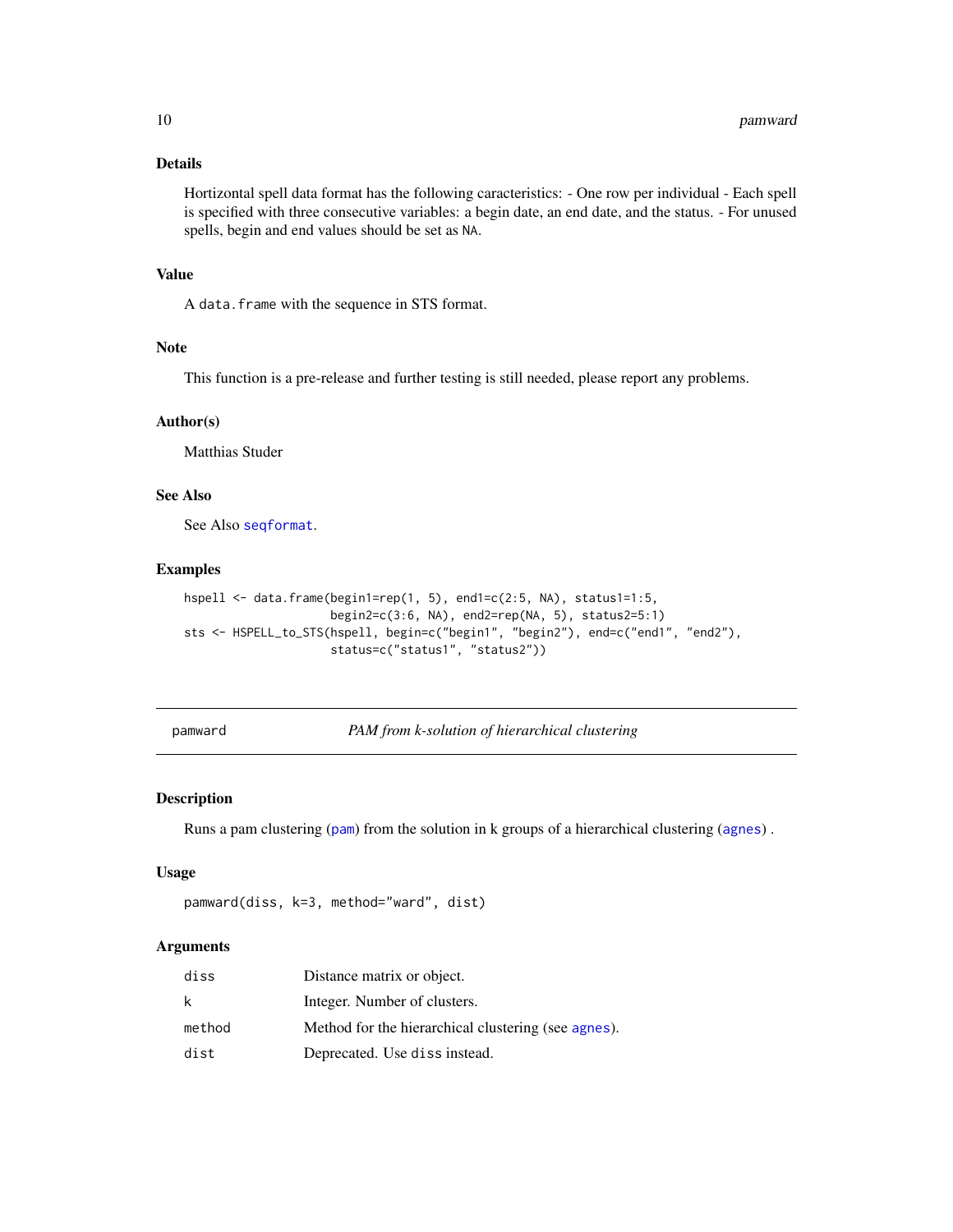#### <span id="page-10-0"></span>plot.dynin 11

## Details

The function first runs the hierarchical clustering, retrieves the medoids of the solution for the provided k and uses those medoids as start centers for the pam partitioning.

## Value

An object of class "pam". See [pam.object](#page-0-0) for details.

#### Author(s)

Gilbert Ritschard

#### See Also

[agnes](#page-0-0) and [pam](#page-0-0).

#### Examples

```
library(cluster)
data(actcal)
actcal.seq <- seqdef(actcal[1:200,13:24])
actcal.ham <- seqdist(actcal.seq, method = "HAM")
clust \leq pamward(actcal.ham, k = 4)
table(clust$clustering)
```
<span id="page-10-1"></span>plot.dynin *Dynamic index plot*

#### Description

Plot of dynamic (i.e. successive) cross-sectional summaries of an individual index. The successive values of the individual index for all sequences should be collected in a dynin table as produced by [seqindic.dyn](#page-39-1).

#### Usage

```
## S3 method for class 'dynin'
plot(x, fstat=weighted.mean, group=NULL, conf=FALSE,
     main=NULL, col=NULL, lty=NULL, lwd=3.5, ylim=NULL,
     ylab=NULL, xlab=NULL, xtlab=NULL, xtstep=NULL, tick.last=NULL,
     with.legend=TRUE, glabels=NULL, legend.pos="topright",
     horiz=FALSE, cex.legend=1, bcol=NULL, na.rm=FALSE, ret=FALSE, ...)
```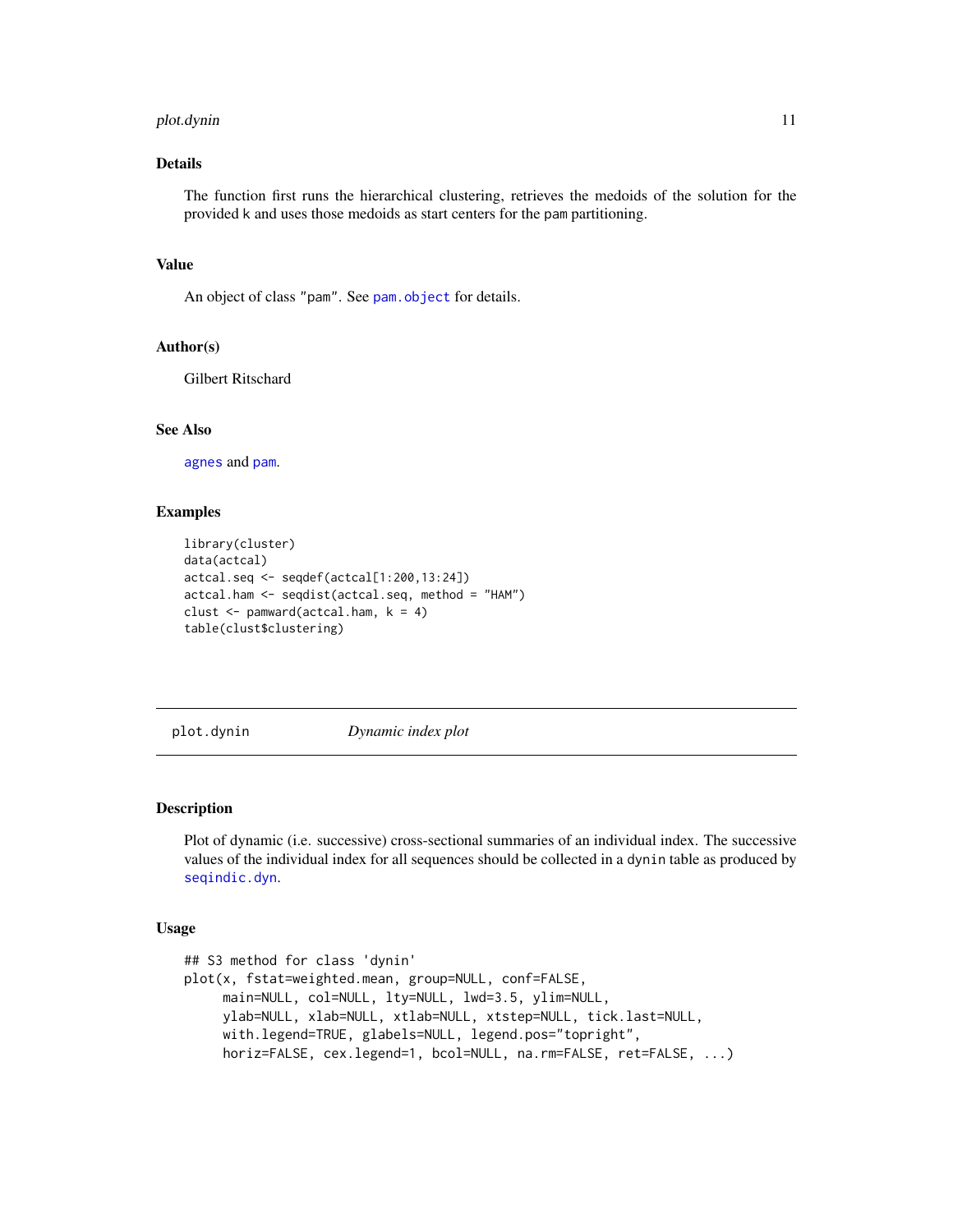<span id="page-11-0"></span>

| X           | object of class dynin as produced by seqindic.dyn                                                                                                                                                             |
|-------------|---------------------------------------------------------------------------------------------------------------------------------------------------------------------------------------------------------------|
| fstat       | function: summary function to compute the values plotted. Default is weighted. mean<br>with weights taken from the weights attribute of x. When weighted. mean and<br>x has no weights, mean is used instead. |
| group       | factor or discrete vector: group membership; a curve is drawn for each group. If<br>NULL (default) a single curve for the whole set is drawn.                                                                 |
| conf        | logical or numeric: If logical, should confidence bands be displayed? If nu-<br>meric, confidence probability. TRUE is equivalent to .95. Applies only when<br>fstat=mean or fstat=weighted.mean.             |
| main        | character string: Plot title.                                                                                                                                                                                 |
| col         | color vector. Group line colors. If NULL (default), colors are automatically as-<br>signed using qualitative_hcl with the 'Dark 3' palette (see hcl_palettes).                                                |
| lty         | string vector. Group line types (see lines). If NULL (default), types are auto-<br>matically assigned.                                                                                                        |
| lwd         | integer vector: Group line widths (see lines). If NULL (default), set as 3.5.                                                                                                                                 |
| ylim        | pair of numerics defining the range for the y-axis. If left NULL, the limits are<br>defined from the data.                                                                                                    |
| ylab        | character string: y axis label.                                                                                                                                                                               |
| xlab        | character string: x axis label.                                                                                                                                                                               |
| xtlab       | vector of strings defining the x-axis tick labels. If NULL, column names of the x<br>table are used.                                                                                                          |
| xtstep      | integer: step between tick marks on the x-axis. If unspecified, attribute xtstep<br>of the x object is used.                                                                                                  |
| tick.last   | logical. Should a tick mark be enforced at the last position on the x-axis? If<br>unspecified, attribute tick. last of the x object is used.                                                                  |
| glabels     | a vector of strings with the curve labels. If NULL curves are labeled with the<br>levels of the group variable                                                                                                |
| with.legend | logical: Should the legend be plotted. Default is TRUE.                                                                                                                                                       |
| legend.pos  | legend position: default is "topright". Seelegend.                                                                                                                                                            |
| horiz       | logical: Should the legend be displayed horizontally. Set as FALSE by default,<br>i.e., legend is displayed vertically.                                                                                       |
| cex.legend  | Scale factor for the legend.                                                                                                                                                                                  |
| bcol        | color vector. For confidence bands. If NULL (default), colors are automatically<br>assigned using qualitative_hcl with the 'Pastel 1' palette (see hcl_palettes).                                             |
| na.rm       | logical. When fstat is mean or weighted. mean, should NA's be stripped before<br>computation? Ignored for any other fstat function.                                                                           |
| ret         | logical: Should the plotted values be returned?                                                                                                                                                               |
| .           | additional plot parameters (see par).                                                                                                                                                                         |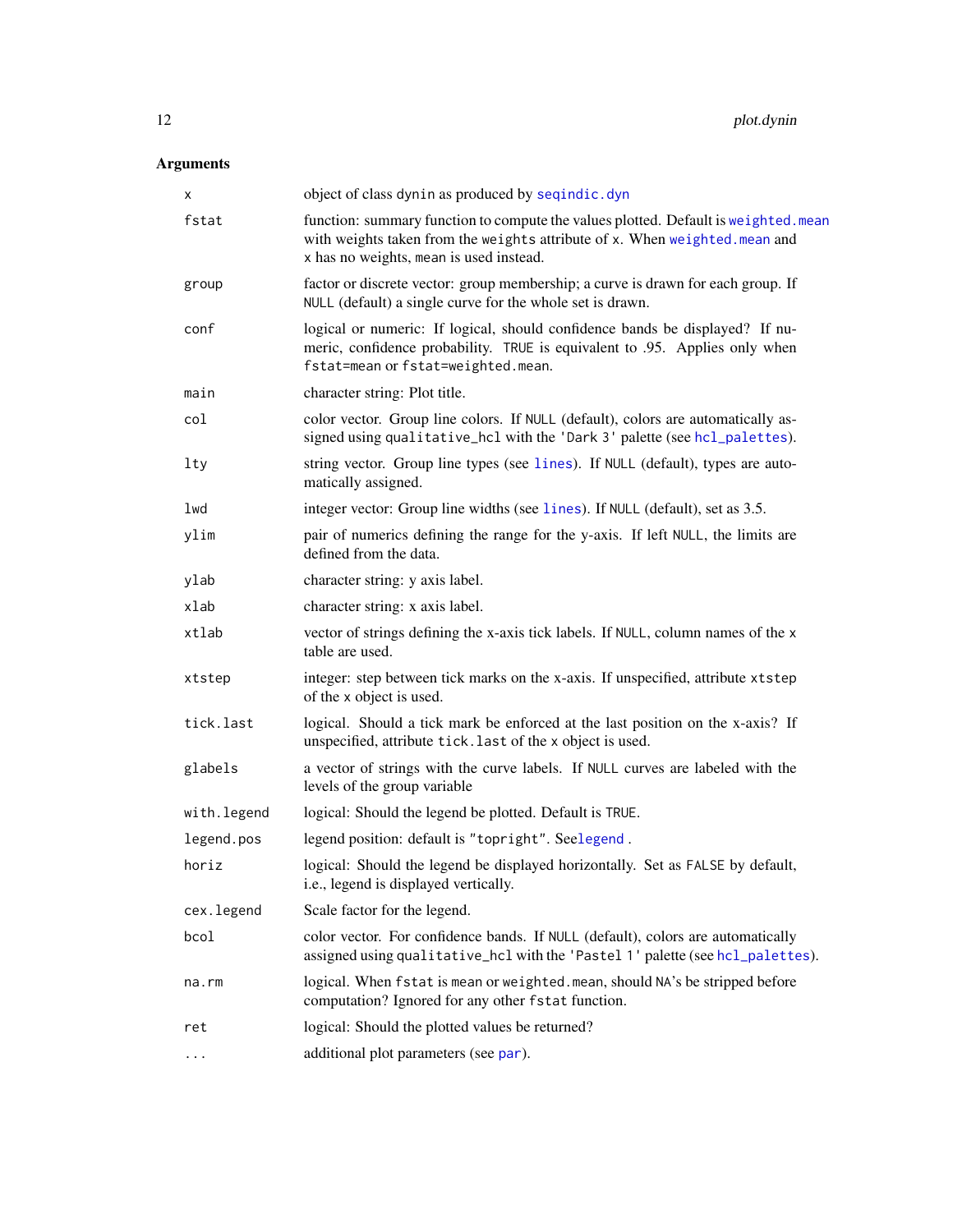#### <span id="page-12-0"></span>plot.emlt 13

## Details

Together with [seqindic.dyn](#page-39-1) this function implements the dynamic sequence analysis approach of Pelletier et al. (2020).

The function first computes the summary table using the fstat function. Each row of the summary table is then plotted as a line, except rows that contain NAs. Setting na.rm=TRUE helps sometimes to prevent some NAs in the summary table.

Confidence bands are computed for a confidence level of 95% and assuming a normal distribution.

#### Value

If ret=TRUE, a matrix with the successive group summaries (One row per group) and, when conf=TRUE, the matrices with the lower and upper bounds of the confidence intervals as attributes L.grp and U.grp.

#### Author(s)

Gilbert Ritschard

#### References

Pelletier, D., Bignami-Van Assche, S., & Simard-Gendron, A. (2020) Measuring Life Course Complexity with Dynamic Sequence Analysis, *Social Indicators Research* [doi:10.1007/s11205-](https://doi.org/10.1007/s11205-020-02464-y) [02002464y.](https://doi.org/10.1007/s11205-020-02464-y)

## See Also

See Also [seqindic.dyn](#page-39-1) (with examples)

#### Examples

## See examples on 'seqindic.dyn' help page

<span id="page-12-1"></span>plot.emlt *Emlt Plots*

#### **Description**

Plots static and dynamic state structure from the outcome of seqemlt. Two types of plot are proposed: The evolution in time of the correlation between states, and the projection of situations (time-indexed states) on their principal planes.

#### Usage

```
## S3 method for class 'emlt'
plot(x, from, to, delay=NULL, leg=TRUE, type="cor", cex=0.7, compx=1, compy=2, ...)
```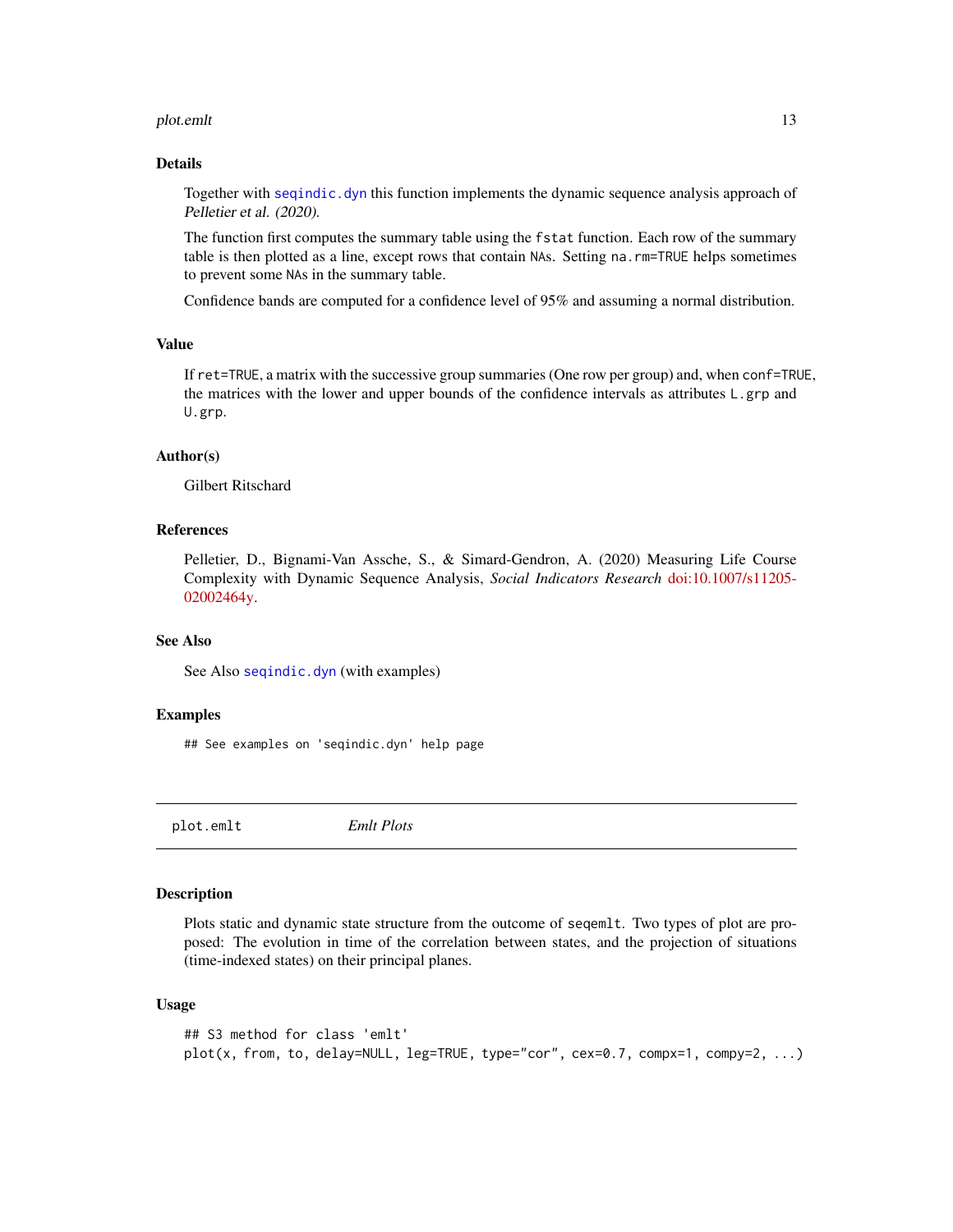#### <span id="page-13-0"></span>**Arguments**

| x        | an object of class emlt as produced by seqemlt                                                                                                                                                                      |
|----------|---------------------------------------------------------------------------------------------------------------------------------------------------------------------------------------------------------------------|
| type     | character string: type of plot to be drawn. Possible types are "cor" for the<br>evolution in time of the correlation between states, and "pca" for the projection<br>of states/situations on their principal planes |
| from     | vector of state labels: for type "cor", origin state(s) to be considered.                                                                                                                                           |
| to       | state label: for type "cor", destination state.                                                                                                                                                                     |
| delav    | for type "cor", the delay (number of time periods) between "from" and "to"<br>arguments. The correlation between state "from" at time t and "to" at t+delay.<br>By default delay is 0.                              |
| compx    | integer: for type "pca" first component, axis x                                                                                                                                                                     |
| compy    | integer: for type "pca" second component, axis y                                                                                                                                                                    |
| leg      | logical: should the legend be included                                                                                                                                                                              |
| cex      | numerical value: amount by which plotting text and symbols should be magni-<br>fied relative to the default.                                                                                                        |
| $\cdots$ | Arguments to be passed to methods, such as graphical parameters (see par)                                                                                                                                           |

## Details

The evolution of the correlation reveals the evolution of the emlt Euclidean distance between the situations (time-indexed states) along the timeframe.

The "pca" components are the principal components of the emlt numerical coordinates of the sequences, see [seqemlt](#page-28-1).

### Author(s)

Patrick Rousset, Senior researcher at Cereq, rousset@cereq.fr with the help of Matthias Studer

## References

Rousset, Patrick and Jean-François Giret (2007), Classifying Qualitative Time Series with SOM: The Typology of Career Paths in France, in F. Sandoval, A. Prieto and M. Grana (Eds) *Computational and Ambient Intelligence*, Lecture Notes in Computer science, vol 4507, Berlin: Springer, pp 757-764.

Rousset, Patrick, Jean-François Giret and Yvette Grelet (2012) Typologies De Parcours et Dynamique Longitudinale, *Bulletin de méthodologie sociologique*, 114(1), 5-34.

Rousset, Patrick and Jean-François Giret (2008) A longitudinal Analysis of Labour Market Data with SOM, in J. Rabuñal Dopico, J. Dorado, & A. Pazos (Eds.) *Encyclopedia of Artificial Intelligence*, Hershey, PA: Information Science Reference, pp 1029-1035.

## See Also

See Also [seqemlt](#page-28-1) (with examples)

#### Examples

## See examples on 'seqemlt' help page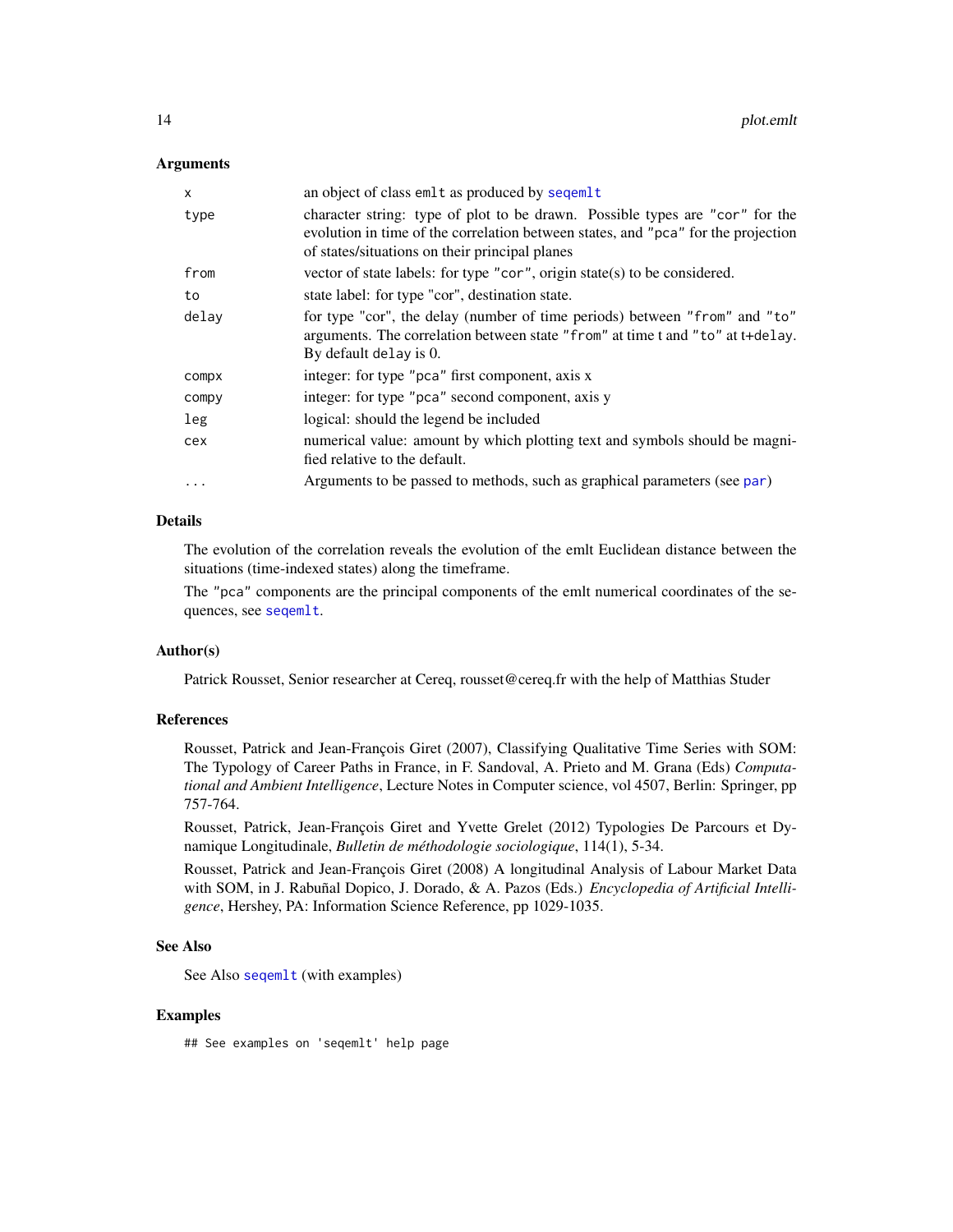<span id="page-14-1"></span><span id="page-14-0"></span>plot.stslist.surv *Plot method for objects produced by the seqsurv function*

## Description

This is the plot method for objects of class *stslist.surv* produced by the [seqsurv](#page-59-1) function.

#### Usage

```
## S3 method for class 'stslist.surv'
plot(x, cpal = NULL, ylab = NULL, xlab = NULL,xaxis = TRUE, yaxis = TRUE, xtstep = NULL, tick.last = NULL,
 cex.axis = 1, ...)
```
### Arguments

| X         | An object of class stslist. surv as produced by the seqsurv function.                                                                                                                                                                                                                                                                                  |
|-----------|--------------------------------------------------------------------------------------------------------------------------------------------------------------------------------------------------------------------------------------------------------------------------------------------------------------------------------------------------------|
| cpal      | Vector of colors. Alternative color palette to be used for the drawn lines. The<br>vector should be of length equal to the number of drawn survival curves, i.e.,<br>the number of selected states or number of groups when x was obtained with<br>per.state=TRUE. When cpal=NULL, the default colors assigned to the cpal<br>attribute of x are used. |
| ylab      | Optional label for the y axis. If set as NA, no label is displayed. If NULL, a default<br>label is used.                                                                                                                                                                                                                                               |
| xlab      | Optional label for the x axis. If set as NA, no label is displayed. If NULL, a default<br>label is used.                                                                                                                                                                                                                                               |
| xaxis     | Logical. Should the x-axis be plotted. Default is TRUE.                                                                                                                                                                                                                                                                                                |
| yaxis     | Logical. Should the y-axis be plotted. Default is TRUE.                                                                                                                                                                                                                                                                                                |
| xtstep    | Optional interval at which the tick-marks of the x-axis are displayed. For exam-<br>ple, with $x$ tstep = 3 a tick-mark is drawn at position 1, 4, 7, etc The display<br>of the corresponding labels depends on the available space and is dealt with<br>automatically. If unspecified, the xtstep attribute of the x object is used.                  |
| tick.last | Logical. Should a tick mark be enforced at the last position on the x-axis? If<br>unspecified, the tick. last attribute of the x object is used.                                                                                                                                                                                                       |
| cex.axis  | Expansion factor for the font size of the axis labels and names. The default value<br>is 1. Values lesser than 1 will reduce the size of the font, values greater than 1<br>will increase the size.                                                                                                                                                    |
| $\cdots$  | Further graphical parameters. For more details about the graphical parameter<br>arguments, see plot, plot.default and par.                                                                                                                                                                                                                             |

## Details

This is the plot method for the output produced by the [seqsurv](#page-59-1) function, i.e., objects of class *stslist.surv*. It displays the survival curves fitted for states in sequences.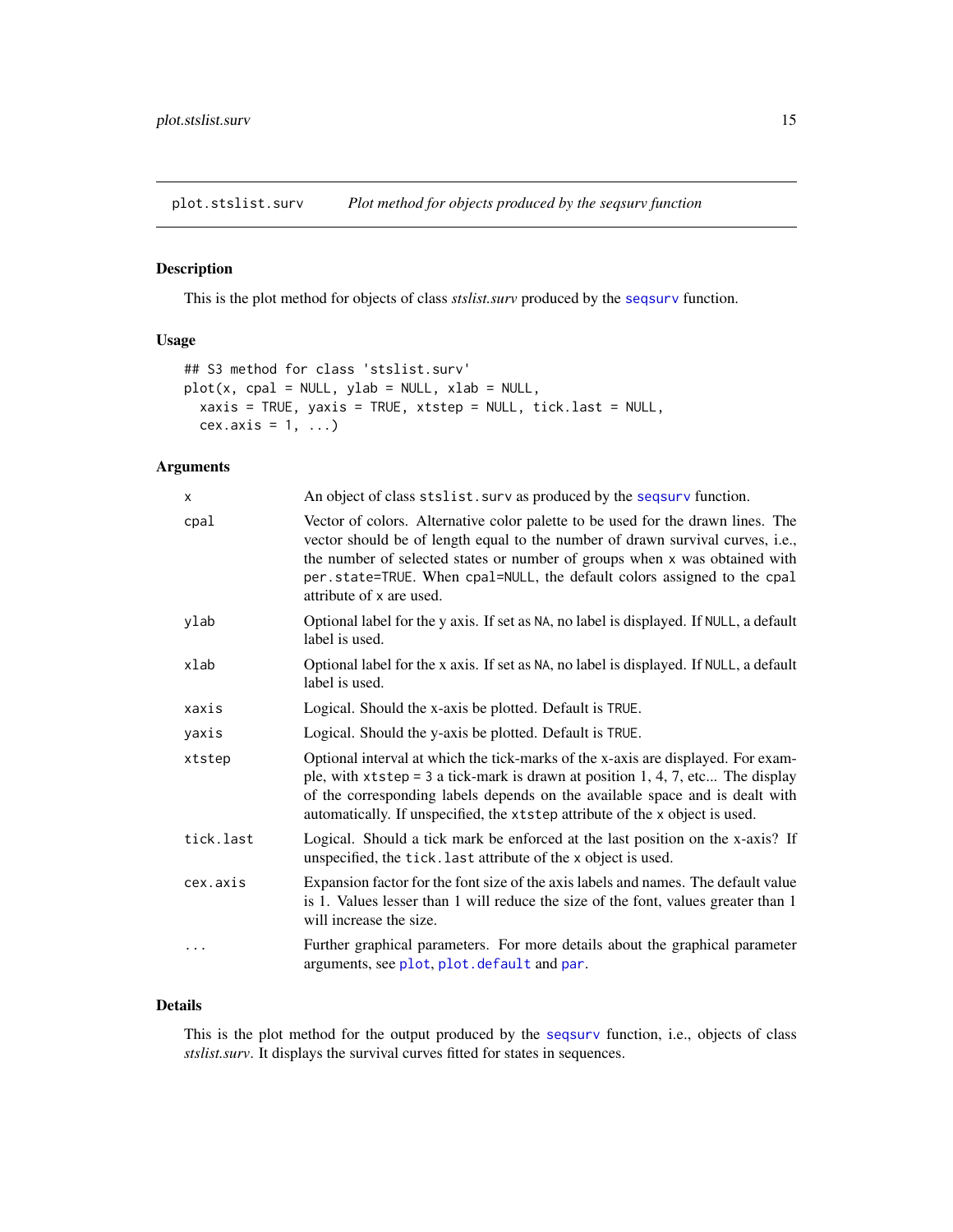#### <span id="page-15-0"></span>16 polyads and the polyads of the polyads of the polyads of the polyads of the polyads of the polyads of the polyads of the polyads of the polyads of the polyads of the polyads of the polyads of the polyads of the polyads

#### Author(s)

Matthias Studer, Gilbert Ritschard, Pierre-Alexandre Fonta

#### See Also

[seqsurv](#page-59-1), [seqsplot](#page-55-1), [survfit](#page-0-0).

#### Examples

```
## Defining a sequence object with the data in columns 10 to 25
## (family status from age 15 to 30) in the biofam data set
data(biofam)
biofam.lab <- c("Parent", "Left", "Married", "Left+Marr",
"Child", "Left+Child", "Left+Marr+Child", "Divorced")
biofam.seq <- seqdef(biofam, 10:25, labels=biofam.lab)
```
## State survival plot biofam.surv <- seqsurv(biofam.seq) plot(biofam.surv)

polyads *Polyadic data example*

## Description

This data set contains a data frame with 10 triads. The 10 first rows correspond to the 1st generation members, the next 10 to the second generation members and the last 10 to the third generation members.

## Usage

data(polyads)

## Format

A data frame with 30 rows and 11 columns.

## Details

The first column is the generation variable Gen. The sequences of length 10 are in columns 2 to 11 named X1 to X10.

## Author(s)

Gilbert Ritschard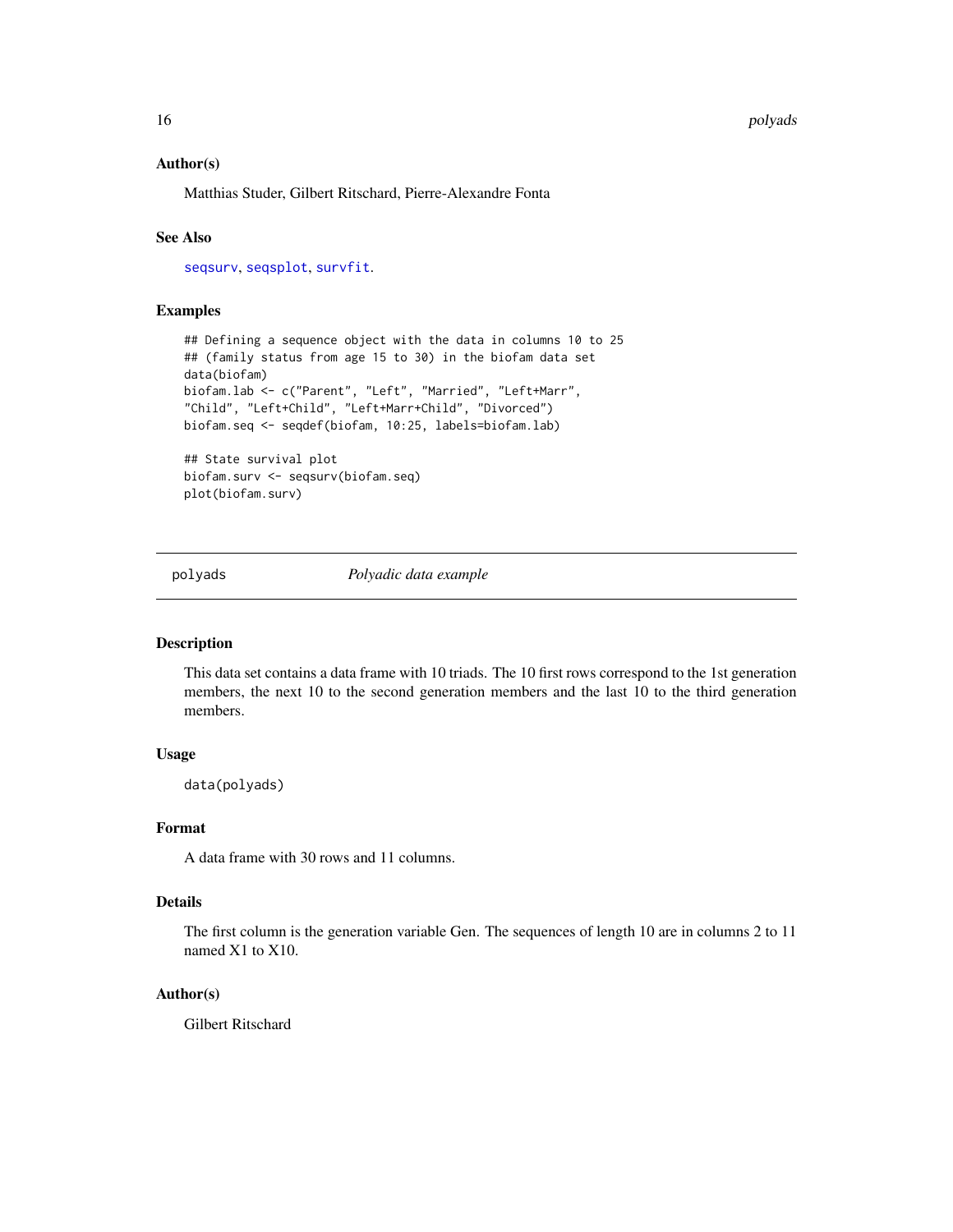<span id="page-16-0"></span>

Returns the modal state of a variable, e.g., the modal state in a sequence.

#### Usage

rowmode(v, except = NULL)

## Arguments

|        | A numerical or factor variable.                                                                                        |
|--------|------------------------------------------------------------------------------------------------------------------------|
| except | Vector of values that should be ignored; e.g., set except=" $\star$ " to ignore missing<br>states with default coding. |

## Details

The function tabulates the variable and returns the most frequent value.

## Value

The modal value

## Author(s)

Gilbert Ritschard

## See Also

[table](#page-0-0).

## Examples

```
data(actcal)
actcal.seq <- seqdef(actcal[1:10,13:24])
actcal.mod <- apply(as.matrix(actcal.seq), 1, rowmode)
head(actcal.mod)
```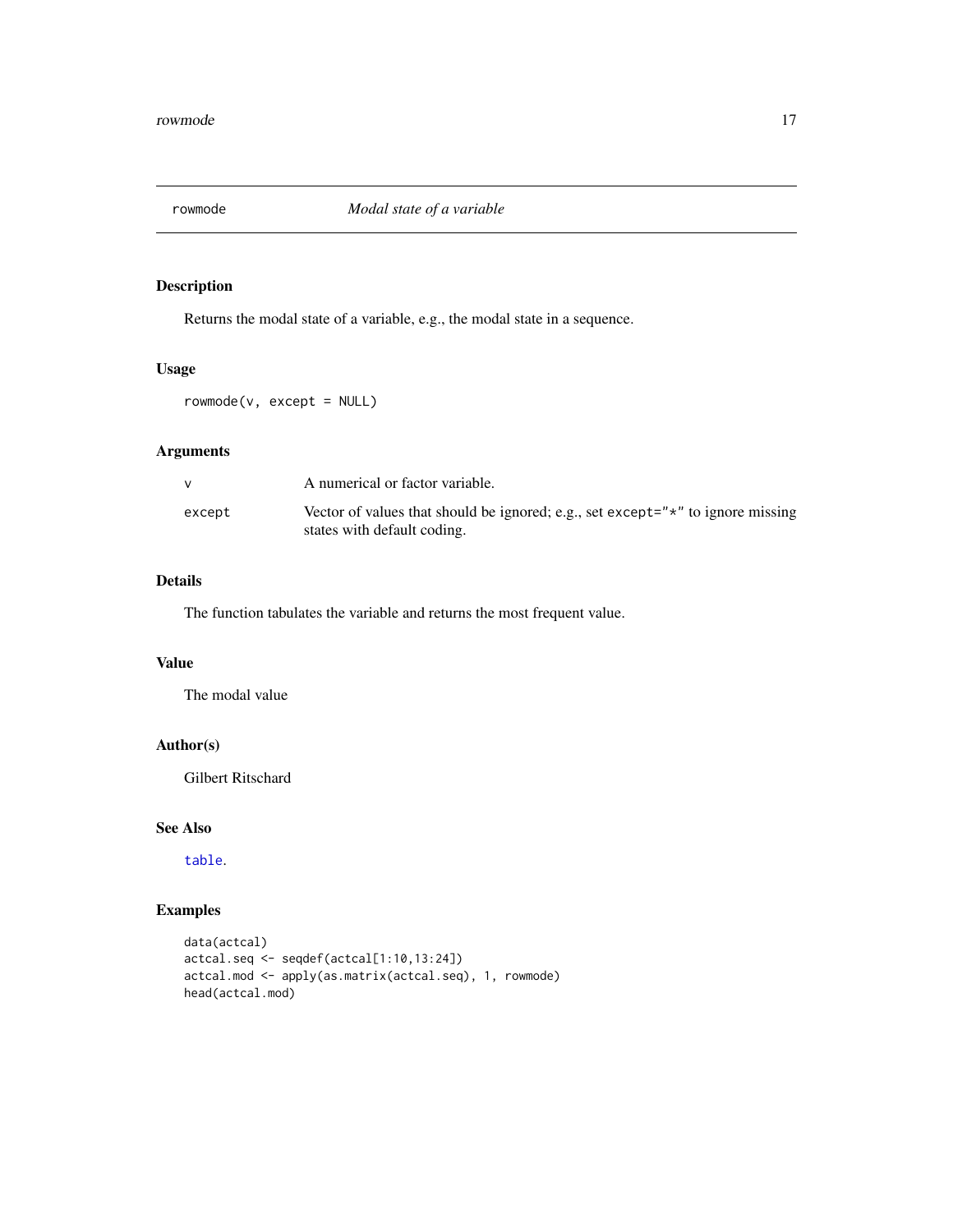<span id="page-17-0"></span>

Computes auto-associations of order  $k = 1$  to order, between current states and states lagged by  $k$ positions.

## Usage

seqauto(seqdata, order =  $1$ , measure = "cv")

## Arguments

| segdata | A state sequence object or a data frame with sequential data in STS format. |
|---------|-----------------------------------------------------------------------------|
| order   | Maximum wanted order of auto-association.                                   |
| measure | Character string. Currently only "cv" (Cramer's v) is accepted.             |

## Details

The function puts the data in "SRS" form by means of the [seqformat](#page-0-0) function.

## Value

A matrix with order rows and two columns: the auto-association and its p-value.

### Warning

Function in development, not fully checked.

#### Author(s)

Gilbert Ritschard

## See Also

[seqformat](#page-0-0)

## Examples

```
data(biofam)
```

```
biofam.seq <- seqdef(biofam[1:100,10:25])
aa <- seqauto(biofam.seq, order=5)
aa
```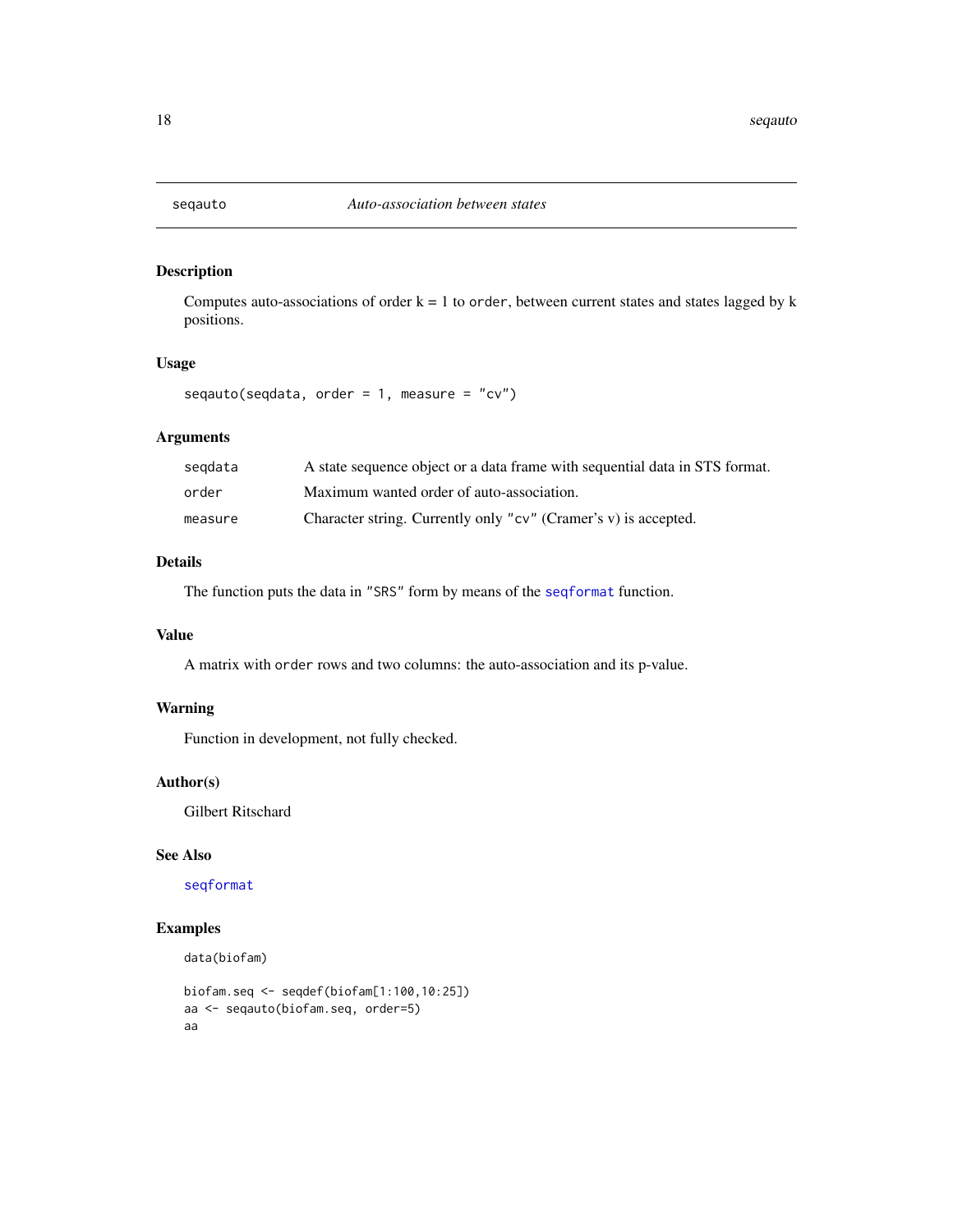<span id="page-18-0"></span>

The function seqCompare computes the likelihood ratio test (LRT) and Bayesian Information Criterion (BIC) for comparing two groups within each of a series of set. The functions seqBIC and seqLRT are aliases that return only the BIC or the LRT.

#### Usage

```
seqCompare(seqdata, seqdata2=NULL, group=NULL, set=NULL,
   s=100, seed=36963, stat="all", squared="LRTonly",
   weighted=TRUE, opt=NULL, BFopt=NULL, method, ...)
seqLRT(seqdata, seqdata2=NULL, group=NULL, set=NULL, s=100,
    seed=36963, squared="LRTonly", weighted=TRUE, opt=NULL,
   BFopt=NULL, method, ...)
seqBIC(seqdata, seqdata2=NULL, group=NULL, set=NULL, s=100,
    seed=36963, squared="LRTonly", weighted=TRUE, opt=NULL,
   BFopt=NULL, method, ...)
```

| segdata  | Either a state sequence object (stslist created with sequence is a list of state<br>sequence objects, e.g., list(cohort1.seq, cohort2.seq, cohort3.seq).                                                |
|----------|---------------------------------------------------------------------------------------------------------------------------------------------------------------------------------------------------------|
| segdata2 | Either a state sequence object (stslist or a list of state sequence objects.<br>Must be NULL when group is not NULL. If not NULL, must be of same type than<br>segdata. See details.                    |
| group    | Vector of length equal to number of sequences in sequatra. A dichotomous<br>grouping variable. See details.                                                                                             |
| set      | Vector of length equal to number of sequences in sequata. Variable defining<br>the sets. See details.                                                                                                   |
| S        | Integer. Default 100. The size of random samples of sequences. When 0, no<br>sampling is done.                                                                                                          |
| seed     | Integer. Default 36963. Using the same seed number guarantees the same results<br>each time. Set s=NULL if you don't want to set a seed. The random generator<br>can be chosen with RNG kind.           |
| stat     | String. The requested statistics. One of "LRT", "BIC", or "all"                                                                                                                                         |
| squared  | Logical. Should squared distances be used? Can also be "LRTonly", in which<br>case the distances to the centers are computed using non-squared distances and<br>LRT is computed with squared distances. |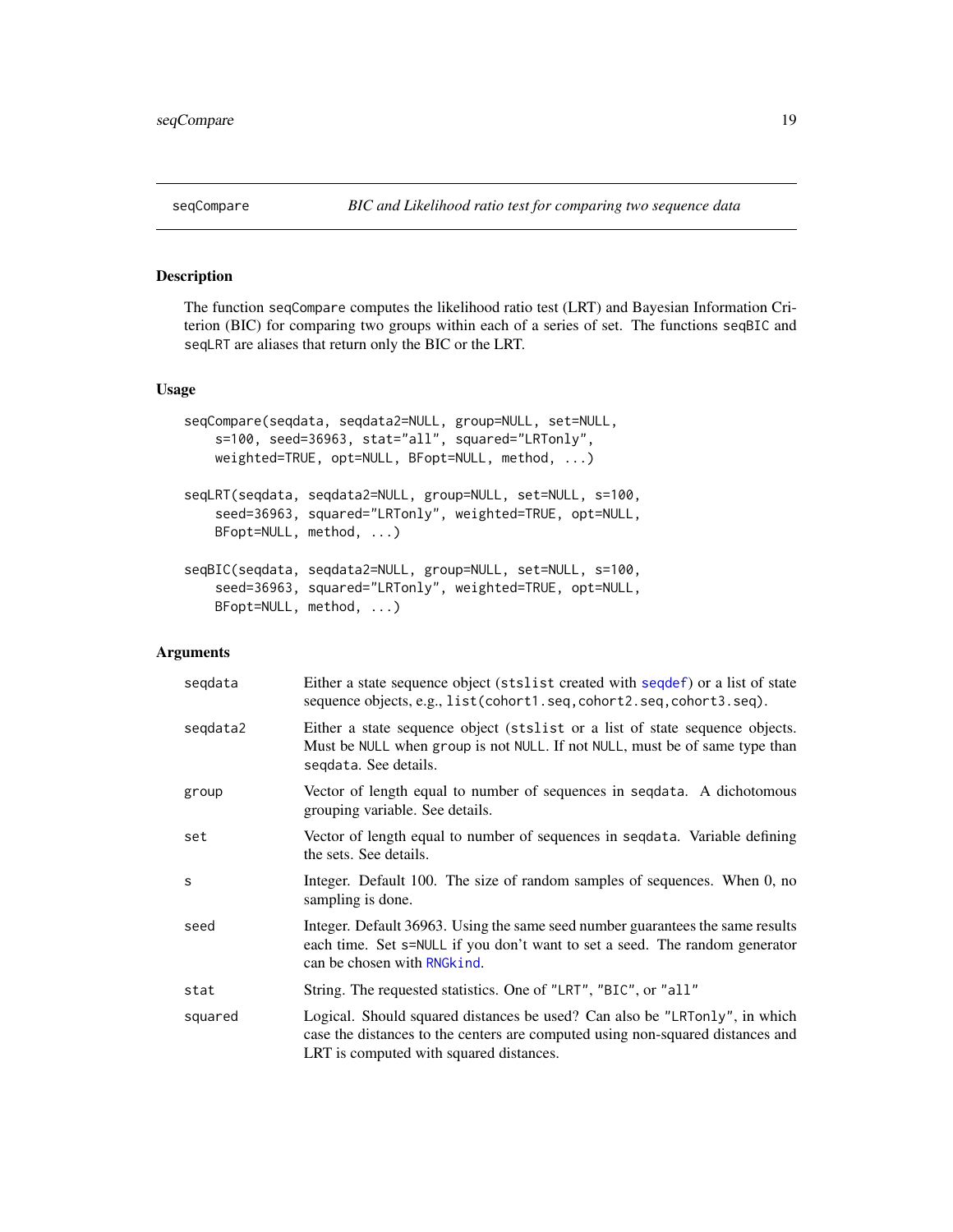<span id="page-19-0"></span>

| weighted     | Logical or String. Should weights be taken into account when available? Can<br>also be "by group", in which case weights are used and normalized to respect<br>group sizes.                                                                                                                                                                                                                                                              |
|--------------|------------------------------------------------------------------------------------------------------------------------------------------------------------------------------------------------------------------------------------------------------------------------------------------------------------------------------------------------------------------------------------------------------------------------------------------|
| opt          | Integer or NULL. Either 1 or 2. Computation option. When 1, the distance ma-<br>trix is computed successively for each pair of samples of size s. When 2, the<br>distances are computed only once for each pair of sets of observed sequences<br>and the distances for the samples are extracted from that matrix. When NULL<br>(default), 1 is chosen when the sum of sizes of the two groups is larger than $2*$ s<br>and 2 otherwise. |
| <b>BFopt</b> | Integer or NULL. Either 1 or 2. Applies only when BIC is computed on multiple<br>samples. When 1 the displayed Bayes Factor (BF) is the averaged BF. When 2,<br>the displayed BF is obtained from the averaged BIC. When NULL both BFs are<br>displayed.                                                                                                                                                                                 |
| method       | String. Method for computing sequence distances. See documentation for sequist.<br>Additional arguments may be required depending on the method chosen.                                                                                                                                                                                                                                                                                  |
| .            | Additional arguments passed to sequal st.                                                                                                                                                                                                                                                                                                                                                                                                |
|              |                                                                                                                                                                                                                                                                                                                                                                                                                                          |

## Details

The group and set arguments can only be used when seqdata is an stslist object (a state sequence object).

When seqdata and seqdata2 are both provided, the LRT and BIC statistics are computed for comparing these two sets. In that case both group and set should be left at their default NULL value.

When seqdata is a list of stslist objects, seqdata2 must be a list of the same number of stslist objects.

The default option squared="LRTonly" corresponds to the initial proposition of Liao and Fasang (2021). With that option, the distances to the virtual center are obtained from the pairwise nonsquared dissimilarities and the resulting distances to the virtual center are squared when computing the LRT (which is in turn used to compute the BIC). With squared=FALSE, non-squared distances are used in both cases, and with squared=TRUE, squared distances are used in both cases.

The computation is based on the pairwise distances between the sequences. The opt argument permits to choose between two strategies. With opt=1, the matrix of distances is computed successively for each pair of samples of size s. When opt=2, the matrix of distances is computed once for the observed sequences and the distances for the samples are extracted from that matrix. Option 2 is often more efficient, especially for distances based on spells. It may be slower for methods such as OM or LCS when the number of observed sequences becomes large.

#### Value

The function seqLRT (and seqCompare with the default "LRT" stat value) outputs two variables, LRT and p.LRT.

- LRT This is the likelihood ratio test statistic for comparing the two groups.
- p.LRT This is the upper tail probability associated with the LRT.

The function seqBIC (and seqLRT with the "BIC" stat value) outputs two variables, BIC and BF.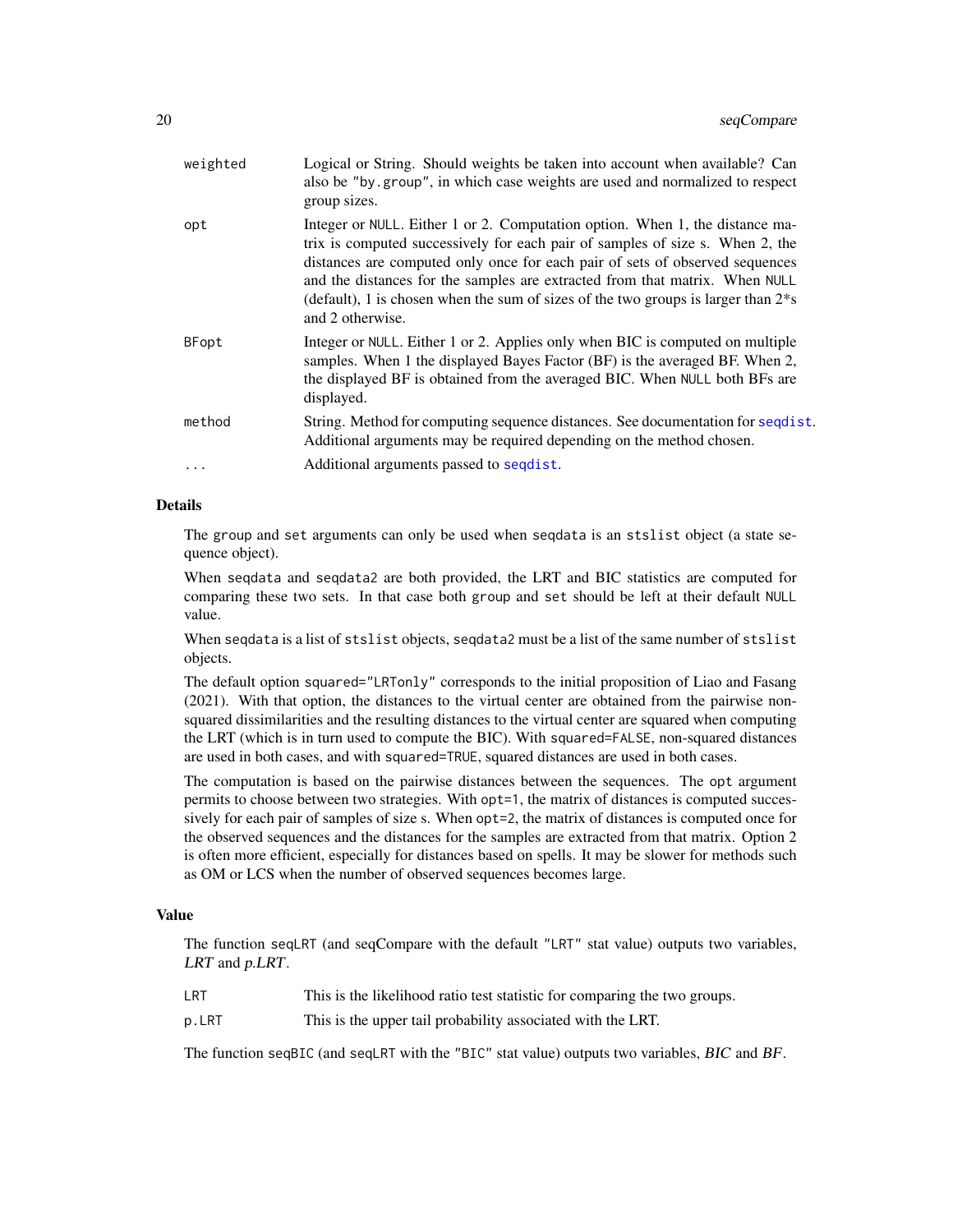## seqCompare 21

| BIC | This is the difference between two BICs for comparing the two groups. |
|-----|-----------------------------------------------------------------------|
| ΒF  | This is the Bayes factor associated with the BIC difference.          |

seqCompare with stat="all" outputs all four indicators.

#### Author(s)

Tim Liao and Gilbert Ritschard

#### References

Tim F. Liao & Anette E. Fasang (2021). "Comparing Groups of Life Course Sequences Using the Bayesian Information Criterion and the Likelihood Ratio Test." *Sociological Methodology*, 55 (1), 44-85. [doi:10.1177/0081175020959401.](https://doi.org/10.1177/0081175020959401)

#### Examples

```
## biofam data set
data(biofam)
biofam.lab <- c("Parent", "Left", "Married", "Left+Marr",
                "Child", "Left+Child", "Left+Marr+Child", "Divorced")
alph <- seqstatl(biofam[10:25])
## To illustrate, we use only a sample of 150 cases
set.seed(10)
biofam <- biofam[sample(nrow(biofam),150),]
biofam.seq <- seqdef(biofam, 10:25, alphabet=alph, labels=biofam.lab)
## Defining the grouping variable
lang <- as.vector(biofam[["plingu02"]])
lang[is.na(lang)] <- "unknown"
lang <- factor(lang)
## Chronogram by language group
seqdplot(biofam.seq, group=lang)
## Extracting the sequence subsets by language
lev <- levels(lang)
l <- length(lev)
seq.list <- list()
for (i in 1:l){
  seq.list[[i]] <- biofam.seq[lang==lev[i],]
}
seqCompare(list(seq.list[[1]]),list(seq.list[[2]]), stat="all", method="OM", sm="CONSTANT")
seqBIC(biofam.seq, group=biofam$sex, method="HAM")
seqLRT(biofam.seq, group=biofam$sex, set=lang, s=80, method="HAM")
```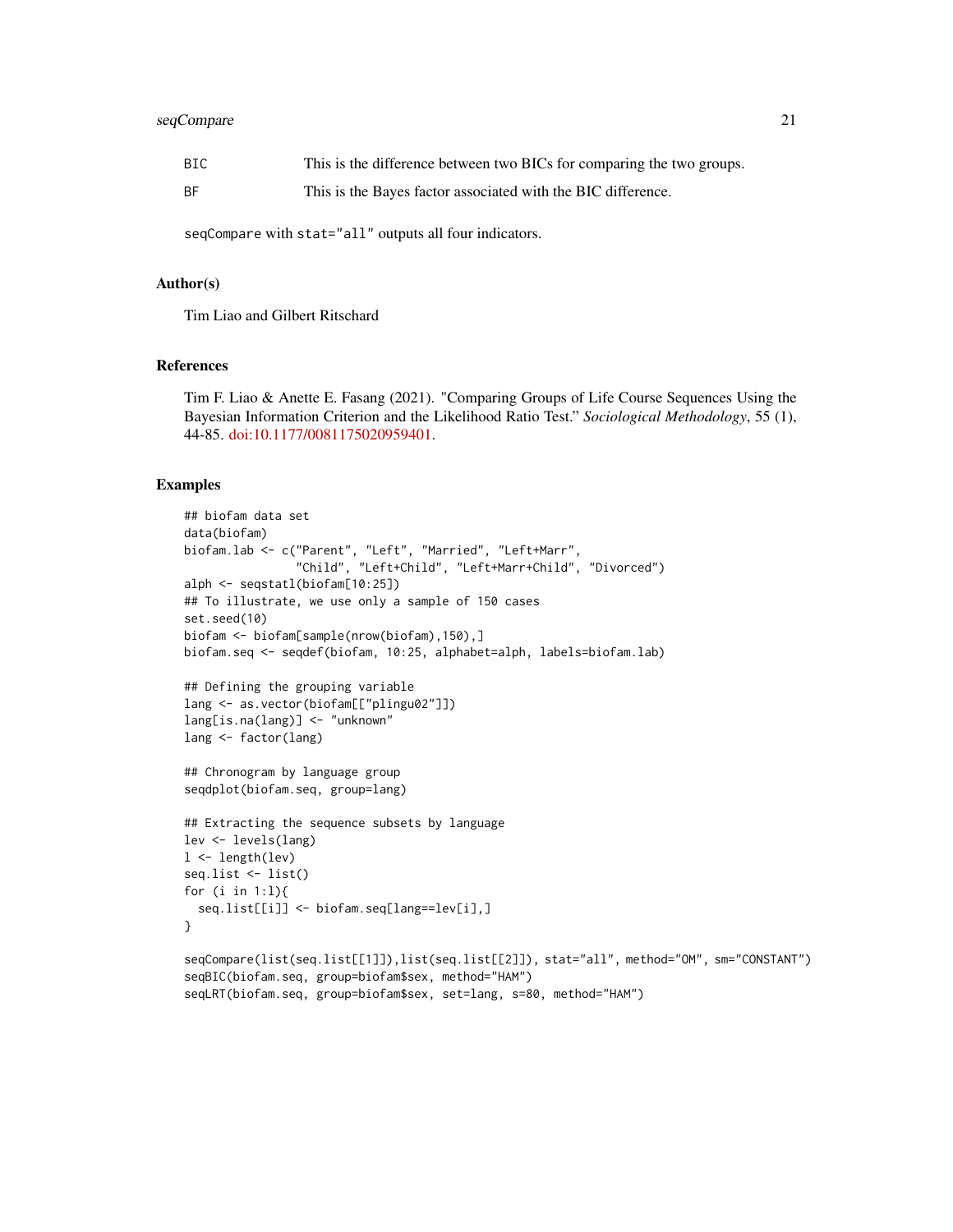<span id="page-21-1"></span><span id="page-21-0"></span>Competing Trajectory Analysis (CTA) aims to simultaneously study the occurrence of an event and the trajectory following it over a pre-defined period of time. The seqcta function convert the data to run the analysis.

## Usage

seqcta(seqdata, subseq = 5, time = NULL, event = NULL, initial.state = NULL, covar = NULL)

#### Arguments

| segdata       | State sequence object created with the sequent function. The whole trajectory<br>followed by individuals.                                                                                                     |
|---------------|---------------------------------------------------------------------------------------------------------------------------------------------------------------------------------------------------------------|
| subseg        | Numeric. The length of the trajectory following the event to be considered.                                                                                                                                   |
| time          | Numeric. The time of occurrence of the event, can be NA for censored observa-<br>tions. If NULL (default), initial.state should be provided.                                                                  |
| event         | Logical. Whether the event occur for each trajectory. If NULL (default) and time<br>is provided, NA time values are used to detect censored observations.                                                     |
| initial.state | Character. Only used if time is not provided. If provided, the end of the first<br>spell of the sequence, but only in initial. state state, is used as the event of<br>interest to compute the time argument. |
| covar         | Optional data. frame storing covariates of interest. These covariates are added<br>to the final data set.                                                                                                     |

## Details

Competing Trajectory Analysis (CTA) works as follows. First, the sequence following the studied event are clustered. Second, the type of trajectory followed is linked with covariates using a competing risks model.

The seqcta function reorganizes the data to run CTA. More precisely, it provides a person-period data frame until the occurrence of the event. When the event occurs, the trajectory following it is also stored. Covariates specified using the covar arguments are also stored.

The example section below provides a step by step example of the whole procedure.

## Value

A data frame with the following variables

| id   | Numeric. The ID of the observation as the row number in the original segulata. |
|------|--------------------------------------------------------------------------------|
| time | Numeric. The time unit from the beginning of the original sequence until the   |
|      | occurence of the event.                                                        |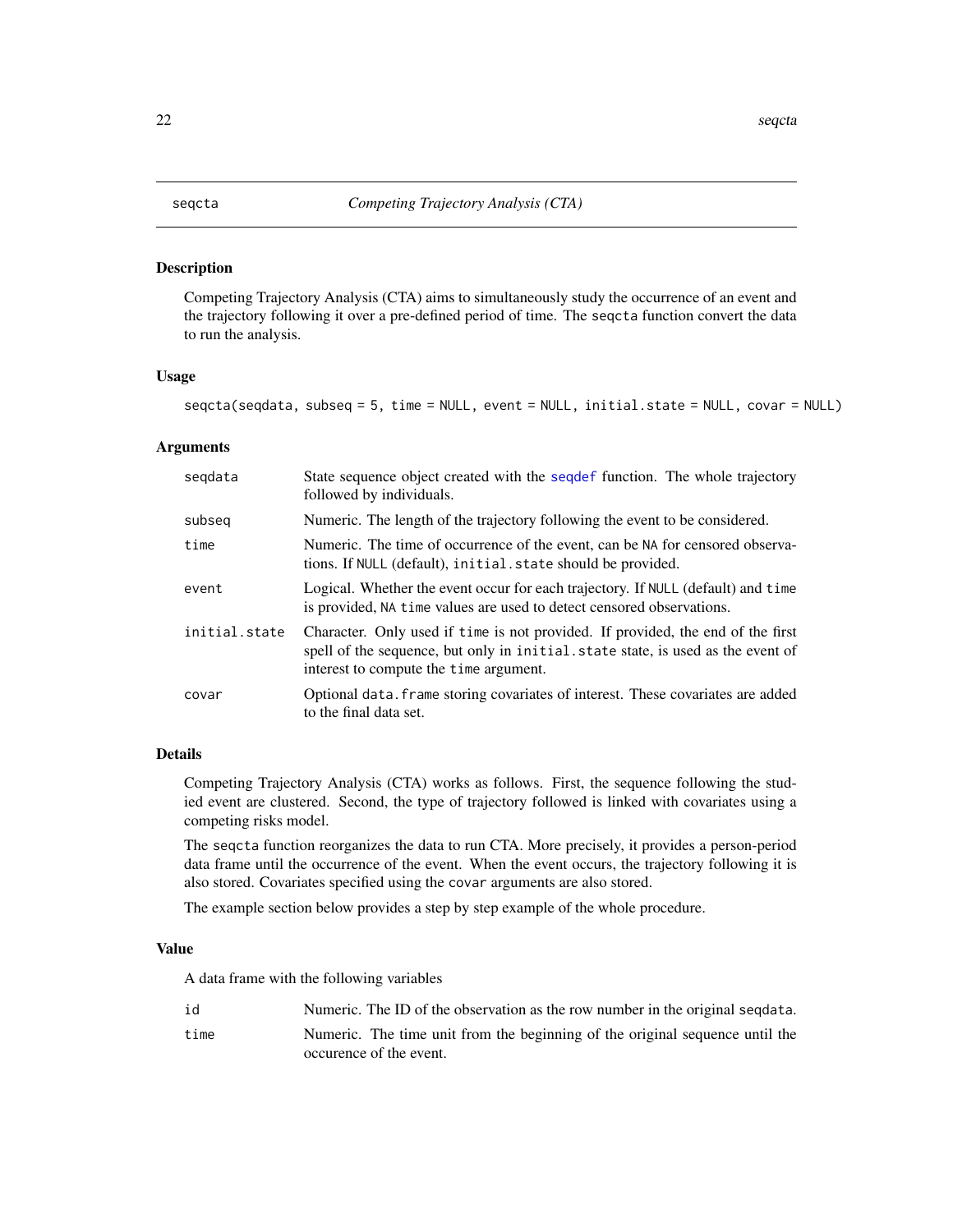#### <span id="page-22-0"></span>seqcta 23

| event                   | Logical. Whether the event occured within this time unit.                                                                                                                                                           |  |
|-------------------------|---------------------------------------------------------------------------------------------------------------------------------------------------------------------------------------------------------------------|--|
| lastobs                 | Logical. Whether this is the last observation for an individual observation, cen-<br>sored or not. This is useful when one want only one row per individual, for<br>instance to plot survival curves (see example). |  |
| T1 <code>untilT</code>  | The state sequence following the event starting from 1 (time unit after the event)<br>until subseq time units after the event. Only available for the rows where<br>event=TRUE.                                     |  |
| Optional covariate list |                                                                                                                                                                                                                     |  |
|                         | The covariates provided with the covar argument.                                                                                                                                                                    |  |
|                         |                                                                                                                                                                                                                     |  |

## Author(s)

Matthias Studer

#### References

M. Studer, A. C. Liefbroer and J. E. Mooyaart, 2018. Understanding trends in family formation trajectories: An application of Competing Trajectories Analysis (CTA), *Advances in Life Course Research* 36, pp 1-12. [doi:10.1016/j.alcr.2018.02.003](https://doi.org/10.1016/j.alcr.2018.02.003)

#### See Also

[seqsamm](#page-49-1), [seqsha](#page-53-1)

#### Examples

## Create seq object for biofam data. data(biofam) bf.shortlab <- c("P","L","M","LM","C","LC", "LMC", "D") bf.seq <- seqdef(biofam[,10:25], states=bf.shortlab)

```
## We focus on the occurrence of ending the first "P" spell and the trajectory that follows
## For the next subseq=5 years
## We also store the covariate sex and birthyr
## seqcta will transform the data to person-period until the end of the first "P" spell
## and store the following trajectory
```

```
cta <- seqcta(bf.seq, subseq=5, initial.state="P", covar=biofam[, c("sex", "birthyr")])
summary(cta)
```

```
## If the studied event is not a first state of the trajectory
## One can also provide the event using the time and event arguments
## Here we compute the time spent in "P" ourselves before providing it to seqcta
```

```
dur <- seqdur(bf.seq)
## If "P" is the first state, we use the time in this state (dur[, 1])
## Otherwise we use 0 (started immediatly at the beginning)
timeP <- ifelse(bf.seq[, 1]=="P", dur[, 1], 0)
```

```
## The event occured if timeP is inferior to the length of the sequence
## Otherwise they never left their parents.
```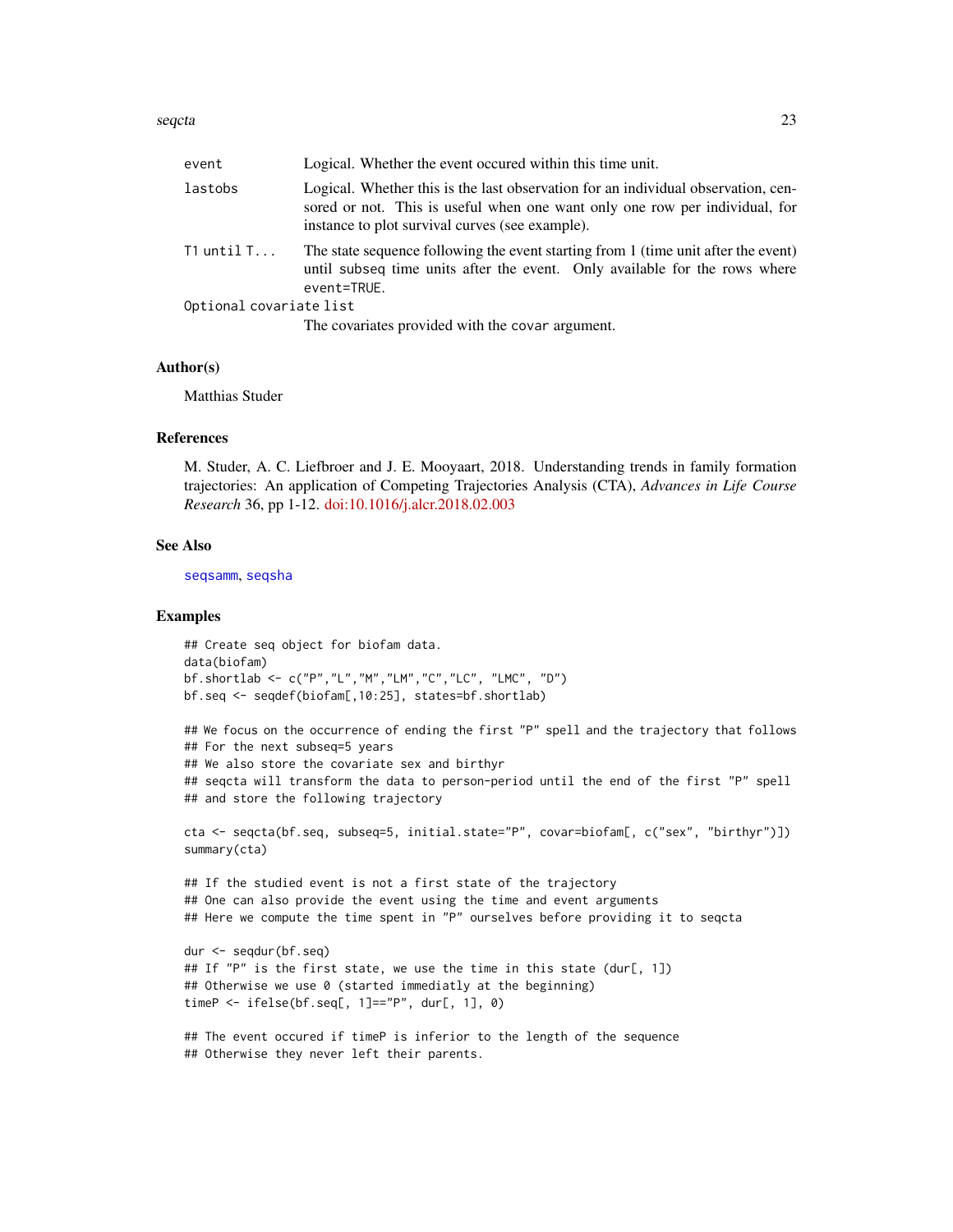```
24 seqcta
```

```
eventP <- timeP < 16
cta2 <- seqcta(bf.seq, subseq=5, time=timeP, event=eventP, covar=biofam[, c("sex", "birthyr")])
##Identical results
summary(cta2)
## Not run to save computation time
## Not run:
library(survival)
## To plot a survival curve, we only need the last observation for each individual.
## Kaplan Meier curve for the occurrence of the event
ss <- survfit(Surv(time, event)~sex, data=cta, subset=lastobs)
plot(ss, col=1:2)
## Now we cluster the trajectories following the event
## Therefore we only keep lines where the event occured.
clusterTraj <- seqdef(cta[cta$event, 5:9])
##Compute distances
diss <- seqdist(clusterTraj, method="HAM")
##Clustering with pam
library(cluster)
pclust <- pam(diss, diss=TRUE, k=5, cluster.only=TRUE)
#Naming the clusters
pclustname <- paste("Type", pclust)
##Plotting the clusters to make senses of them.
seqdplot(clusterTraj, pclustname)
##Now we store back the clustering in the original person-period data
## We start by adding a variable storing "no event" for all lines
cta$traj.event <- "No event"
## Then we store the type of following trajectory
## only for those having experienced the event
cta$traj.event[cta$event] <- pclustname
## Checking the results
summary(cta)
## Now we can estimate a competing risk model
## Several strategies are available.
## Here we use multinomial model on the person period.
library(mlogit)
summary(mlogit(traj.event~1|time+sex, data=cta, shape="wide", reflevel="No event"))
library(nnet)
summary(multinom(traj.event~time+sex+scale(birthyr), data=cta))
## The model can also be estimated with cox regression
## However, we need to estimate one model for each competing risk
## ie. the type of following trajectory in our case.
```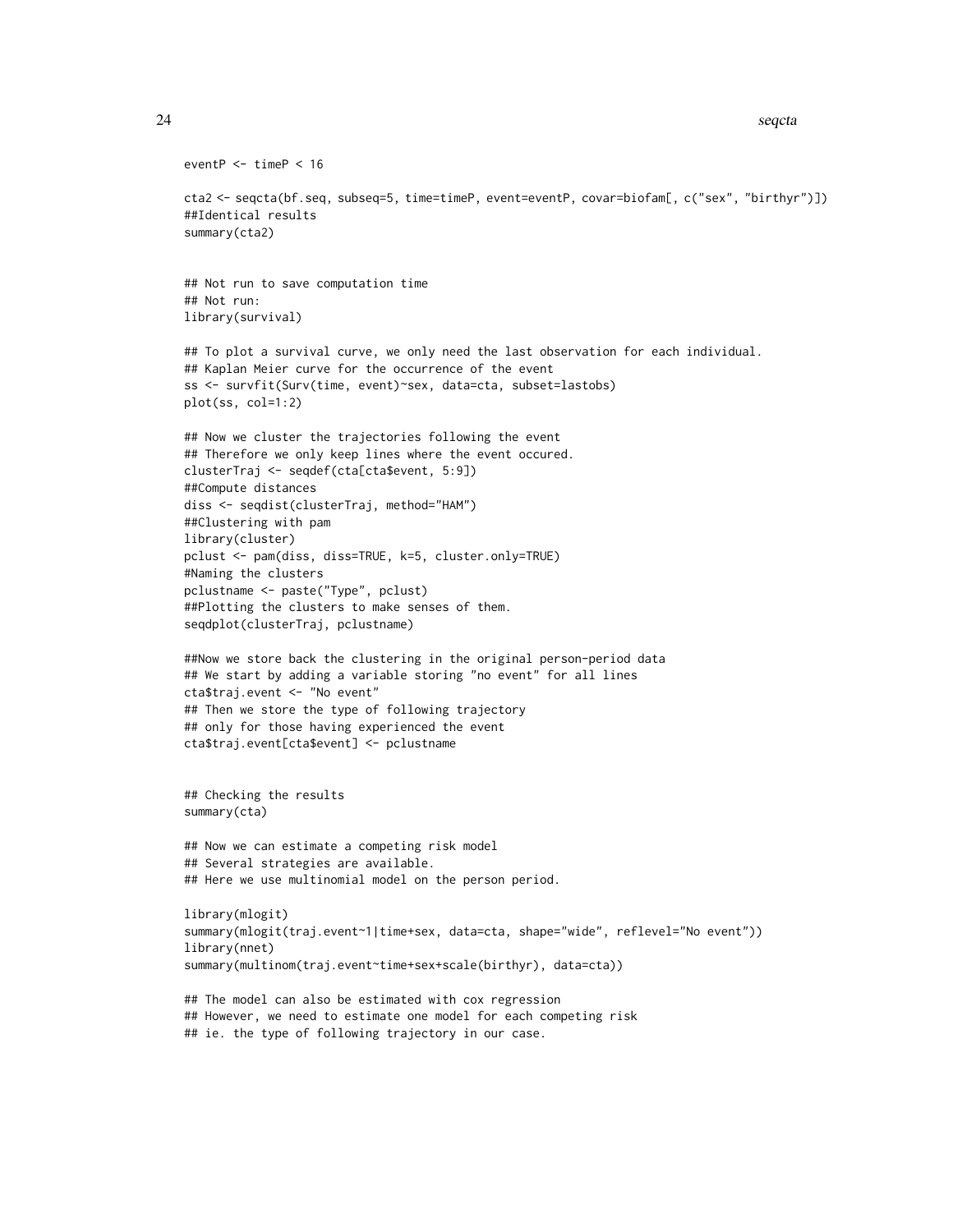#### <span id="page-24-0"></span>seqe2stm 25

```
## Compute the event variable for "Type 1"
cta$eventType1 <- cta$traj.event=="Type 1"
summary(coxph(Surv(time, eventType1)~sex+scale(birthyr), data=cta, subset=lastobs))
```
## End(Not run)

<span id="page-24-1"></span>seqe2stm *Definition of an events to states matrix.*

#### Description

This function creates a matrix specifying for each state (given in row) to which state we fall when the event given in column happens.

#### Usage

```
seqe2stm(events, dropMatrix = NULL, dropList = NULL, firstState = "None")
```
#### Arguments

| events     | Character. The vector of all possible events.                                    |
|------------|----------------------------------------------------------------------------------|
| dropMatrix | Logical matrix. Specifying the events to forget once a given event has occurred. |
| dropList   | List. Same as dropMatrix but using a list (often more convenient).               |
| firstState | Character. Name of the first state, before any event has occurred.               |

#### Details

This function creates a matrix with in each cell the new state which results when the column event (column name) occurs while we are in the corresponding row state (row name). Such a matrix is required by [TSE\\_to\\_STS](#page-65-1). By default, a new state is created for each combination of events that already has occurred.

dropMatrix and dropList allow to specify which events should be "forgotten" once a given event has occurred. For instance, we may want to forget the "marriage" event once the event "divorce" has occurred.

dropMatrix specifies for each event given in row, the previous events, given in column that should be forgotten. dropList uses a list to specify the same thing. The form is list(event1=c(..., events to forget), event2=c(..., events to forget)). See example below.

## Value

A matrix.

#### Note

This function is a pre-release and further testing is still needed, please report any problems.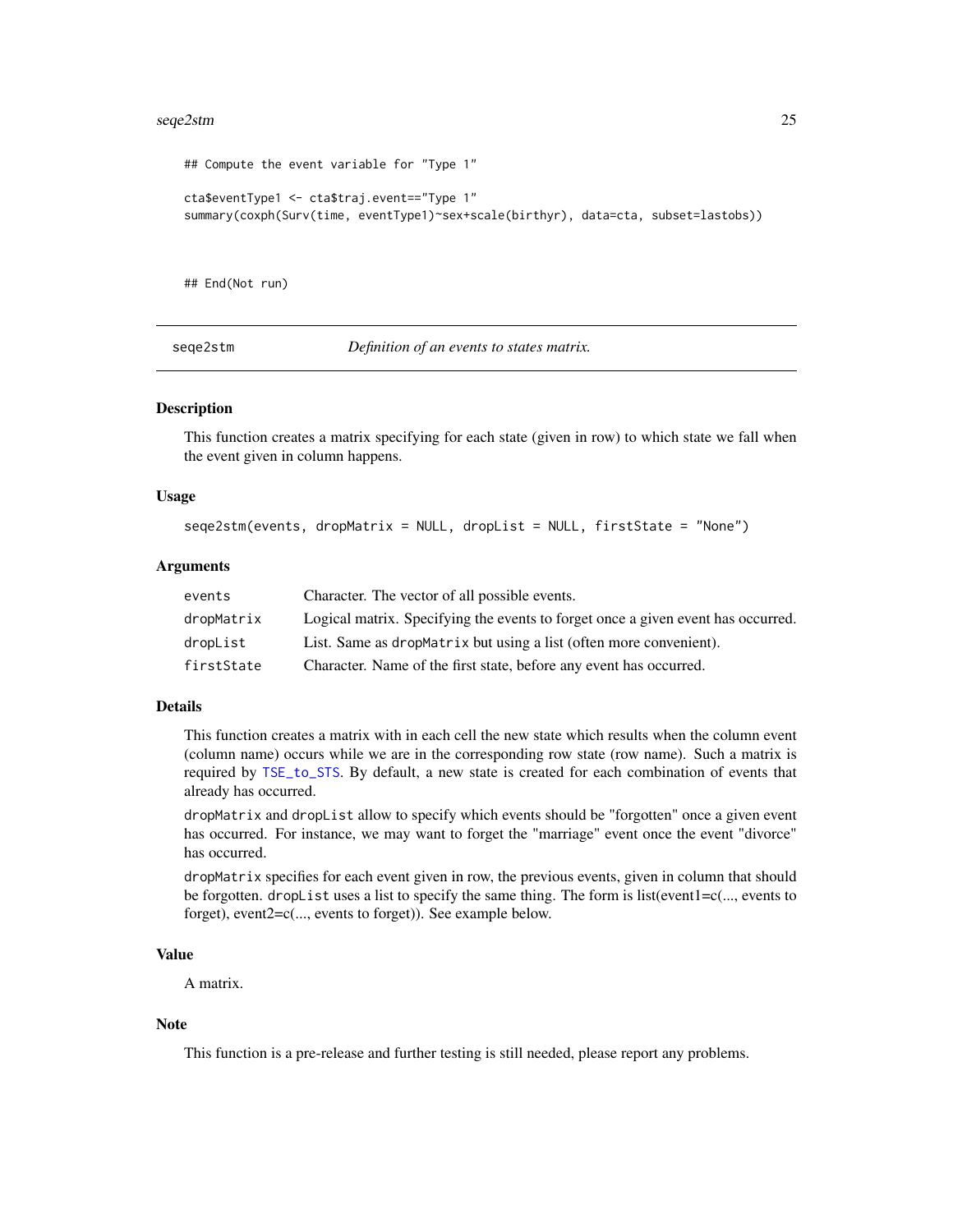#### <span id="page-25-0"></span>Author(s)

Matthias Studer

## References

Ritschard, G., Gabadinho, A., Studer, M. & Müller, N.S. (2009), "Converting between various sequence representations", In Ras, Z. & Dardzinska, A. (eds) *Advances in Data Management*. Series: *Studies in Computational Intelligence*. Volume 223, pp. 155-175. Berlin: Springer.

## See Also

[TSE\\_to\\_STS](#page-65-1)

#### Examples

```
## Achieving same result using dropMatrix or dropList.
## List of possible events.
events <- c("marr", "child", "div")
dm <- matrix(FALSE, 3,3, dimnames=list(events, events))
dm[3, ] \leftarrow c(TRUE, TRUE, FALSE)dm[1, 3] <- TRUE
## Using the matrix, we forget "marriage" and "child" events when "divorce" occurs.
## We also forget "divorce" after "marriage" occurs.
print(dm)
stm <- seqe2stm(events, dropMatrix=dm)
## Get same result with the dropList argument.
stmList <- seqe2stm(events, dropList=list("div"=c("marr", "child"), "marr"="div"))
## test that the results are the same
all.equal(stm, stmList)
```
seqedist *Distances between event sequences*

#### Description

Compute Optimal-Matching-like distances between event sequences. The distance measure is described in Studer et al. 2010.

#### Usage

```
seqedist(seqe, idcost, vparam, interval="No", norm="YujianBo")
```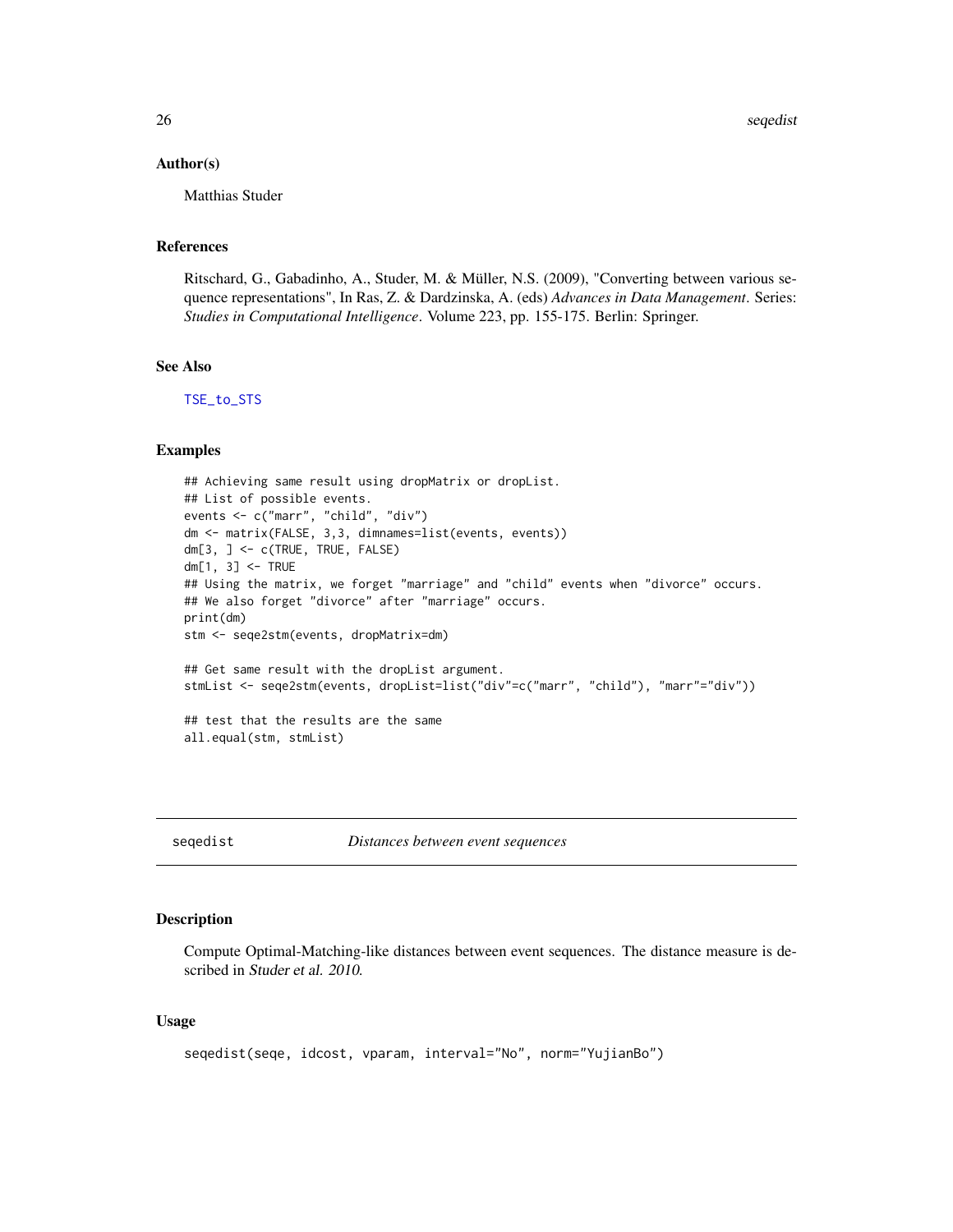#### <span id="page-26-0"></span>seqedplot 27  $\,$

#### Arguments

| sege     | An event sequence seguist object as defined by the segecreate function.                                                          |
|----------|----------------------------------------------------------------------------------------------------------------------------------|
| idcost   | Insertion/deletion cost of the different events (one entry per element of the event<br>alphabet).                                |
| vparam   | Positive real. The cost for a one-unit change in the time stamp of an event.                                                     |
| norm     | Character. One of "YujianBo" (respects triangle inequality), "max" (maximum<br>distance) or "none".                              |
| interval | Character. One of "No" (absolute ages), "previous" (time spent since previous<br>event) or "next" (time spent until next event). |

## Value

a distance matrix.

#### Author(s)

Matthias Studer

#### References

Studer, M., Müller, N.S., Ritschard, G. & Gabadinho, A. (2010), "Classer, discriminer et visualiser des séquences d'événements", In Extraction et gestion des connaissances (EGC 2010), *Revue des nouvelles technologies de l'information RNTI*. Vol. E-19, pp. 37-48.

Ritschard, G., Bürgin, R., and Studer, M. (2014), "Exploratory Mining of Life Event Histories", In McArdle, J.J. & Ritschard, G. (eds) *Contemporary Issues in Exploratory Data Mining in the Behavioral Sciences*. Series: Quantitative Methodology, pp. 221-253. New York: Routledge.

#### Examples

```
data(actcal.tse)
actcal.seqe <- seqecreate(actcal.tse[1:200,])[1:6,]
## We have 8 different events in this dataset
idcost \leq rep(1, 8)
dd <- seqedist(actcal.seqe, idcost=idcost, vparam=.1)
```
seqedplot *Graphical representation of a set of events sequences.*

#### Description

This function provides two ways to represent a set of events. The first one (type="survival") plots the survival curves of the first occurrence of each event. The second one (type="hazard") plots the mean counts of each events in a given time frame.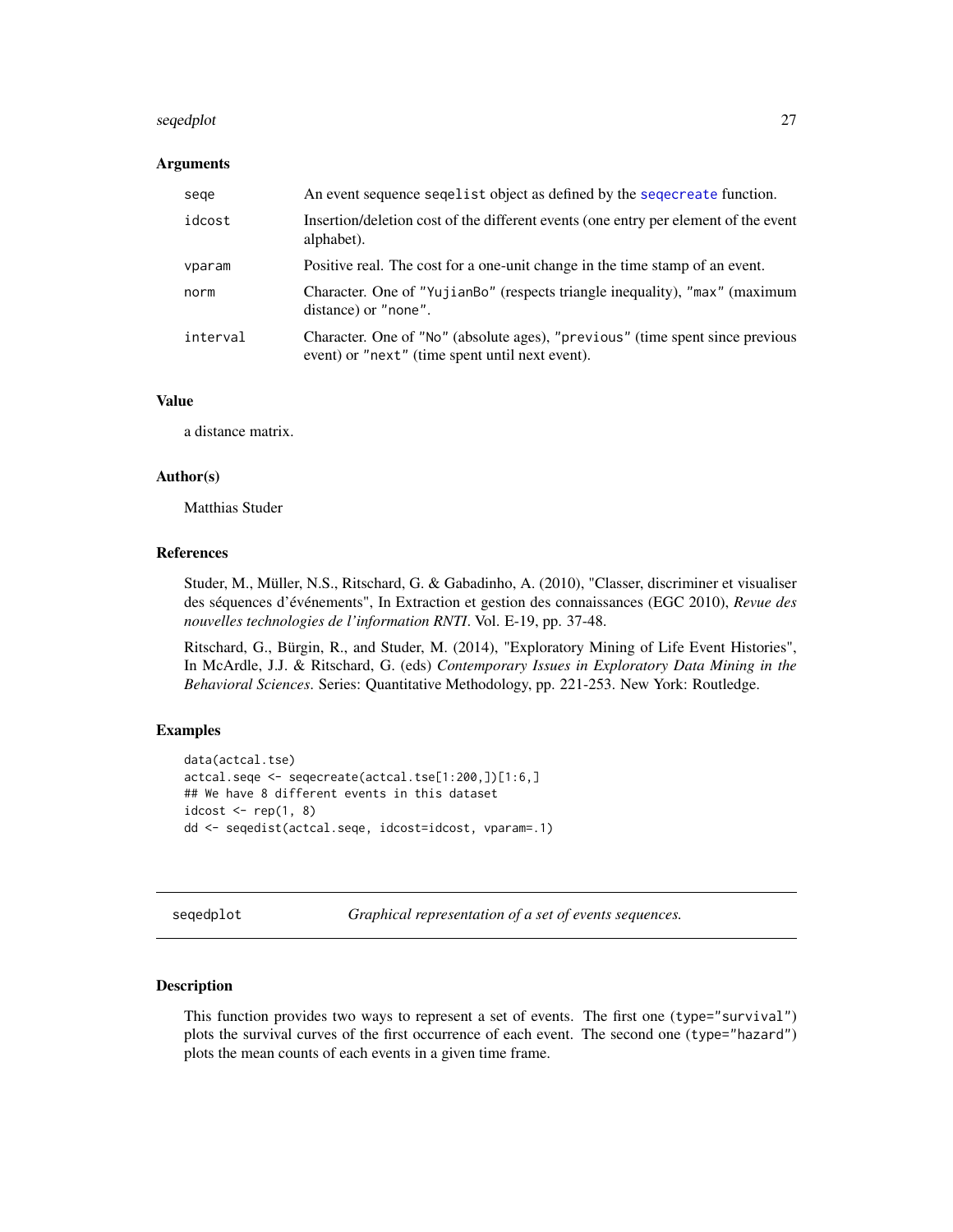```
seqedplot(seqe, group = NULL, breaks = 20, ages = NULL, main = NULL,
  type = "survival", ignore = NULL, withlegend = "auto", cex.legend = 1,
   use.layout = (!is.null(group) | withlegend != FALSE),
   legend.prop = NA, rows = NA, cols = NA, axes = "all", xlab = "time",
 ylab = ifelse(type == "survival", "survival probability", "mean number of events"),
  cpal = NULL, title, ...)
```

| sege        | an event sequence object as defined by the sequereate function.                                                                                                                                                                                                                                          |  |
|-------------|----------------------------------------------------------------------------------------------------------------------------------------------------------------------------------------------------------------------------------------------------------------------------------------------------------|--|
| group       | Plots one plot for each level of the factor given as argument.                                                                                                                                                                                                                                           |  |
| breaks      | Number of breaks defining a period.                                                                                                                                                                                                                                                                      |  |
| ages        | Two numeric values representing minimum and maximum ages to be repre-<br>sented.                                                                                                                                                                                                                         |  |
| main        | title for the graphic. Default is NULL.                                                                                                                                                                                                                                                                  |  |
| type        | the type of the plot. If type="survival", plots the survival curves of the first<br>occurrence of each event. If type="hazard", plots the mean numbers of each<br>event in a given time frame.                                                                                                           |  |
| ignore      | Character. An optional list of events that will not be plotted.                                                                                                                                                                                                                                          |  |
| withlegend  | defines if and where the legend of the state colors is plotted. The default value<br>"auto" sets the position of the legend automatically. Other possible values are<br>"right" or FALSE. Obsolete value TRUE is equivalent to "auto".                                                                   |  |
| cex.legend  | expansion factor for setting the size of the font for the labels in the legend. The<br>default value is 1. Values lesser than 1 will reduce the size of the font, values<br>greater than 1 will increase the size.                                                                                       |  |
| use.layout  | if TRUE, layout is used to arrange plots when using the group option or plotting<br>a legend. When layout is activated, the standard par ( $m$ frow=) for arrang-<br>ing plots does not work. With withlegend=FALSE and group=NULL, layout is<br>automatically deactivated and par (mfrow=) can be used. |  |
| legend.prop | proportion of the graphic area used for plotting the legend when use. layout=TRUE<br>and withlegend=TRUE. Default value is set according to the place (bottom or<br>right of the graphic area) where the legend is plotted. Values from 0 to 1.                                                          |  |
| rows        | optional arguments to arrange plots when use.layout=TRUE.                                                                                                                                                                                                                                                |  |
| cols        | optional arguments to arrange plots when use.layout=TRUE.                                                                                                                                                                                                                                                |  |
| axes        | if set to "all" (default value) x-axes are drawn for each plot in the graphic. If set<br>to "bottom" and group is used, axes are drawn only under the plots located at the<br>bottom of the graphic area. If FALSE, no x-axis is drawn.                                                                  |  |
| xlab        | an optional label for the x-axis. If set to NA, no label is drawn.                                                                                                                                                                                                                                       |  |
| ylab        | an optional label for the y-axis. If set to NA, no label is drawn.                                                                                                                                                                                                                                       |  |
| cpal        | Color palette used for the events. If NULL, a new color palette is generated.                                                                                                                                                                                                                            |  |
| title       | Deprecated. Use main instead.                                                                                                                                                                                                                                                                            |  |
| $\cdots$    | Additional arguments passed to lines.                                                                                                                                                                                                                                                                    |  |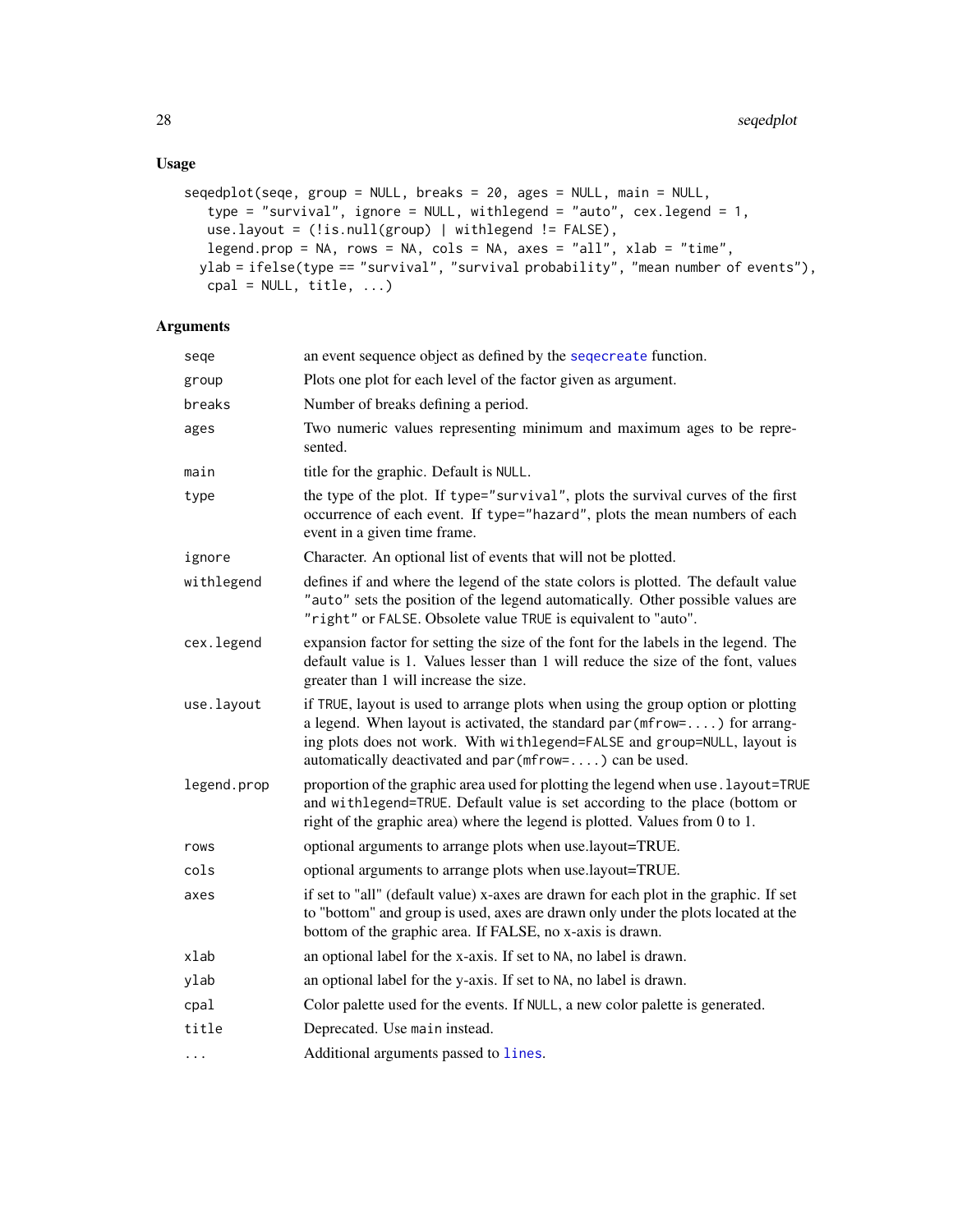#### <span id="page-28-0"></span>seqemlt 29

## Author(s)

Matthias Studer

## References

Studer, M., Müller, N.S., Ritschard, G. & Gabadinho, A. (2010), "Classer, discriminer et visualiser des séquences d'événements", In Extraction et gestion des connaissances (EGC 2010), *Revue des nouvelles technologies de l'information RNTI*. Vol. E-19, pp. 37-48.

## Examples

```
data(actcal.tse)
actcal.tse <- actcal.tse[1:200,]
iseq <- unique(actcal.tse$id)
nseq <- length(iseq)
data(actcal)
actcal <- actcal[rownames(actcal) %in% iseq,]
actcal.seqe <- seqecreate(actcal.tse)
seqelength(actcal.seqe) <- rep(12, nseq)
seqedplot(actcal.seqe, type="hazard", breaks=6, group=actcal$sex, lwd=3)
seqedplot(actcal.seqe, type="survival", group=actcal$sex, lwd=3)
```
<span id="page-28-1"></span>

| segemlt |  |
|---------|--|
|         |  |

**Euclidean Coordinates for Longitudinal Timelines** 

## Description

Computes the Euclidean coordinates of sequences from which we get the EMLT distance between sequences introduced in Rousset et al (2012).

## Usage

seqemlt(seqdata,  $a = 1$ ,  $b = 1$ , weighted = TRUE)

| segdata  | a state sequence object defined with the sequest function.                                                                                                                                              |
|----------|---------------------------------------------------------------------------------------------------------------------------------------------------------------------------------------------------------|
| a        | optional argument for the weighting mechanism that controls the balancing be-<br>tween short term/long term transitions. The weighting function is $1/(a * s + b)$<br>where $s$ is the transition step. |
| b        | see argument a.                                                                                                                                                                                         |
| weighted | Logical: Should weights in the sequence object sequata be used?                                                                                                                                         |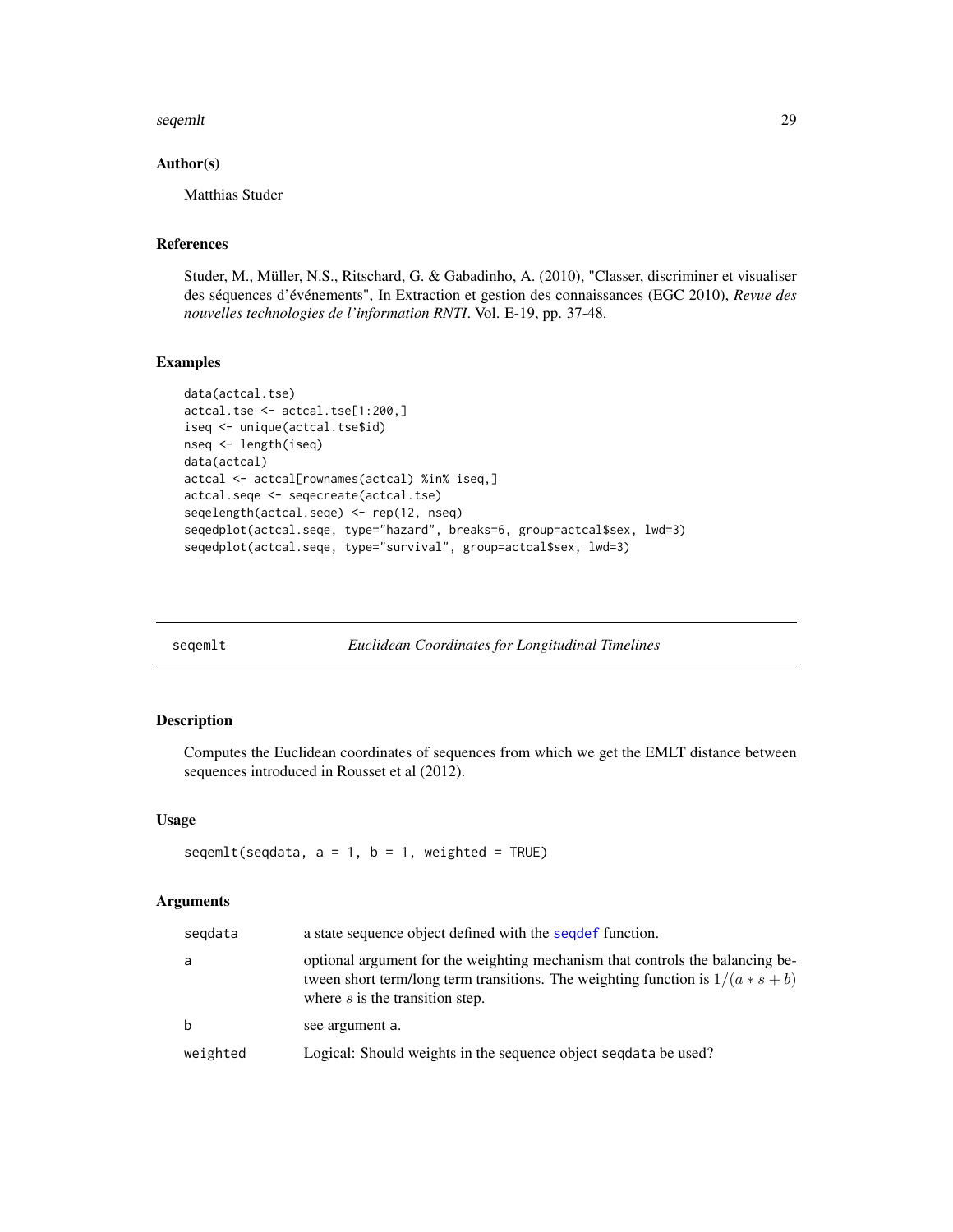## Details

The EMLT distance is the sum of the dissimilarity between the pairs of states observed at the successive positions, where the dissimilarity between states is defined at each position as the Chisquared distance between the normalized vectors of transition probabilities (profiles of situations) from the current state to the next observed states in the sequence. Transition probabilities are down-weighted with the time distance to avoid exaggerated importance of transitions over long periods. The adjustment weight is  $1/a * s + b$ , where s is the period length over which the transition probability is measured.

The EMLT distance between two sequences is obtained as the Euclidean distance between the returned numerical sequence coordinates. So, providing coord as the data input to any clustering algorithm that uses the Euclidean metric is equivalent to cluster with the EMLT metric.

Each time-indexed state is called a situation, and the distance between two states at a position  $t$  is derived from the transition probabilities to other observed situations.

The distance between any situation and a situation that does not occur is coded as NA. Such nonoccurring situations have no influence on the distance between sequences.

The obtained numerical representations of sequences may be used as input to any Euclidean algorithm (clustering algorithms, ...).

#### Value

An object of class emlt with the following components:

| coord         | Matrix with in each row the EMLT numerical coordinates of the corresponding<br>sequence.                                                                                          |
|---------------|-----------------------------------------------------------------------------------------------------------------------------------------------------------------------------------|
| states        | list of states                                                                                                                                                                    |
| situations    | list of situations (timestamped states)                                                                                                                                           |
| sit.freq      | Situation frequencies                                                                                                                                                             |
| sit.transrate | matrix of transition probabilities from each situation to future situations                                                                                                       |
| sit.profil    | profiles of situations. Each profile is the normalized vector of transition proba-<br>bilities to future situations adjusted to down weight transitions over longer peri-<br>ods. |
| sit.cor       | Matrix of correlations between situations. Two situations are highly correlated<br>when their profiles are similar (i.e., when their transitions towards future are<br>similar).  |

#### Author(s)

Patrick Rousset, Senior researcher at Cereq, rousset@cereq.fr with the help of Matthias Studer. Help page by Gilbert Ritschard.

#### References

Rousset, Patrick and Jean-François Giret (2007), Classifying Qualitative Time Series with SOM: The Typology of Career Paths in France, in F. Sandoval, A. Prieto and M. Grana (Eds) *Computational and Ambient Intelligence*, Lecture Notes in Computer science, vol 4507, Berlin: Springer, pp 757-764.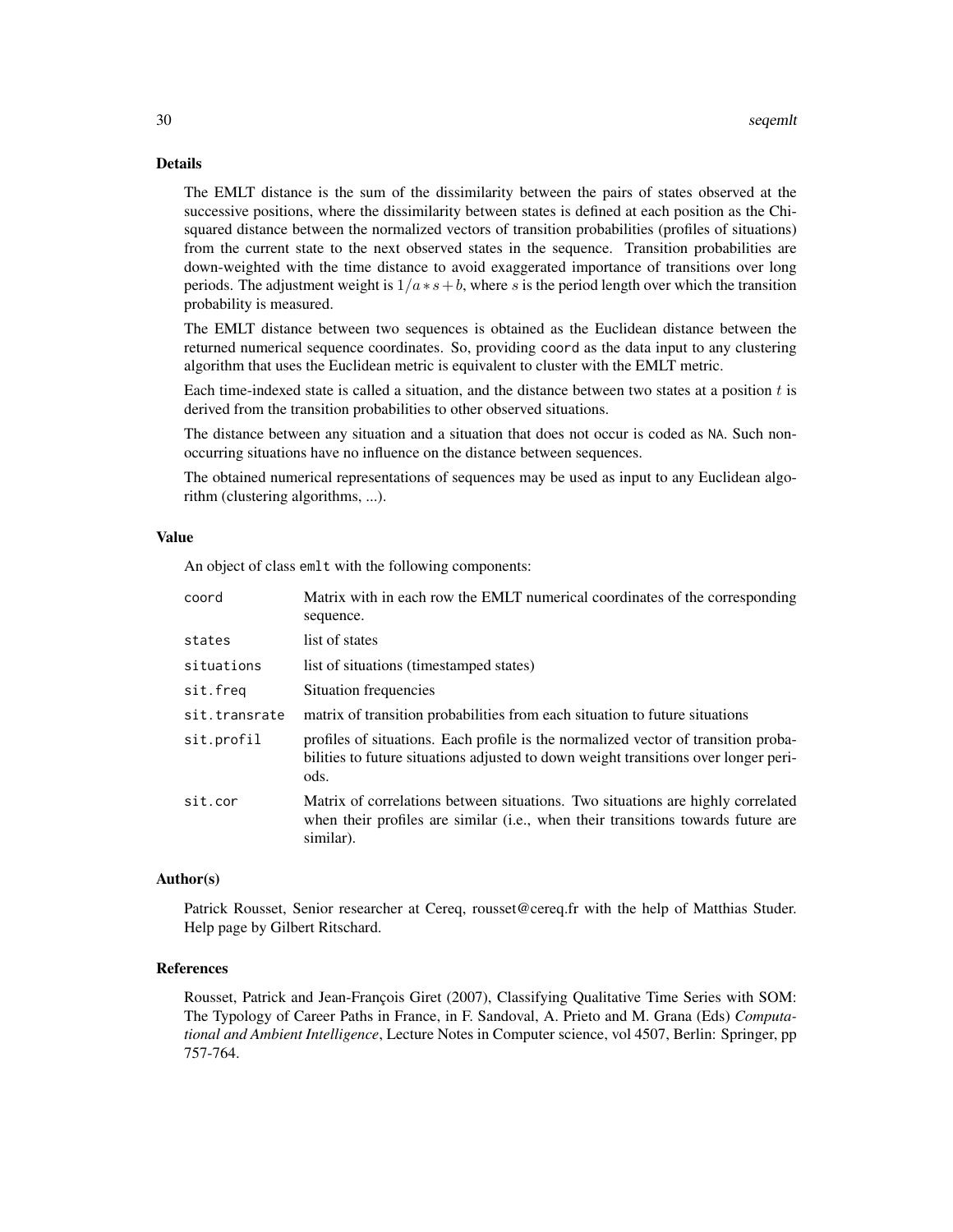#### <span id="page-30-0"></span>seqentrans 31

Rousset, Patrick, Jean-François Giret and Yvette Grelet (2012) Typologies De Parcours et Dynamique Longitudinale, *Bulletin de méthodologie sociologique*, 114(1), 5-34.

Rousset, Patrick and Jean-François Giret (2008) A longitudinal Analysis of Labour Market Data with SOM, in J. Rabuñal Dopico, J. Dorado, & A. Pazos (Eds.) *Encyclopedia of Artificial Intelligence*, Hershey, PA: Information Science Reference, pp 1029-1035.

Studer, Matthias and Gilbert Ritschard (2014) A comparative review of sequence dissimilarity measures. LIVES Working Paper, 33 [doi:10.12682/lives.22961658.2014.33](https://doi.org/10.12682/lives.2296-1658.2014.33)

#### See Also

[plot.emlt](#page-12-1)

## Examples

```
data(mvad)
mvad.seq <- seqdef(mvad[1:100, 17:41])
alphabet(mvad.seq)
head(labels(mvad.seq))
## Computing distance
mvad.emlt <- seqemlt(mvad.seq)
## typology1 with kmeans in 3 clusters
km <- kmeans(mvad.emlt$coord, 3)
##Plotting by clusters of typology1
seqdplot(mvad.seq, group=km$cluster)
## typology2: 3 clusters by applying hierarchical ward
## on the centers of the 25 group kmeans solution
km<-kmeans(mvad.emlt$coord, 25)
hc<-hclust(dist(km$centers, method="euclidean"), method="ward")
zz<-cutree(hc, k=3)
##Plotting by clusters of typology2
seqdplot(mvad.seq, group=zz[km$cluster])
## Plotting the evolution of the correlation between states
plot(mvad.emlt, from="employment", to="joblessness", type="cor")
plot(mvad.emlt, from=c("employment","HE", "school", "FE"), to="joblessness", delay=0, leg=TRUE)
plot(mvad.emlt, from="joblessness", to="employment", delay=6)
plot(mvad.emlt, type="pca", cex=0.4, compx=1, compy=2)
```
seqentrans *Event sequence length and number of events*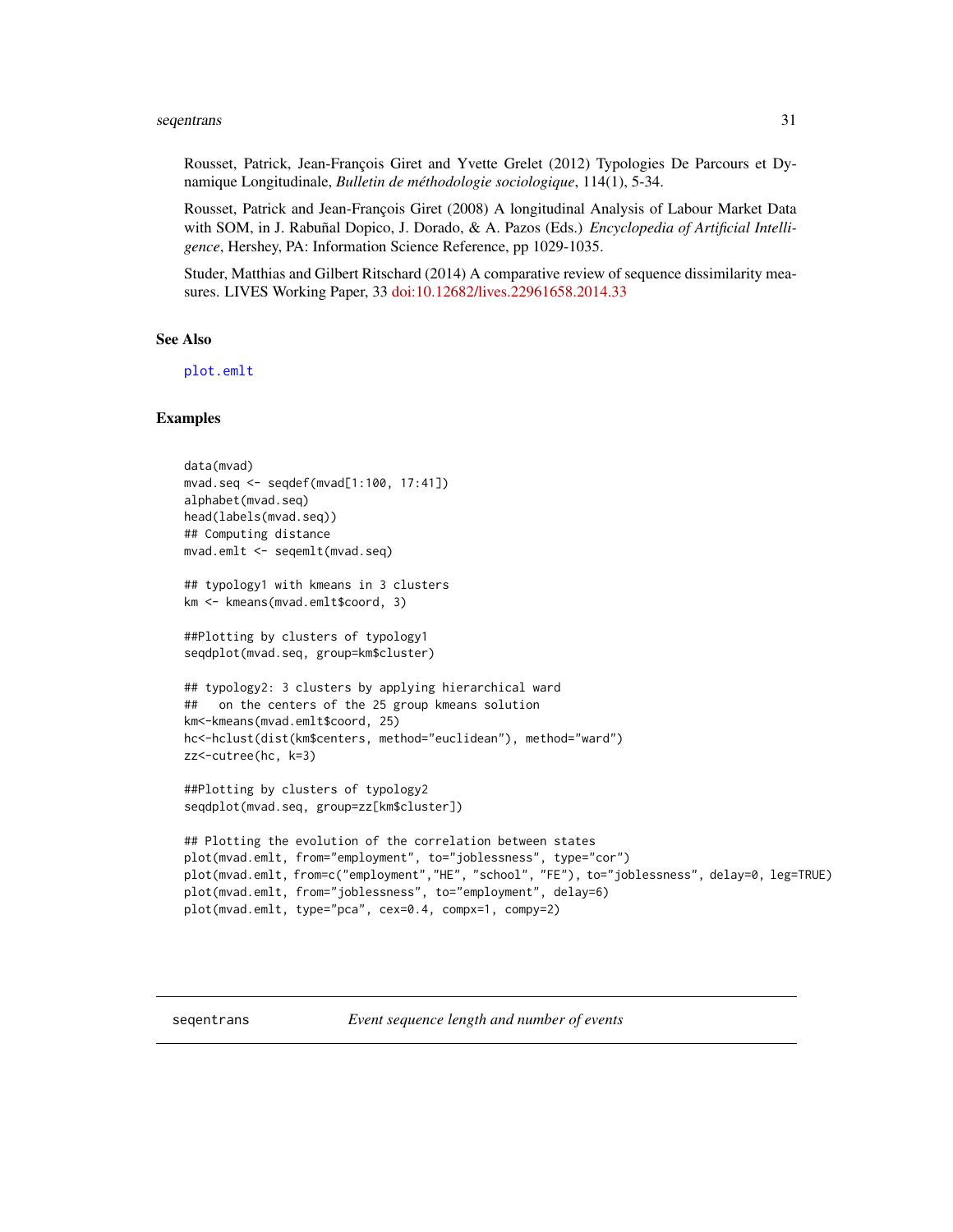Adds the sequence length (number of transitions) and total number of events of event sequences to the data attribute of a subseqelist event sequence object.

#### Usage

```
seqentrans(fsubseq, avg.occ = FALSE)
```
#### Arguments

| fsubseq | A subsequelist object as returned by sequest sub.                          |
|---------|----------------------------------------------------------------------------|
| avg.occ | Logical: Should a column with average number of occurrences also be added? |

## **Details**

An event sequence object is an ordered list of transitions, with each transition a non-ordered list of events occurring at a same position.

Average occurrences by sequence may be useful when counts report number of occurrences rather than number of sequences containing the subsequence.

#### Value

The object fsubseq updated with the additional information.

#### Author(s)

Nicolas Müller and Gilbert Ritschard

## Examples

```
data(actcal.tse)
actcal.seqe <- seqecreate(actcal.tse[1:500,])
```

```
##Searching for frequent subsequences appearing at least 10 times
fsubseq <- seqefsub(actcal.seqe, min.support=10)
fsubseq <- seqentrans(fsubseq)
## dispaying only those with at least 3 transitions
fsubseq[fsubseq$data$ntrans>2]
## dispaying only those with at least 3 events
fsubseq[fsubseq$data$nevent>2]
```

```
## Average occurrences when counting distinct occurrences
ct <- seqeconstraint(count.method="CDIST_O")
fsb <- seqefsub(actcal.seqe, min.support=10, constraint=ct)
fsb <- seqentrans(fsb, avg.occ=TRUE)
fsb[1:10,]
```
<span id="page-31-0"></span>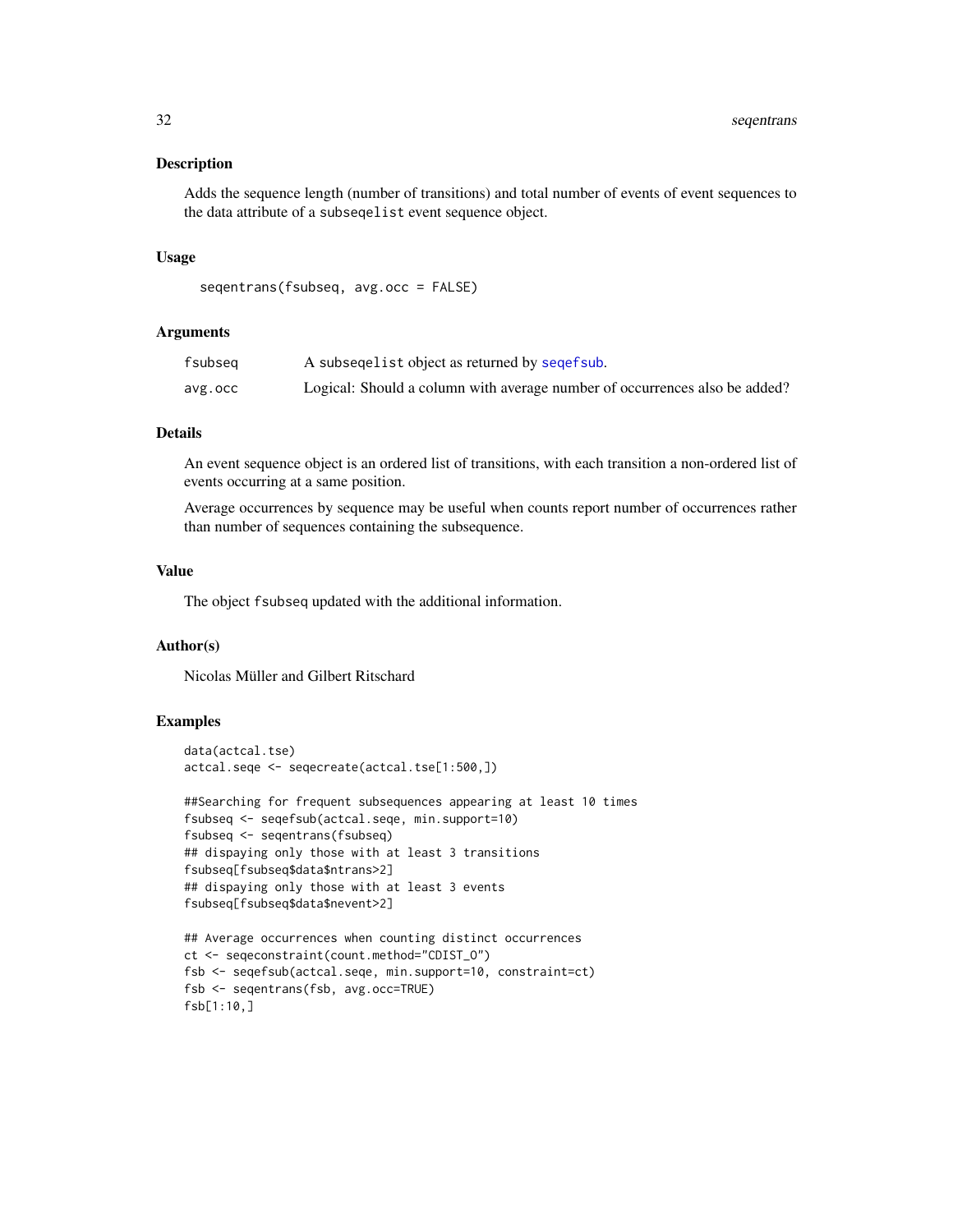<span id="page-32-1"></span><span id="page-32-0"></span>

Extract association rules from an object created by the createdatadiscrete function, using discrete time regression models to assess the significance of the extracted rules.

## Usage

```
seqerulesdisc(fsubseq, datadiscr, tsef, pvalue=0.1, supvars=NULL,
   adjust=TRUE, topt=FALSE, link="cloglog", dep=NULL)
```
## Arguments

| fsubseq   | an object created using the sequently function and that contains the list of sub-<br>sequences to be tested for an association                                                                                                             |
|-----------|--------------------------------------------------------------------------------------------------------------------------------------------------------------------------------------------------------------------------------------------|
| datadiscr | the object created by the createdatadiscrete function and that contains the<br>person-period data                                                                                                                                          |
| tsef      | the data frame containing the original time-to-event dataset (equivalent to the<br>data argument from the createdatadiscrete function)                                                                                                     |
| pvalue    | the default threshold p-value to consider an association rule as significative, de-<br>fault is 0.1                                                                                                                                        |
| supvars   | a vector of variable names to be used as control variables in the regression mod-<br>els (experimental)                                                                                                                                    |
| adjust    | if set to TRUE, a Bonferroni adjustment is applied to the p-value threshold spec-<br>ified in the pvalue argument                                                                                                                          |
| topt      | if set to TRUE, use an alternative algorithm to extract the rules (very experimen-<br>tal); default to FALSE                                                                                                                               |
| link      | the link function to be used in the generalized linear regression model. To ob-<br>tain hazard ratios, use the complementary log-log link function ("cloglog", as<br>default). The other choice is to use a logit link function ("logit"). |
| dep       | if set to NULL, test all possible association rules. If an event is set, the function<br>will only test association rules ending with this event                                                                                           |

## Details

This function uses a list of subsequences created by the seqefsub function from the TraMineR package and tests each possible association rules. It then shows the association rules whose significance, assessed using a discrete time regression model, is higher than the specified p-value threshold.

The algorithm is described in the Müller et al. (2010) article, even though this function uses a discrete time regression model instead of the Cox regression model described in the article. A more complete explanation of the method is available in Müller (2011).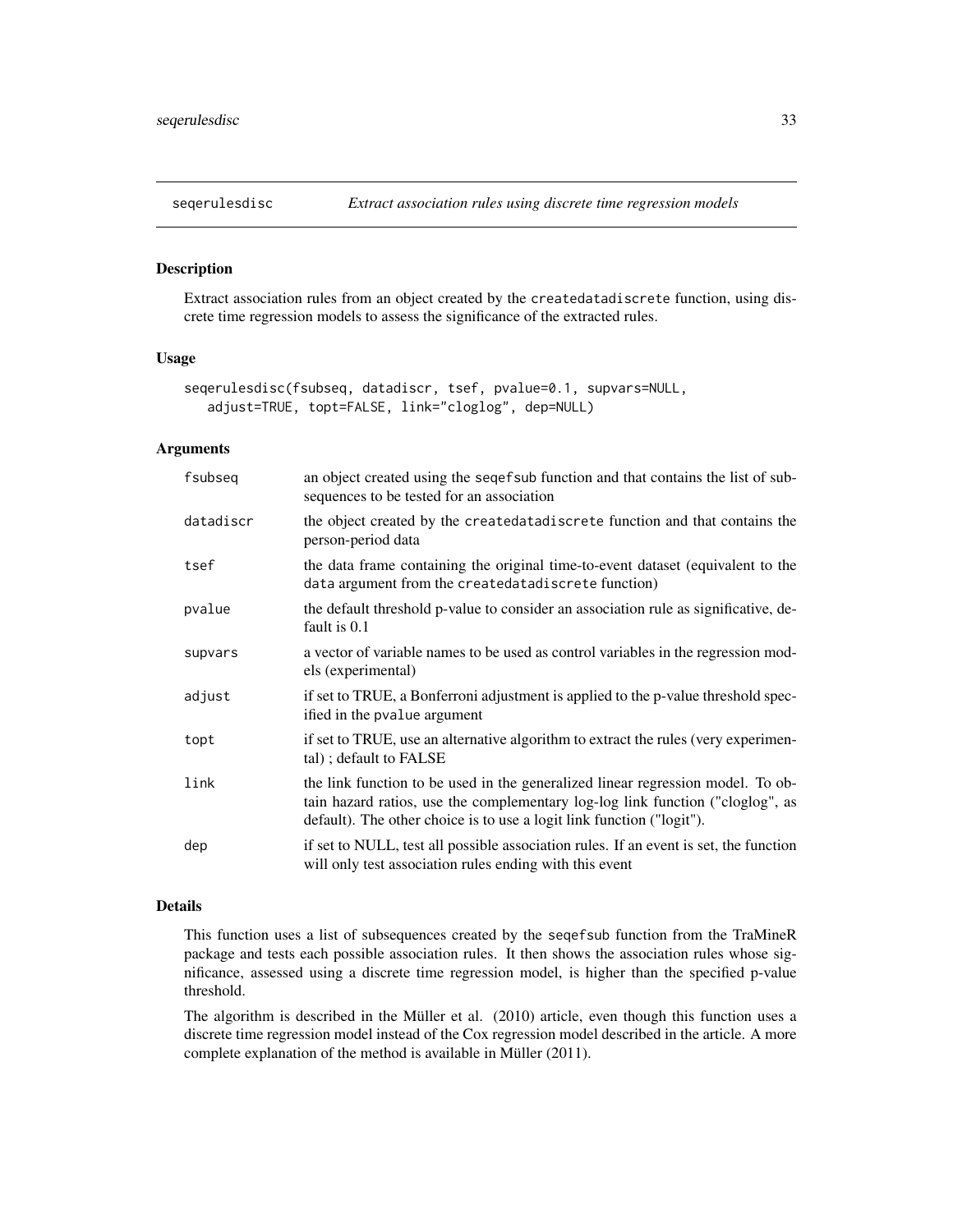<span id="page-33-0"></span>a list with one person-period data frame by event, where the dependent event is different each time. Please see the attached data file and code for an example.

## Author(s)

Nicolas S. Müller

#### References

Müller, N.S., M. Studer, G. Ritschard et A. Gabadinho (2010), Extraction de règles d'association séquentielle à l'aide de modèles semi-paramétriques à risques proportionnels, *Revue des Nouvelles Technologies de l'Information*, Vol. E-19, EGC 2010, pp. 25-36.

Müller, N.S. (2011), Inégalités sociales et effets cumulés au cours de la vie : concepts et méthodes, *Thèse de doctorat, Faculté des sciences économiques et sociales, Université de Genève*, http://archive-ouverte.unige.ch/unige:17746.

#### See Also

[createdatadiscrete](#page-3-1) to create the object needed as the datadiscr argument. [seqefsub](#page-0-0) to create the object needed as the fsubseq argument.

#### Examples

##

seqgen.missing *Generate random missing states within a state sequence object*

#### Description

The function assigns missing values (nr attribute of the object, which is " $*$ " by default) to randomly selected positions in randomly selected cases.

#### Usage

```
seqgen.missing(seqdata, p.cases = 0.1, p.left = 0.2, p.gaps = 0, p.right = 0.3,
          mt.left="nr", mt.gaps="nr", mt.right="nr")
```

| A state sequence object<br>seqdata                  |  |
|-----------------------------------------------------|--|
| Proportion of cases with missing values.<br>p.cases |  |
| Proportion of left missing values.<br>p.left        |  |
| Proportion of gap missing values.<br>p.gaps         |  |
| Proportion of right missing values.<br>p.right      |  |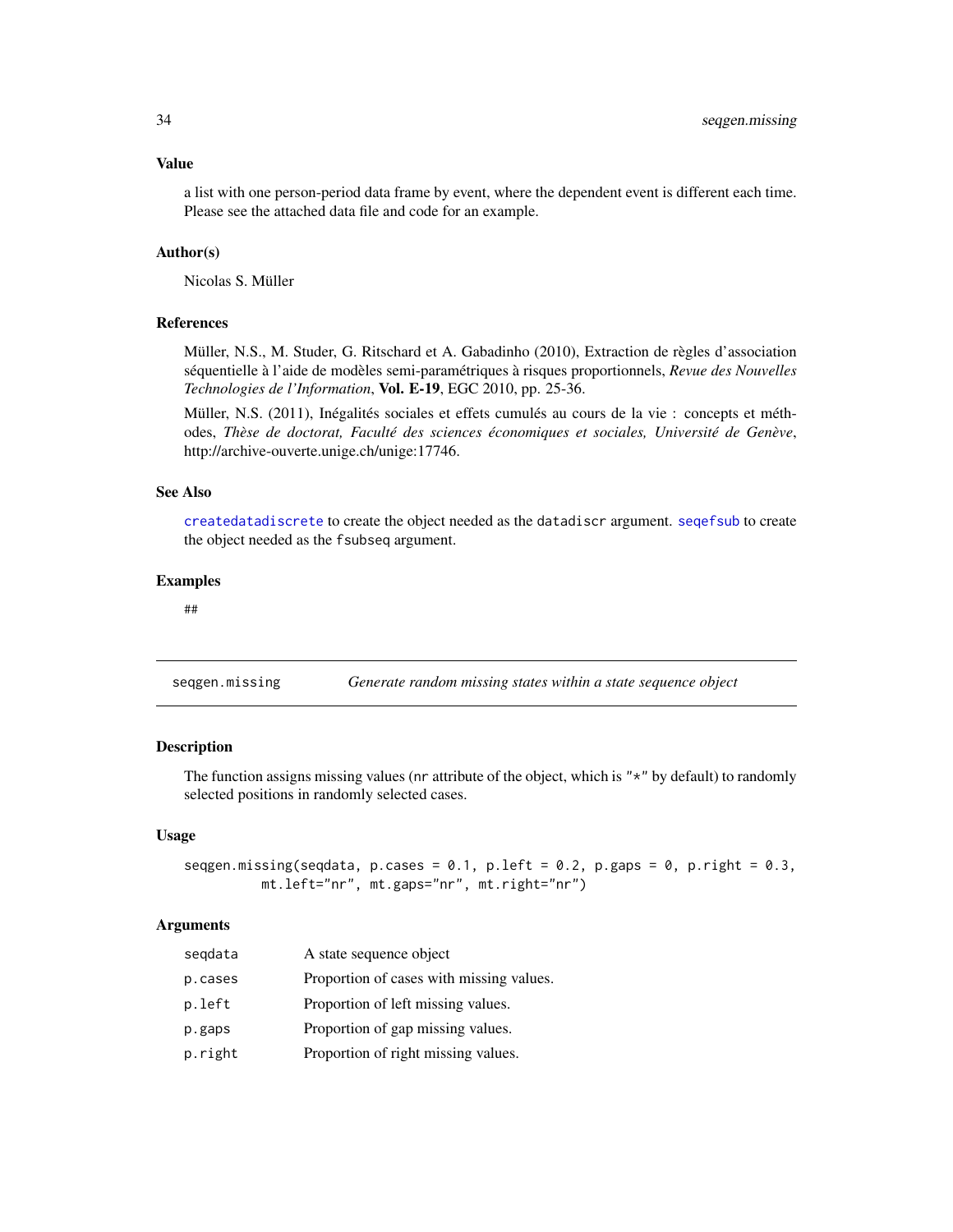<span id="page-34-0"></span>

| mt.left  | Type of left missing. One of "nr" (non response state) or "void"  |
|----------|-------------------------------------------------------------------|
| mt.gaps  | Type of gap missing. One of "nr" (non response state) or "void"   |
| mt.right | Type of right missing. One of "nr" (non response state) or "void" |

#### Details

The aim of the function is essentially pedagogical. It may serve to illustrate how results of a sequential analysis may be affected by the presence of random missing states.

States in the sequences are randomly replaced with missing values. For each selected sequence, first, a random proportion between 0 and p.gaps of gaps are randomly inserted, then a random proportion between 0 and p.left of positions from the start of the sequence are set as missing, and finally a random proportion between 0 and p.right of positions from the end of the sequence are set as missing. Left missing values may possibly overlap gaps, and right missing values may overlap gaps and/or right missing values.

## Value

The resulting state sequence object.

#### Warning

This function needs further testing.

#### Author(s)

Gilbert Ritschard

#### See Also

[seqdef](#page-0-0)

#### Examples

```
## create the biofam.seq state sequence object from the biofam data.
data(biofam)
biofam.seq <- seqdef(biofam[1:100,10:25])
## Generate missing states within 60% of the sequences.
biofamm.seq <- seqgen.missing(biofam.seq, p.cases=.6,
      p.left=.4, p.gaps=.2, p.right=.5)
## compare the rendering of the sequences before and after
## introducing missing states.
par(mfrow=c(2,2))
seqIplot(biofam.seq, sortv="from.end", with.legend=FALSE)
seqIplot(biofamm.seq, sortv="from.end", with.legend=FALSE)
seqdplot(biofam.seq, with.missing=TRUE, border=NA, with.legend=FALSE)
seqdplot(biofamm.seq, with.missing=TRUE, border=NA, with.legend=FALSE)
dev.off()
```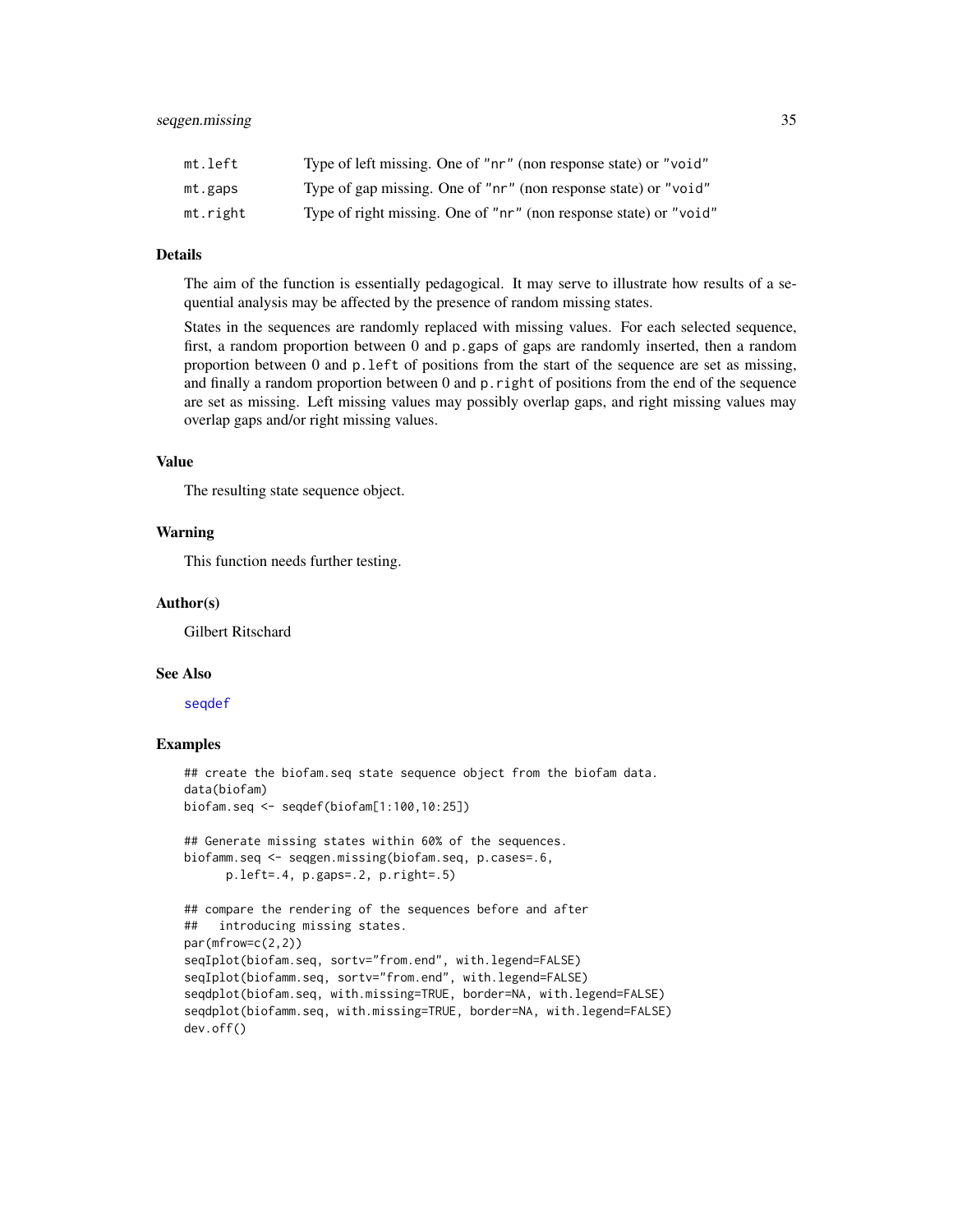<span id="page-35-0"></span>

Changes time granularity of a state sequence object by aggregating successive positions into groups of a user-defined time length.

#### Usage

seqgranularity(seqdata, tspan = 3, method = "last")

#### Arguments

| segdata | A state sequence object.                                                                                                  |
|---------|---------------------------------------------------------------------------------------------------------------------------|
| tspan   | Integer. Number of successive positions grouped together.                                                                 |
| method  | Character string. Aggregating method. One of "first", "first.valid", "last"<br>$(default), "last.valid", \or "mostfreq".$ |

## Details

Successive positions are aggregated by group of tspan states. The aggregated state is, depending of the method chosen, either the first ("first"), the first valid ("first.valid"), the last ("last"), the last valid ("last.valid"), or the most frequent ("mostfreq") state of the tspan long spell. The same applies to the last spell, even when it is shorter than tspan.

Methods ("first") and ("last") differ from ("first.valid") and ("last.valid") only when sequences contain missing values and/or have different lengths.

When there are (void or non void) missings, method "mostfreq" replaces each interval with the most frequent valid state on the interval or the missing state when there are no valid state.

End missings are set as void when there are voids in seqdata and as the nr attribute otherwise.

## Value

A stslist object: The compacted state sequence object.

## Author(s)

Matthias Studer and Gilbert Ritschard

#### See Also

[seqdef](#page-0-0)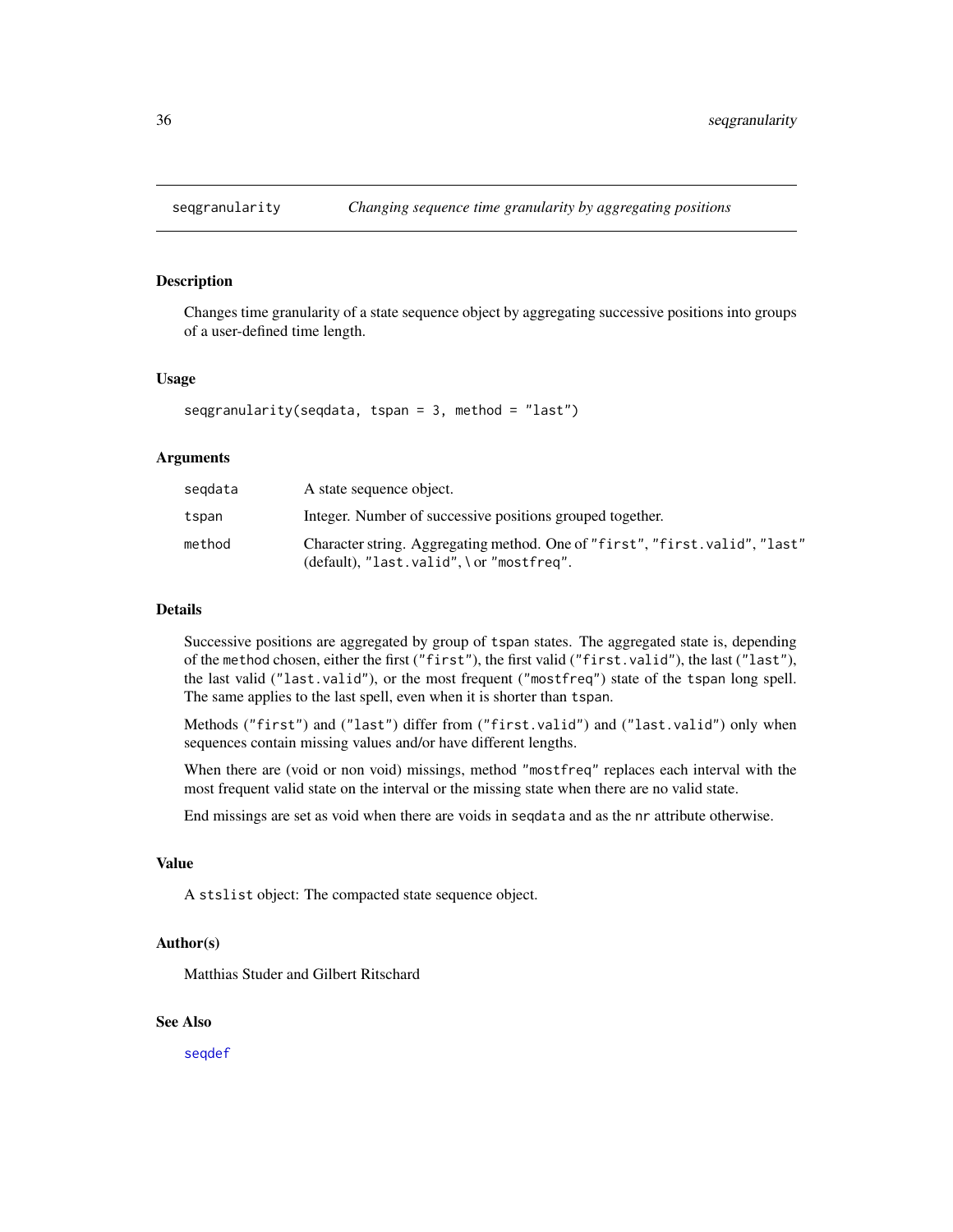#### <span id="page-36-0"></span>seqimplic 37 and 37 and 37 and 37 and 37 and 37 and 37 and 37 and 37 and 37 and 37 and 37 and 37 and 37 and 37

#### Examples

```
data(mvad)
mvad < - mvad[1:100, ]mvad.seq <- seqdef(mvad[,17:86], xtstep=12)
mvadg.seq <- seqgranularity(mvad.seq, tspan=6, method="first")
par(mfrow=c(2,1))
seqdplot(mvad.seq, with.legend=FALSE, border=NA)
seqdplot(mvadg.seq, with.legend=FALSE)
```
#### seqimplic *Position wise group-typical states*

#### Description

Visualization and identification of the states that best characterize a group of sequences versus the others at each position (time point). The typical states are identified at each position as those for which we have a high implication strength to be in when belonging to the group.

#### Usage

```
seqimplic(seqdata, group, with.missing = FALSE, weighted = TRUE, na.rm = TRUE)
## S3 method for class 'seqimplic'
plot(x, main = NULL, ylim = NULL, xaxis = TRUE,ylab = "Implication", yaxis = TRUE, axes = "all", xtlab = NULL,
   xtstep = NULL, tick.last = NULL, cex.axis = 1, with.legend = "auto",
   ltext = NULL, cex.legend = 1, legend.prop = NA, rows = NA, cols = NA,
   conf. level = 0.95, 1wd = 1, only.levels = NULL, ...)
## S3 method for class 'seqimplic'
print(x, xtstep = NULL, tick-last = NULL, round = NULL,conf. level = NULL, na.print = ''', ...)
```

| segdata      | a state sequence object (see sequef).                                                                                                                                                          |
|--------------|------------------------------------------------------------------------------------------------------------------------------------------------------------------------------------------------|
| group        | a factor giving the group membership of each sequence in sequata.                                                                                                                              |
| with.missing | Logical. If FALSE (default), missing values are discarded. If TRUE, missing<br>values are coded as a specific state.                                                                           |
| weighted     | Logical. If TRUE (default), the implicative strength of the rules are computed<br>using the weights assigned to the state sequence object (see sequef). Set as<br>FALSE to ignore the weights. |
| na.rm        | Logical. If TRUE (default), observations with missing values on the group vari-<br>able are discarded. If FALSE, the missing group value defines a specific group.                             |
| $\mathsf{x}$ | A sequence of typical state object as generated by sequality and A sequence of typical state object as generated by sequentlic.                                                                |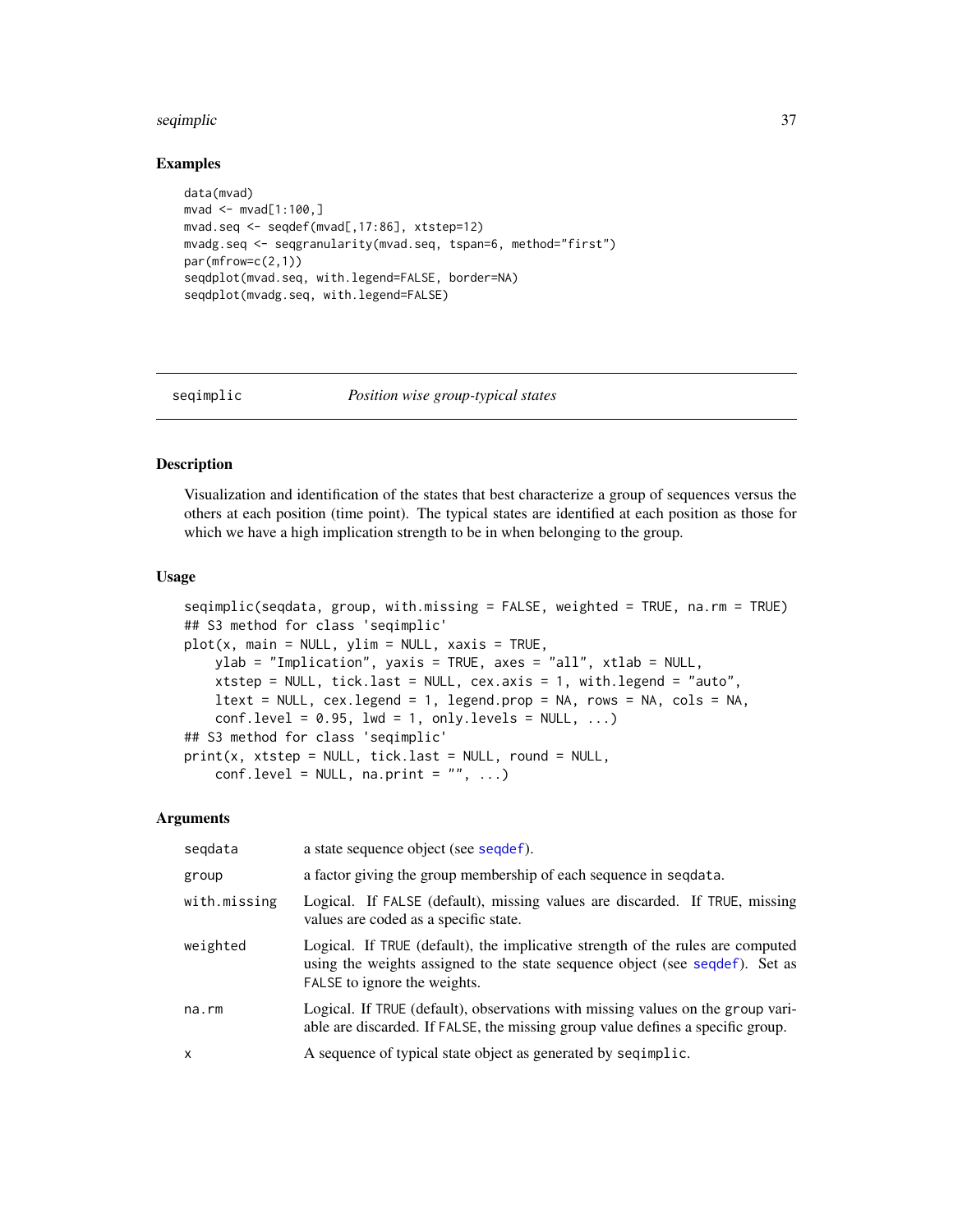<span id="page-37-0"></span>

| xtstep      | Integer. Optional interval at which the tick-marks and labels of the x-axis are<br>displayed. For example, with $x$ tstep=3 a tick-mark is drawn at position 1, 4, 7,<br>etc The display of the corresponding labels depends on the available space and<br>is dealt with automatically. If unspecified, the xtstep attribute of the x object is<br>used. |
|-------------|----------------------------------------------------------------------------------------------------------------------------------------------------------------------------------------------------------------------------------------------------------------------------------------------------------------------------------------------------------|
| tick.last   | Logical. Should a tick mark be enforced at the last position on the x-axis? If<br>unspecified, the tick. last attribute of the x object is used.                                                                                                                                                                                                         |
| main        | title for the graphic. Default is NULL.                                                                                                                                                                                                                                                                                                                  |
| ylim        |                                                                                                                                                                                                                                                                                                                                                          |
| xaxis       | Logical. Should the x-axis (time) be plotted?.                                                                                                                                                                                                                                                                                                           |
| ylab        | Optional label for the y-axis. If set as NA, no label is drawn.                                                                                                                                                                                                                                                                                          |
| yaxis       | Logical. Should the y axis be plotted?. When set as TRUE, sequence indexes are<br>displayed.                                                                                                                                                                                                                                                             |
| axes        | If set as "all" (default value) x-axes are drawn for each plot in the graphic. If<br>set as "bottom", axes are drawn only under the plots located at the bottom of<br>the graphic area. If FALSE, no x-axis is drawn.                                                                                                                                    |
| xtlab       | optional labels for the x-axis ticks labels. If unspecified, the column names of<br>the seqdata sequence object are used (see seqdef).                                                                                                                                                                                                                   |
| cex.axis    | expansion factor for setting the size of the font for the axis labels and names.<br>The default value is 1. Values lesser than 1 will reduce the size of the font,<br>values greater than 1 will increase the size.                                                                                                                                      |
| with.legend | One of "auto" (default), "right" or FALSE. Defines if and where the legend<br>of the state colors is plotted. With "auto" sets the position of the legend is set<br>automatically. The obsolete value TRUE is equivalent to "auto".                                                                                                                      |
| ltext       | optional description of the states to appear in the legend. Must be a vector of<br>character strings with number of elements equal to the size of the alphabet. If<br>unspecified, the label attribute of the sequata sequence object is used (see<br>seqdef).                                                                                           |
| cex.legend  | expansion factor for setting the size of the font for the labels in the legend. The<br>default value is 1. Values smaller than 1 reduce the size of the font, values<br>greater than 1 increase the size.                                                                                                                                                |
| legend.prop | Proportion (between $0$ and $1$ ) of the graphic area used for plotting the legend<br>when use.layout=TRUE and withlegend=TRUE. The default value is set ac-<br>cording to the place (bottom or right of the graphic area) where the legend is<br>plotted.                                                                                               |
| rows, cols  | optional arguments to arrange plots when use. layout=TRUE.                                                                                                                                                                                                                                                                                               |
| lwd         | The line width, a positive number. See lines                                                                                                                                                                                                                                                                                                             |
| only.levels | Optional list of levels of the group variable to be plotted. By default all levels<br>are plotted.                                                                                                                                                                                                                                                       |
| round       | Optional number of decimals when printing a seqimplic object.                                                                                                                                                                                                                                                                                            |
| conf.level  | Confidence levels thresholds (default is 0.95).                                                                                                                                                                                                                                                                                                          |
| na.print    | Character string (or NULL) used for NA values in printed output, see print.default.                                                                                                                                                                                                                                                                      |
| $\cdots$    | further arguments passed to print.default (for print method) or lines (for<br>plot method).                                                                                                                                                                                                                                                              |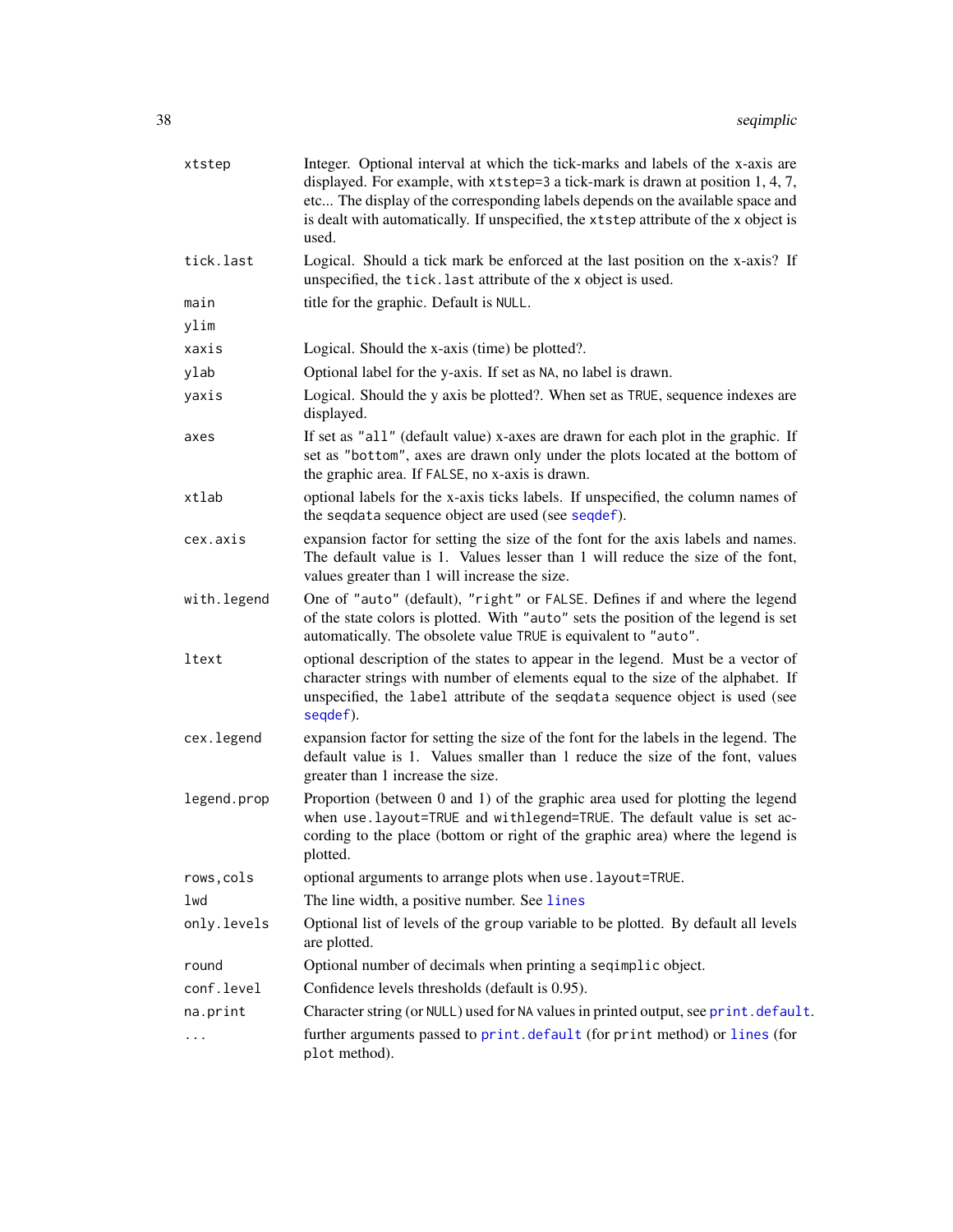#### seqimplic 39

#### Details

The seqimplic function builds an object with the position wise typical states. It can be used to visualize or identify the differences between each group of trajectories and the other ones. It presents at each time point the typical states of a subpopulation (for instance women, as opposed to men). A state at a given time point is considered to be typical of a group if the rule "Being in this group implies to be in that state at this time point" is relevant according to the implicative statistic.

The implicative statistic assesses the statistical relevance of a rule of the form "A implies B" (Gras et al., 2008). It does so by measuring the gap between the expected and observed numbers of counter examples. The rule is considered to be strongly implicative if we observe much less counter examples than expected under the independence assumption. This gap and its significance are computed using adjusted residuals of a contingency table with continuity correction as proposed by Ritschard (2005). In order to improve the readability of the graphs, we use here the opposite of the implicative statistic, which is highly negative for significant rules. The statistic  $I(A \rightarrow B)$ measuring the relevance of the rule "A implies B" reads as follows:

$$
I(A \to B) = -\frac{n_{\bar{B}A} + 0.5 - n_{\bar{B}A}^e}{\sqrt{n_{\bar{B}A}^e(n_{B.}/n)(1 - n_{.A}/n)}}
$$

Where  $n_{\bar{B}A}$  is the observed number of counter-examples,  $n_{\bar{B}A}^e$  the expected number of counterexamples under the independence assumption,  $n_B$ , the number of times that B is observed,  $n_A$  the number of times that A is observed and  $n$  the total number of cases.

The plot function can be used to visualize the results. It produces a separate plot for each level of the group variable. In each plot, it presents at each time point  $t$ , the relevance of the rule "Being" in this group implies to be in this state at this time point". The higher the plotted value, the higher the relevance of the rule. The horizontal dashed lines indicate the confidence thresholds. A rule is considered as statistically significant at the 5% level if it exceeds the 95% confidence horizontal line. The strength of rules with negative implicative statistic are not displayed because they have no meaningful interpretation.

#### Value

seqimplic returns a "seqimplic" object that can be plotted and printed. The values of the implicative statistics at each time point are in the element indices of the object.

#### Author(s)

Matthias Studer.

#### References

Studer, Matthias (2015), Comment: On the Use of Globally Interdependent Multiple Sequence Analysis, Sociological Methodology 45, [doi:10.1177/0081175015588095.](https://doi.org/10.1177/0081175015588095)

Gras, Régis and Kuntz, Pascale. (2008), An overview of the Statistical Implicative Analysis (SIA) development, in Gras, R., Suzuki, E., Guillet, F. and Spagnolo, F. (eds), Statistical Implicative Analysis: Theory and application, Series Studies in Computational Intelligence, Vol 127, Berlin: Springer-Verlag, pp 11-40.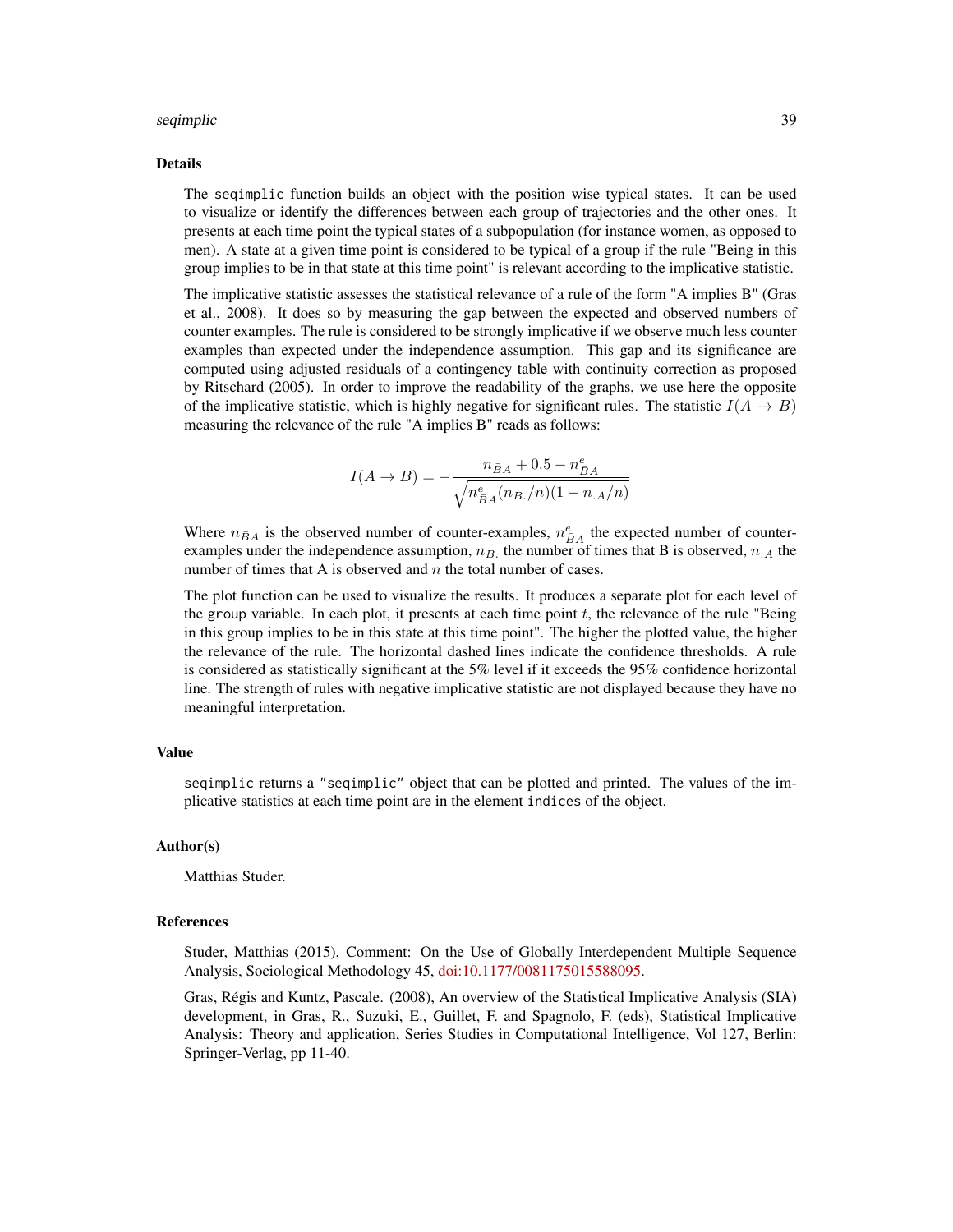<span id="page-39-0"></span>Ritschard, G. (2005). De l'usage de la statistique implicative dans les arbres de classification. In Gras, R., Spagnolo, F., and David, J., editors, Actes des Troisièmes Rencontres Internationale ASI Analyse Statistique Implicative, volume Secondo supplemento al N.15 of Quaderni di Ricerca in Didattica, pages 305–314. Università a degli Studi di Palermo, Palermo.

#### Examples

```
data(mvad)
```

```
## Building a state sequence object
mvad.seq <- seqdef(mvad, 17:86)
## Sequence of typical states
mvad.si.gcse5eq <- seqimplic(mvad.seq, group=mvad$gcse5eq)
##Plotting the typical states
plot(mvad.si.gcse5eq, lwd=3, conf.level=c(0.95, 0.99))
## Printing the results
print(mvad.si.gcse5eq, xtstep=12)
```
<span id="page-39-1"></span>seqindic.dyn *Dynamic index*

## Description

Dynamic (i.e. successive) values of an individual index. For each sequence, the values of the selected index is computed on sliding windows.

## Usage

```
seqindic.dyn(seqdata, indic="cplx", window.size = .2, sliding=TRUE,
    wstep=1, with.missing=FALSE, endmiss.as.void=FALSE, silent.indic=TRUE, ...)
```

| segdata      | state sequence object (stslist) as produced by seqdef                                                                                                                                                   |
|--------------|---------------------------------------------------------------------------------------------------------------------------------------------------------------------------------------------------------|
| indic        | character string: the individual index. Can be any value supported by sequindic<br>except index group names.                                                                                            |
| window.size  | integer or real. If an integer $> 1$ , window size in number of positions. If real<br>number in the range $]0,1)$ , the window size is set as that proportion of the length<br>of the longest sequence. |
| sliding      | logical: Should indic be computed on sliding windows? If FALSE, windows are<br>incremented starting with a window of size window.size.                                                                  |
| wstep        | integer: size of position gap between successive windows.                                                                                                                                               |
| with.missing | logical. Should the missing state be treated as a state of the alphabet?                                                                                                                                |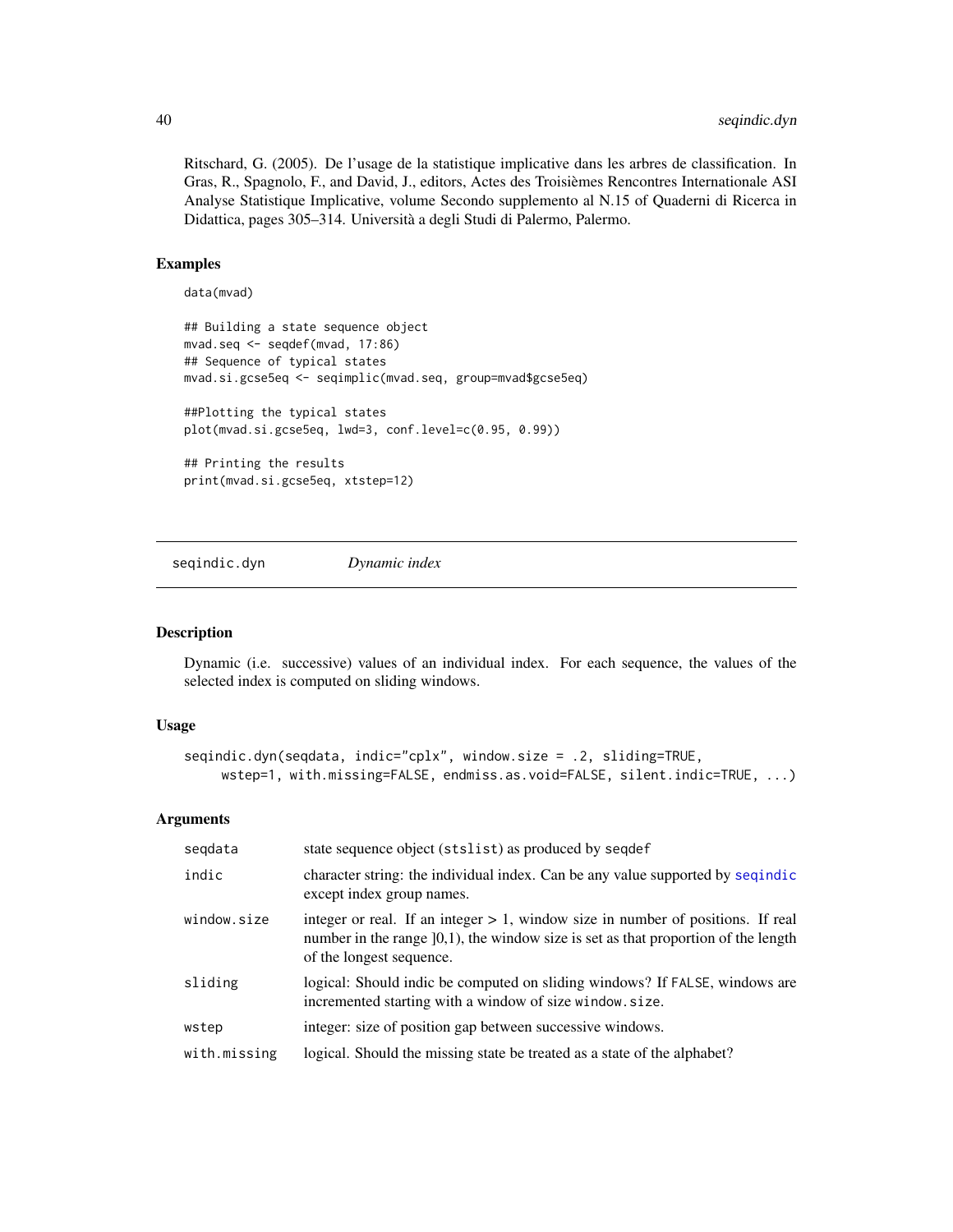## <span id="page-40-0"></span>seqindic.dyn 41

| endmiss.as.void |                                                                                                                                                                                                                                                                                                                                               |
|-----------------|-----------------------------------------------------------------------------------------------------------------------------------------------------------------------------------------------------------------------------------------------------------------------------------------------------------------------------------------------|
|                 | logical. When with missing=FALSE, should missings at end of windows be<br>considered as voids, <i>i.e.</i> should the sequence end before end missings? When<br>FALSE (default), the index is set as NA for windows that end with a void and,<br>when TRUE, for windows that end with a void or a missing. Ignored when<br>with.missing=TRUE. |
| silent.indic    | logical. Should messages issued during computation of indic be suppressed?                                                                                                                                                                                                                                                                    |
|                 | additional arguments passed to sequindic                                                                                                                                                                                                                                                                                                      |

#### Details

The function implements the dynamic sequence analysis approach of Pelletier et al. (2020) and generalizes the method to any of the over 20 indicators provided by [seqindic](#page-0-0).

The values of the indic index are computed for each sequence either on sliding windows of size window.size or on incremental windows starting from a first window of size window.size.

Column names refer to the end the windows.

## Value

A matrix of class dynin with attributes xtstep, tick.last, weights, window.size, sliding, and indic. The first three as well as the row and column names are taken from seqdata.

There are print and plot methods for dynin objects. See [plot.dynin](#page-10-1).

#### Author(s)

Gilbert Ritschard

## References

Pelletier, D., Bignami-Van Assche, S., & Simard-Gendron, A. (2020) Measuring Life Course Complexity with Dynamic Sequence Analysis, *Social Indicators Research* [doi:10.1007/s11205-](https://doi.org/10.1007/s11205-020-02464-y) [02002464y.](https://doi.org/10.1007/s11205-020-02464-y)

#### See Also

[seqindic](#page-0-0), [plot.dynin](#page-10-1)

#### Examples

```
data(actcal)
cases <- 1:100
actcal <- actcal[cases,] ## Here, only a subset
actcal.seq <- seqdef(actcal[,13:24], alphabet=c('A','B','C','D'))
## Using windows every three positions
a.dyn <- seqindic.dyn(actcal.seq, indic='cplx', with.missing=FALSE, wstep=3)
plot(a.dyn, group=actcal[cases,'sex'])
## Trimmed mean (to illustrate fstat with specific arguments)
```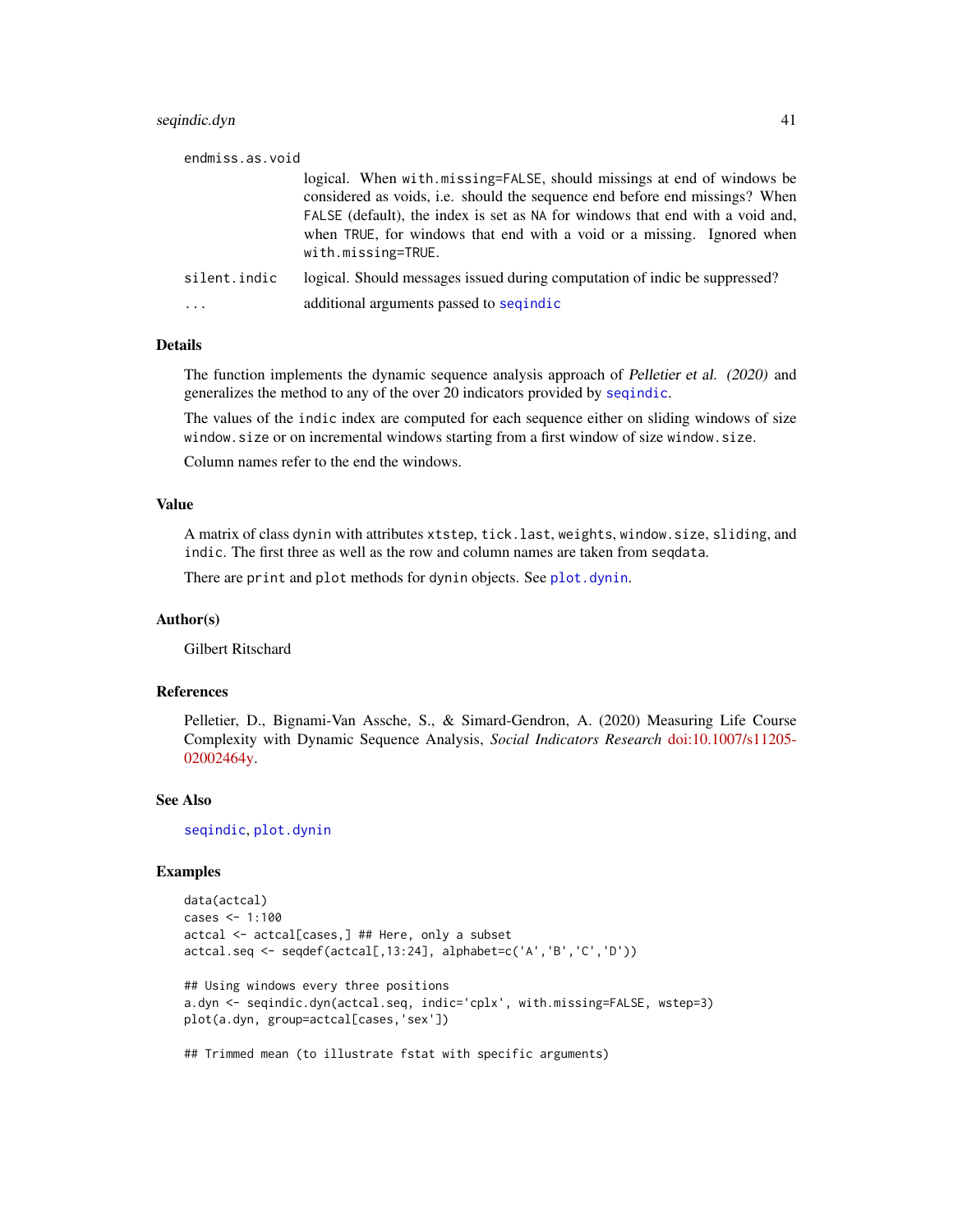#### <span id="page-41-0"></span>42 seqplot.rf

```
plot(a.dyn, group=actcal[cases,'sex'], fstat=function(x)mean(x, trim=.02))
## Incremental windows
ai.dyn <- seqindic.dyn(actcal.seq, indic='cplx', with.missing=FALSE, wstep=3,
                sliding=FALSE)
plot(ai.dyn, group=actcal[cases,'sex'])
#############
## Sequences of different lengths, and with missing values and weights
data(ex1)
s.ex1 <- seqdef(ex1[,1:13],weights=ex1[,"weights"])
seqlength(s.ex1)
seqlength(s.ex1, with.missing=FALSE)
group \leq c(1,1,1,2,2,2,2)ind.d <- seqindic.dyn(s.ex1, indic='cplx', with.missing=FALSE)
plot(ind.d, group=group, fstat=weighted.mean, na.rm=TRUE, conf=TRUE, ret=TRUE)
## Treating 'missing' as a regular state
ind.dm <- seqindic.dyn(s.ex1, indic='cplx', with.missing=TRUE)
plot(ind.dm, group=group, fstat=weighted.mean, na.rm=TRUE, conf=TRUE, ret=TRUE)
```
#### seqplot.rf *Relative Frequency Sequence Plots.*

## **Description**

Relative Frequency Sequence Plots (RFS plots) plot a selection of representative sequences as sequence index plots (see [seqIplot](#page-0-0)). RFS plots proceed in several steps. First a set of sequences is ordered according to a substantively meaningful principle, e.g. according to their score on the first factor derived by applying Multidimensional scaling (default) or a user defined sorting variable, such as the timing of a transition of interest. Then the sorted set of sequences is partitioned in to k equal sized frequency groups. For each frequency group the medoid sequence is selected as a representative. The selected representatives are plotted as sequence index plots. RFS plots come with an additional distance-to-medoid box plot that visualizes the distances of all sequences in a frequency group to their respective medoid. Further, an R2 and F-statistic are given that indicate how well the selected medoids represent a given set of sequences.

#### Usage

```
seqplot.rf(seqdata, k = floor(nrow(seqdata)/10), diss, sortv = NULL,
   ylab=NA, yaxis=FALSE, main=NULL, which.plot="both",
   plus.one = "first", ...)
```

| segdata | a state sequence object created with the sequent function. |
|---------|------------------------------------------------------------|
|         | integer: Number of groupings (frequency groups?)           |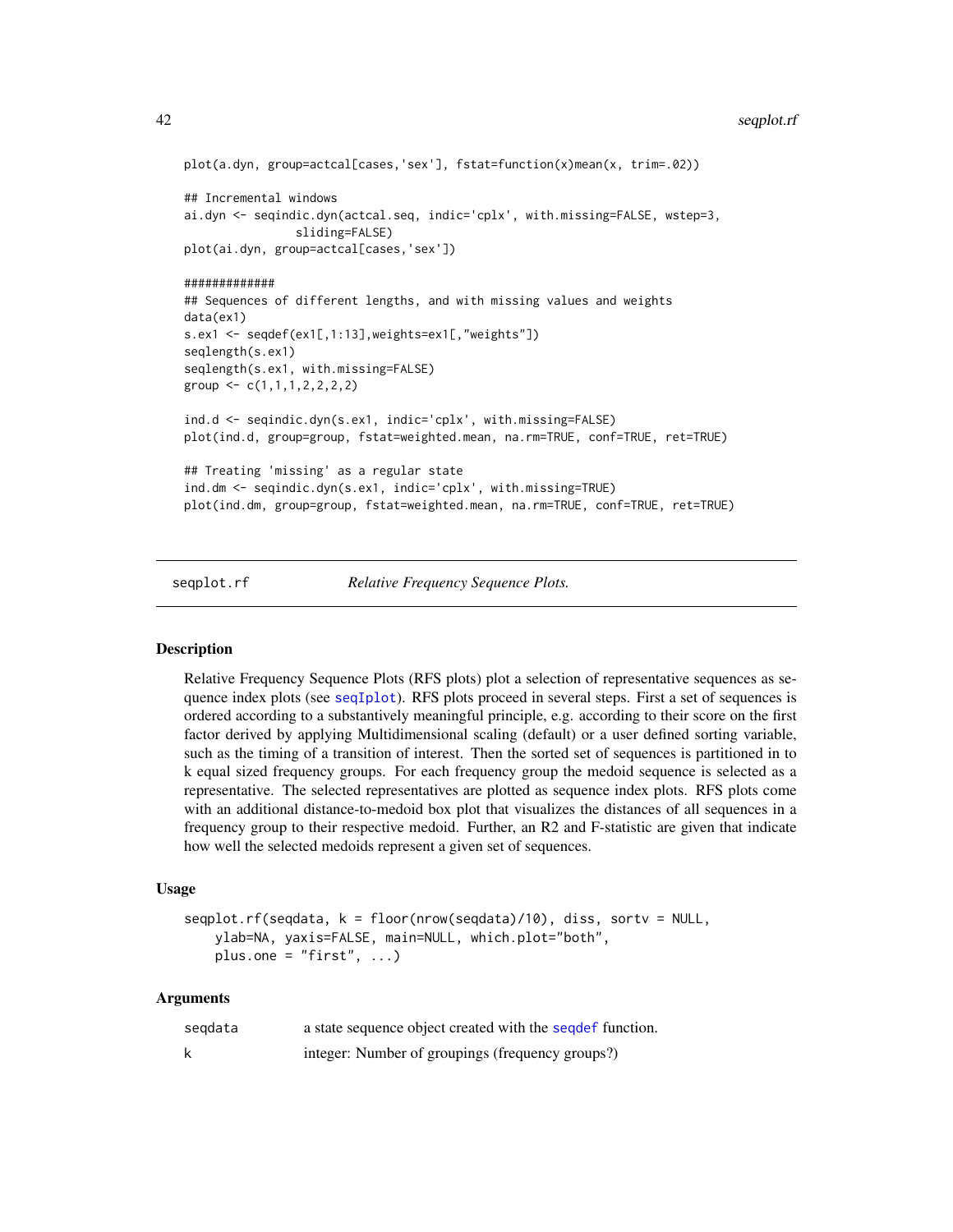<span id="page-42-0"></span>

| diss       | matrix of pairwise dissimilarities between sequences in sequata (see sequist).                                                                                                                                                                                               |
|------------|------------------------------------------------------------------------------------------------------------------------------------------------------------------------------------------------------------------------------------------------------------------------------|
| sortv      | an optional sorting variable that may be used to compute the frequency groups.<br>If NULL, an MDS is used. Ties are randomly ordered.                                                                                                                                        |
| ylab       | string. An optional label for the y-axis. If set as NA (default), no label is drawn.<br>Does not apply to which.plot="both".                                                                                                                                                 |
| yaxis      | logical. Controls whether a y-axis is plotted. When set as TRUE, the indexes of<br>the sequences are displayed.                                                                                                                                                              |
| main       | main graphic title. Default is NULL.                                                                                                                                                                                                                                         |
| which.plot | string. One of "both", "medoids", "diss.to.med". When "medoids", only<br>the index plot of the medoids is displayed, when "diss.to.med", the grouped<br>boxplots of the distances to the medoids is displayed, and when "both" a com-<br>bined plot of the two is displayed. |
| plus.one   | character string. One of "first" or "random". When the number of sequences<br>is not a multiple of the number groups, which groups should have their size<br>augmented by one unit? If "first", the first groups, and if "random" a random<br>selection of groups.           |
| $\cdot$    | arguments passed to seqplot.                                                                                                                                                                                                                                                 |

### Details

RFS plots are useful to visualize large sets of sequences that cannot be plotted with sequence index plots due to overplotting (see [seqIplot](#page-0-0)). Due to the partitioning into equal sized frequency groups each selected sequence represents an equal portion of the original sample and thereby visually maintains the relative proportion of different types of sequences along the sorting criterion. The ideal number of  $k$  fequency groups depends on the size of the original sample and the empirical distribution of the sequences. The larger the sample and the more heterogeneous the sequences, higher numbers of k will be advisable. To avoid overplotting k should generally not be higher than 200.

Note that distance-to-medoid plots are meaningful only if there are at least 5-10 sequences in each frequency group. The distance-to-medoid plot is not only a quality criterion of how well the medoids represent a respective frequency group. They also provide additional substantive information about how large the variation of sequences is at a given location of the ordered sequences (see Fasang and Liao 2014).

Since ties in sortv or mds are randomly ordered (see argument ties.method="random" of function [rank](#page-0-0)), one has to set the seed to reproduce exactly the same plot (see set. seed).

Unlike the other [TraMineR](#page-0-0) plotting functions, the seqplot.rf function ignores the weights and does not support the group argument.

## Value

A vector with the group membership (medoid of the group) of each sequence.

## Author(s)

Matthias Studer, Anette Eva Fasang, Tim Liao, and Gilbert Ritschard.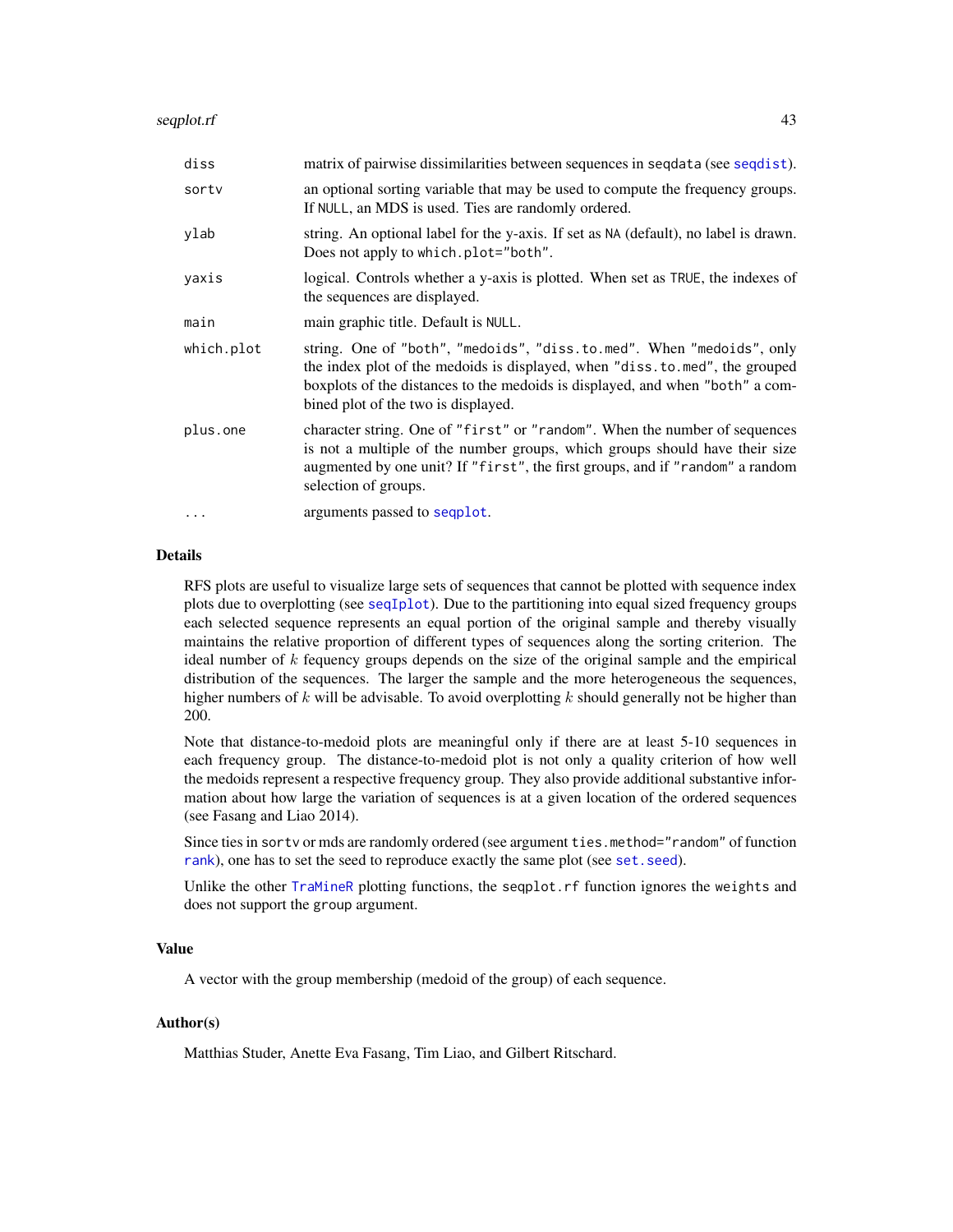#### <span id="page-43-0"></span>References

Fasang, Anette Eva and Tim F. Liao. 2014. "Visualizing Sequences in the Social Sciences: Relative Frequency Sequence Plots." Sociological Methods & Research 43(4):643-676.

#### See Also

See also [seqplot](#page-0-0) and [seqrep](#page-0-0).

### Examples

```
## Defining a sequence object with the data in columns 10 to 25
## (family status from age 15 to 30) in the biofam data set
data(biofam)
biofam.lab <- c("Parent", "Left", "Married", "Left+Marr",
"Child", "Left+Child", "Left+Marr+Child", "Divorced")
## Here, we use only 100 cases selected such that all elements
## of the alphabet be present.
## (More cases and a larger k would be necessary to get a meaningful example.)
biofam.seq <- seqdef(biofam[501:600, ], 10:25, labels=biofam.lab)
diss <- seqdist(biofam.seq, method="LCS")
## Using 12 groups and default MDS sorting
seqplot.rf(biofam.seq, diss=diss, k=12,
  main="Non meaningful example (n=100)")
## With a user specified sorting variable
## Here time spent in parental home: there are ties
## We set a seed because of random order in ties
set.seed(123)
parentTime <- seqistatd(biofam.seq)[, 1]
seqplot.rf(biofam.seq, diss=diss, k=12, sortv=parentTime,
  main="Sorted by parent time")
```
seqplot.tentrop *Plotting superposed transversal-entropy curves*

## Description

Functions to plot, in a same frame, transversal-entropy curves by group or multiple curves.

#### Usage

```
seqplot.tentrop(seqdata, group, main=NULL,
   col=NULL, lty=NULL, lwd=3.5, ylim=NULL, xtlab=NULL,
   xtstep=NULL, tick.last=NULL, with.legend=TRUE, glabels=NULL,
   legend.pos="topright", horiz=FALSE, cex.legend=1, ...)
```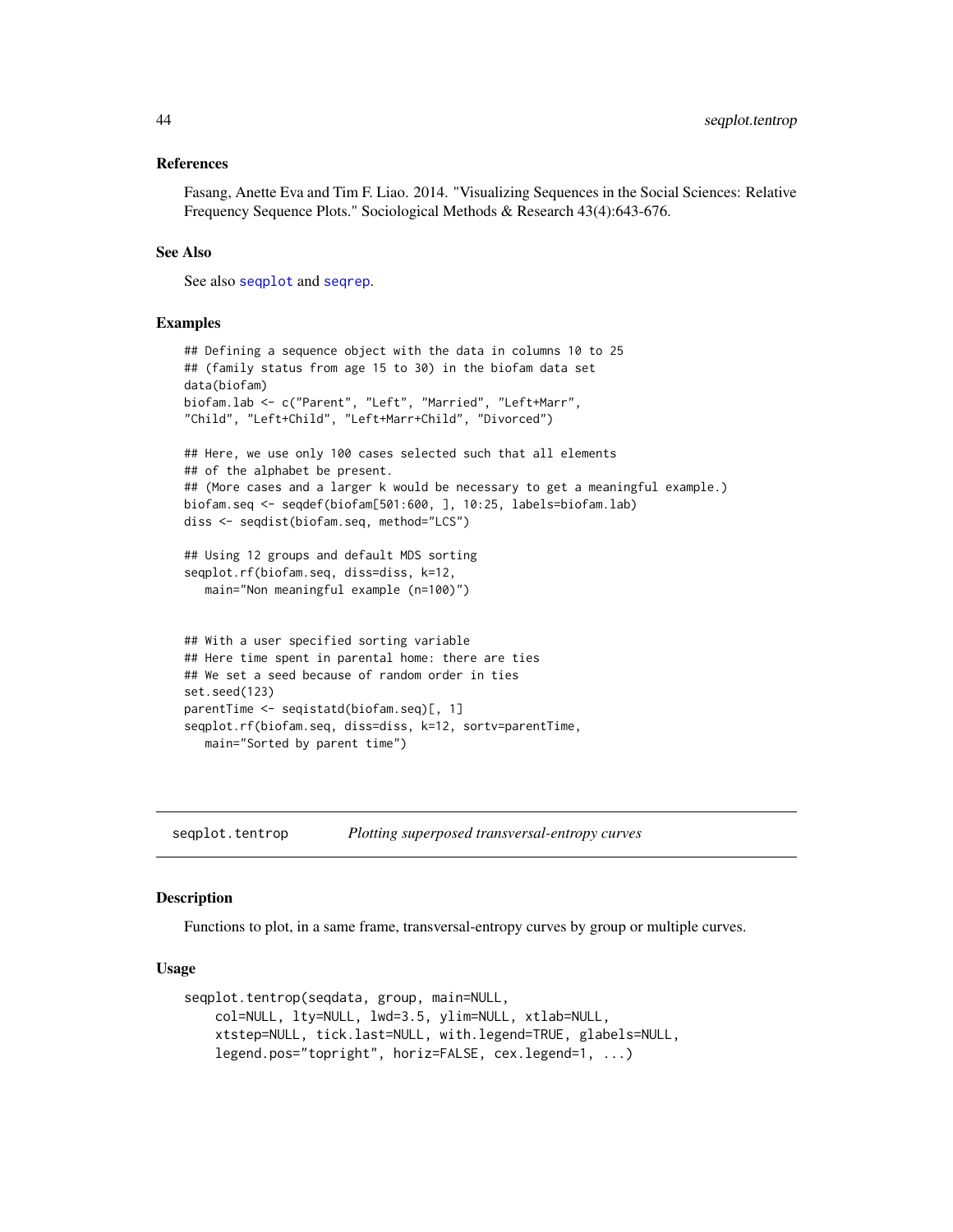```
seqplot.tentrop.m(seqdata.list, main=NULL,
   col=NULL, lty=NULL, lwd=3.5, ylim=NULL, xtlab=NULL,
   xtstep=NULL, tick.last=NULL, with.legend=TRUE, glabels=NULL,
   legend.pos="topright", horiz=FALSE, cex.legend=1, ...)
```
## Arguments

| seqdata      | a state sequence object (see seqdef).                                                                                                                     |
|--------------|-----------------------------------------------------------------------------------------------------------------------------------------------------------|
| seqdata.list | a list of state sequence objects.                                                                                                                         |
| group        | a factor giving the group membership of each sequence in sequata.                                                                                         |
| main         | a character string giving the title of the graphic; if NULL, a default title is printed.                                                                  |
| col          | a vector of colors for the different curves.                                                                                                              |
| lty          | a vector of line types for the different curves. See lines.                                                                                               |
| lwd          | numeric or vector of numerics: width of curve lines. See lines.                                                                                           |
| ylim         | pair of numerics defining the range for the y-axis. If left NULL, the limits are<br>defined from the data.                                                |
| xtlab        | vector of strings defining the x-axis tick labels.                                                                                                        |
| xtstep       | integer: step between tick marks on the x-axis. If unspecified, attribute xtstep<br>of (first) segdata is used.                                           |
| tick.last    | logical. Should a tick mark be enforced at the last position on the x-axis? If<br>unspecified, attribute tick. last of (first) seqdata is used.           |
| glabels      | a vector of strings with the curve labels. If NULL curves are labeled with the<br>levels of the group variable or, for seqplot. tentrop.m, as seq1, seq2, |
| with.legend  | logical: Should the legend be plotted. Default is TRUE.                                                                                                   |
| legend.pos   | legend position: default is "topright". Seelegend.                                                                                                        |
| horiz        | logical: Should the legend be displayed horizontally. Set as FALSE by default,<br>i.e., legend is displayed vertically.                                   |
| cex.legend   | Scale factor for the legend.                                                                                                                              |
| .            | additional plot parameters (see par).                                                                                                                     |

## Details

Use seqplot. tentrop to plot curves of transversal entropies by groups of a same set of sequences, e.g. professional careers by sex.

Use seqplot.tentrop.m to plot multiple curves of transversal entropies corresponding to different sets of sequences such as sequences describing cohabitational and sequences describing occupational trajectories.

#### See Also

[seqHtplot](#page-0-0) for an alternative way of plotting the transversal entropies and [seqstatd](#page-0-0) to get the values of the entropies.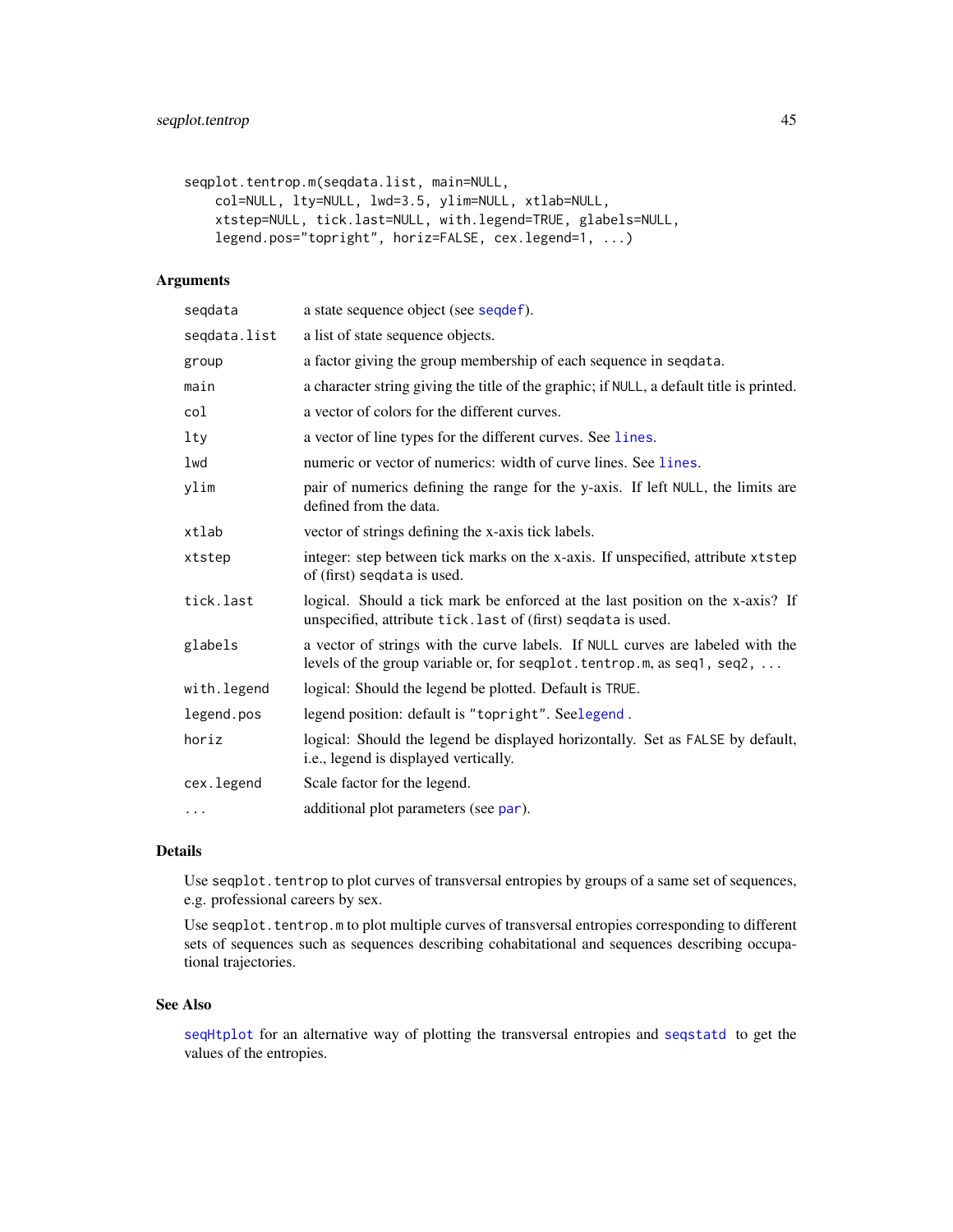#### Examples

```
## Using the biofam data which has sequences from
## ages 15 to 30 years in columns 10 to 25
data(biofam)
biofam <- biofam[1:200,]
biofam.seq <- seqdef(biofam[,10:25], xtlab=as.character(15:30), xtstep=3)
## Plotting transversal entropies by sex
seqplot.tentrop(biofam.seq, group=biofam$sex, legend.pos="bottomright")
## Plotting transversal entropies for women
## by father's social status
group <- biofam$cspfaj[biofam$sex=="woman"]
seqplot.tentrop(biofam.seq[biofam$sex=="woman",], group=group,
    main="Women, by father's social status", legend.pos="bottomright")
```
seqpolyads *Measuring the Degree of Within-Polyadic Similarities*

#### Description

The function computes measures of the degree of similarities within polyadic member sequences compared to randomly assigned polyadic member sequences.

#### Usage

```
seqpolyads(seqlist, a=1, method="HAM", ...,
   w=rep(1,ncol(combn(1:length(seqlist),2))),
   s=36963, T=1000, core=1, replace=TRUE, weighted=TRUE,
   with.missing=FALSE, rand.weight.type=1, role.weights=NULL,
   show.time=FALSE)
```

| seglist                 | A list of J>1 state sequence stslist objects. List of input sets (polyads) of<br>polyadic sequences. The state sequence objects in the list must all have the<br>same number $N$ of sequences and the same alphabet. The state sequence objects<br>should be created with seqdef and the list with list. E.g., list (gen1.seq, gen2.seq, gen3.seq). |
|-------------------------|-----------------------------------------------------------------------------------------------------------------------------------------------------------------------------------------------------------------------------------------------------------------------------------------------------------------------------------------------------|
| a                       | Integer, 1 or 2. Random generation mechanism. If 1 (default), draws from the<br>observed set of sequences, and if 2, in addition random draws of states from<br>each randomly drawn sequence. See reference below for detail.                                                                                                                       |
| method                  | String. Method for computing sequence distances. See seguist. Additional<br>arguments may be required depending on the method chosen.                                                                                                                                                                                                               |
| $\cdot$ $\cdot$ $\cdot$ | Additional arguments passed to segdist                                                                                                                                                                                                                                                                                                              |

<span id="page-45-0"></span>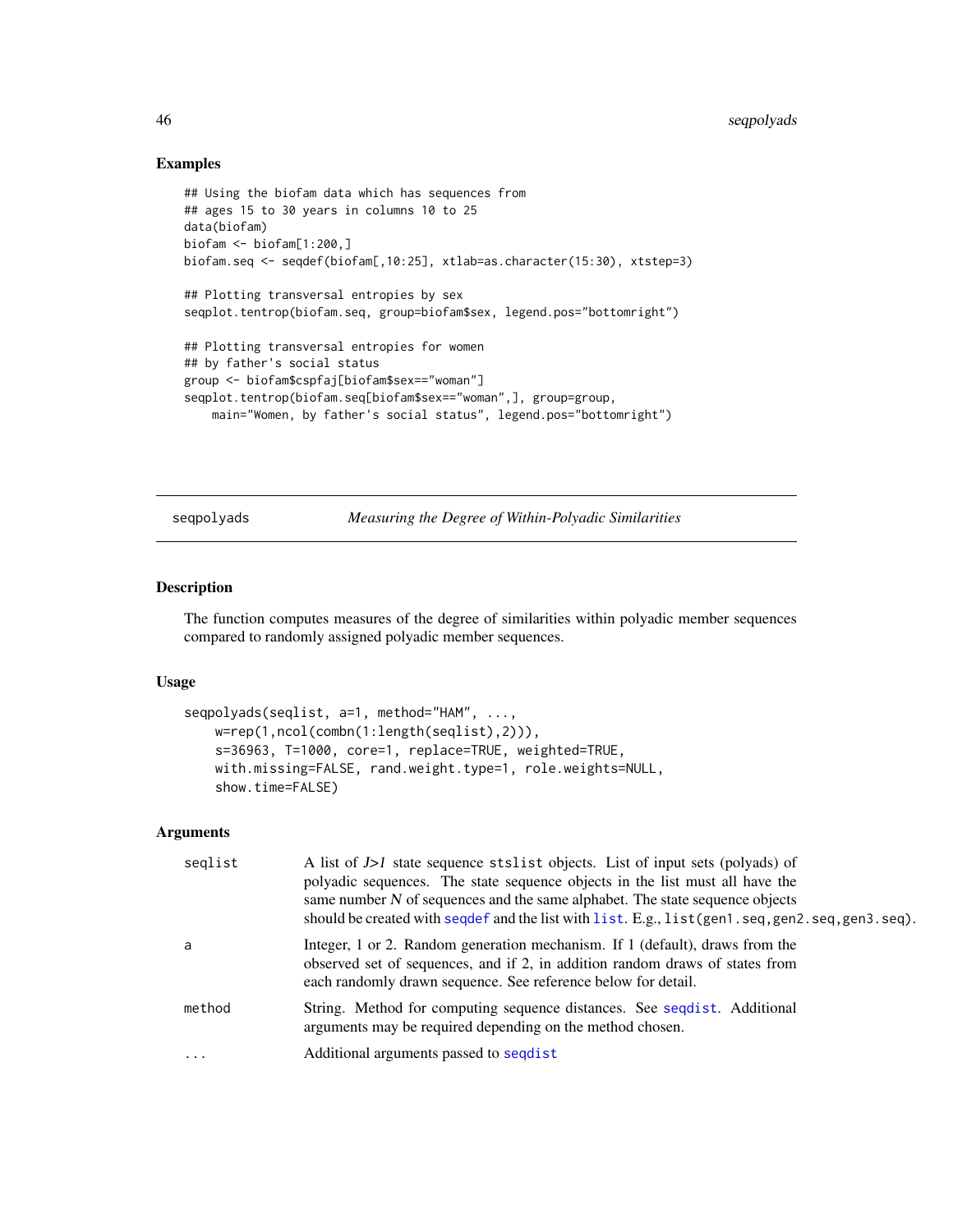## <span id="page-46-0"></span>seqpolyads and the sequence of  $\sim$  47

| s                | Integer. Default 36963. Using the same seed number on the same computer<br>guarantees the same results each time. Set s=NULL if you don't want to set a<br>seed. The random generator can be chosen with RNGkind.                                                                                                                                                                                                                                |  |
|------------------|--------------------------------------------------------------------------------------------------------------------------------------------------------------------------------------------------------------------------------------------------------------------------------------------------------------------------------------------------------------------------------------------------------------------------------------------------|--|
| W                | Integer vector. Default 1. The weights assigned to between-polyadic member<br>sets in the weight matrix. For example, for dyadic sequences, no weight is<br>necessary and the distance computation takes on the default of 1. For triadic<br>sequences, there are three weights between the first and the second members,<br>the first and the third members, and the second and the third members, in a<br>row-wise order. See reference below. |  |
| Т                | Integer. Default 1,000. The number of randomized computations.                                                                                                                                                                                                                                                                                                                                                                                   |  |
| core             | Integer. Default 1. Number of cores for the computation. When greater than 1,<br>the procedure utilizes parallel processing.                                                                                                                                                                                                                                                                                                                     |  |
| replace          | Logical. When a=2, should state sampling in each sequence be done with re-<br>placement? Default is TRUE. Ignored when a=1.                                                                                                                                                                                                                                                                                                                      |  |
| weighted         | Logical. Should we account for the weights when present in the sequence ob-<br>jects? See details. Default is TRUE.                                                                                                                                                                                                                                                                                                                              |  |
| with.missing     | Logical. Should the missing state be considered as a regular state? Default is<br>FALSE.                                                                                                                                                                                                                                                                                                                                                         |  |
| rand.weight.type |                                                                                                                                                                                                                                                                                                                                                                                                                                                  |  |
|                  | Integer, 1 or 2. Ignored when weighted=FALSE. If 1 (default), weight of each<br>randomized polyad is the average of original weights of its members. If 2, mem-<br>ber weights are adjusted by dividing them by the sum of weights of all drawn<br>members of the same type.                                                                                                                                                                     |  |
| role.weights     | NULL or vector of non-negative weights of same length as the list seqlist.<br>Ignored when weighted=FALSE. If non null, role weights for determining the<br>weights of the randomized polyads.                                                                                                                                                                                                                                                   |  |
| show.time        | Logical. Should elapsed time be displayed? Default is FALSE.                                                                                                                                                                                                                                                                                                                                                                                     |  |

## Details

The function computes the polyadic distance of the observed polyads, i.e., the (weighted) mean of the pairwise distances between members of the polyad. In addition, the following statistics are computed:

The U statistic measures for each observed polyad by how much its polyadic distance differs from the mean polyadic distance of  $\text{T}$  randomized polyads. U.tp is the p-value for a two-tailed t-test of the U statistic.

The V statistic is, for each observed polyad, the proportion of T randomized polyads that have a greater polyadic distance.  $V.95$  is an associated dummy that takes value 1 when the proportion V is greater than 95% and 0 otherwise.

When the sequence objects in seqlist have weights and weighted=TRUE, the randomized sequences are sampled using the weights of the first element in the list. Each member of an observed polyad is supposed to have the same weight. This does not hold for the randomized polyads that are obtained by sampling their members independently. The weights of each randomized sequence is set as the average of the weights of its members. When role weights are provided with role.weights, a weighted average of the member weights is used. When rand.weight.type=1,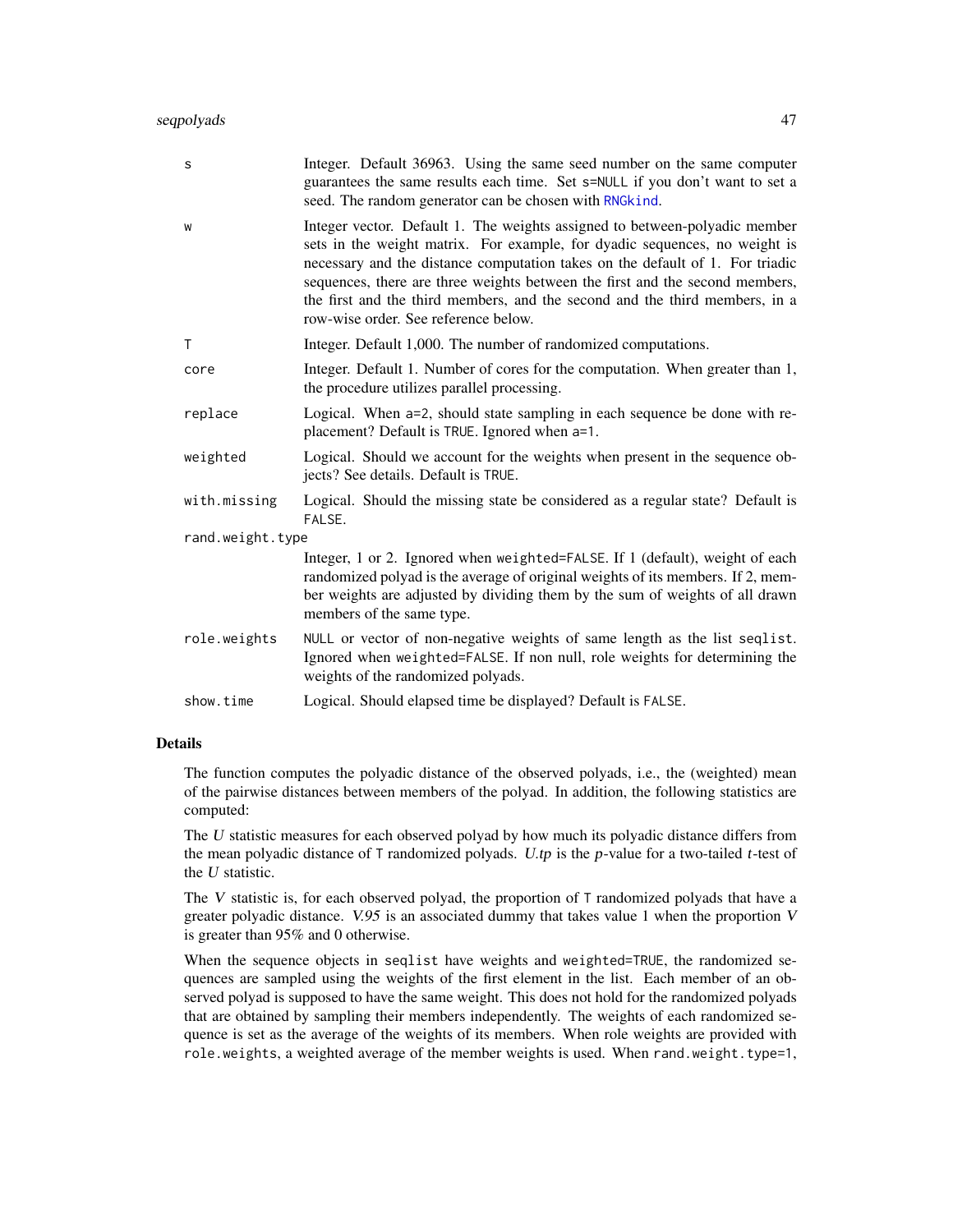original member weights are used. When rand.weight.type=2, the weights of randomly selected members are adjusted by the sum of weights of all randomly drawn members of the same type. When core  $> 1$ , the function uses the doParallel package for parallel computation.

#### Value

The function outputs a list of seven objects:

| mean.dist     | Vector of length 2 with the average observed and random within-polyadic dis-<br>tances.          |
|---------------|--------------------------------------------------------------------------------------------------|
| U             | Vector of N number of U statistics (see reference).                                              |
| U.tp          | Vector of N number of p-values for a two-tailed t-test of the U statistic.                       |
| V             | Vector of N number of V statistics (see reference).                                              |
| V.95          | Vector of N number of 1s or 0s: 1 if a V value is at least 95 percent confident, 0<br>otherwise. |
| observed.dist | Vector of within-polyadic distances for the observed polyadic members.                           |
| random.dist   | Vector of within-polyadic distances for the $T$ number of randomly matched<br>polyadic members.  |

## Author(s)

Tim Liao and Gilbert Ritschard

#### References

Tim F. Liao (2021), "Using Sequence Analysis to Quantify How Strongly Life Courses Are Linked." *Sociological Science* 8, 48-72, [doi:10.15195/v8.a3.](https://doi.org/10.15195/v8.a3)

#### Examples

```
data(polyads)
Gen <- polyads$Gen
seqGrandP <- seqdef(polyads[Gen=="1st Generation",2:11])
seqParent <- seqdef(polyads[Gen=="2nd Generation",2:11])
seqChild <- seqdef(polyads[Gen=="3rd Generation",2:11])
Seq <- rbind(seqGrandP,seqParent,seqChild)
slgth <- ncol(Seq)
colnames(Seq) <- 21:30
seqIplot(Seq,group=Gen,ylim=c(10,0),ylab="Triad",xlab="Age")
seqL <- list(seqGrandP,seqParent,seqChild)
core=1
seqG2.Tim <- seqpolyads(seqL[1:2],method="HAM",a=1,core=core,T=100)
seqG3.Tim <- seqpolyads(seqL,method="HAM",a=1,core=core,T=100)
seqG2.Dur <- seqpolyads(seqL[1:2],method="CHI2",step=slgth,core=core,T=100)
seqG3.Dur <- seqpolyads(seqL,method="CHI2",step=slgth,core=core,T=100)
```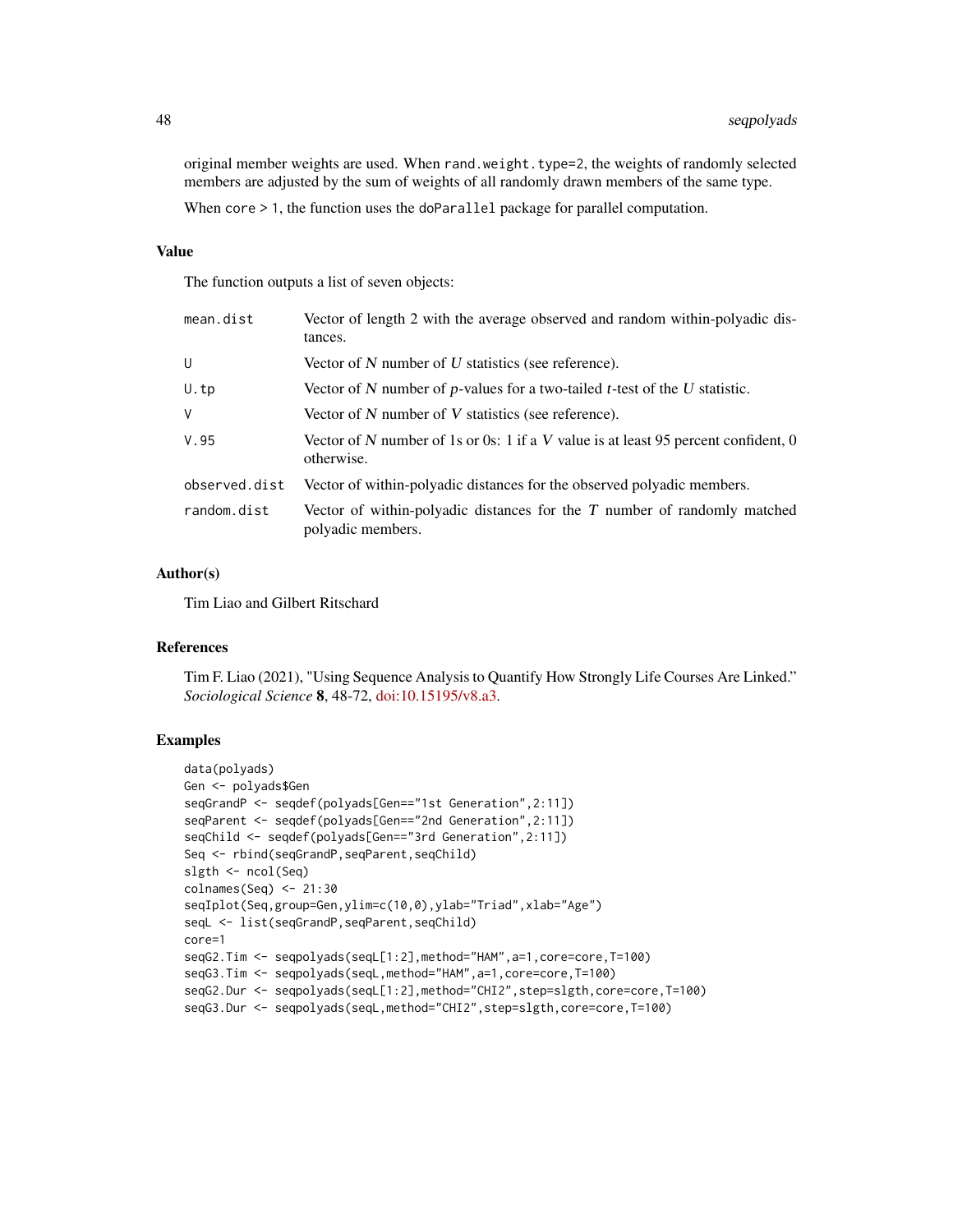<span id="page-48-0"></span>

This function determines representative sequences by group and returns the representatives by group and/or the quality statistics of the representative sets. The function is a wrapper for the TraMineR [seqrep](#page-0-0) function.

#### Usage

```
seqrep.grp(seqdata, group = NULL, diss = NULL, ret = "stat",
   with.missing = FALSE, mdis, ...)
```
## Arguments

| segdata      | state sequence object as defined by sequef.                                                |
|--------------|--------------------------------------------------------------------------------------------|
| group        | group variable. If NULL a single group is assumed.                                         |
| diss         | dissimilarity matrix. If NULL the "LCS" dissimilarity matrix is computed.                  |
| ret          | What should be returned? One of "stat" (default), "rep" or "both".                         |
| with.missing | Logical. When diss = NULL. Are there missing values in the sequences? Default<br>is FALSE. |
| mdis         | Deprecated. Use diss instead.                                                              |
| $\ddotsc$    | additional arguments passed to sequep.                                                     |
|              |                                                                                            |

## Details

The function is a wrapper for running [seqrep](#page-0-0) on the different groups defined by the group variable. When diss = NULL, seqdist is used to compute the dissimilarities.

#### Value

If ret="stat", a list with the quality statistics for the set of representatives of each group.

If ret="rep", a list with the set of representatives of each group. Each element of the list is an object of class stslist.rep returned by [seqrep](#page-0-0).

If ret="both", a list with the two previous outcomes.

## Note

This function is a pre-release and further testing is still needed, please report any problems.

#### Author(s)

Gilbert Ritschard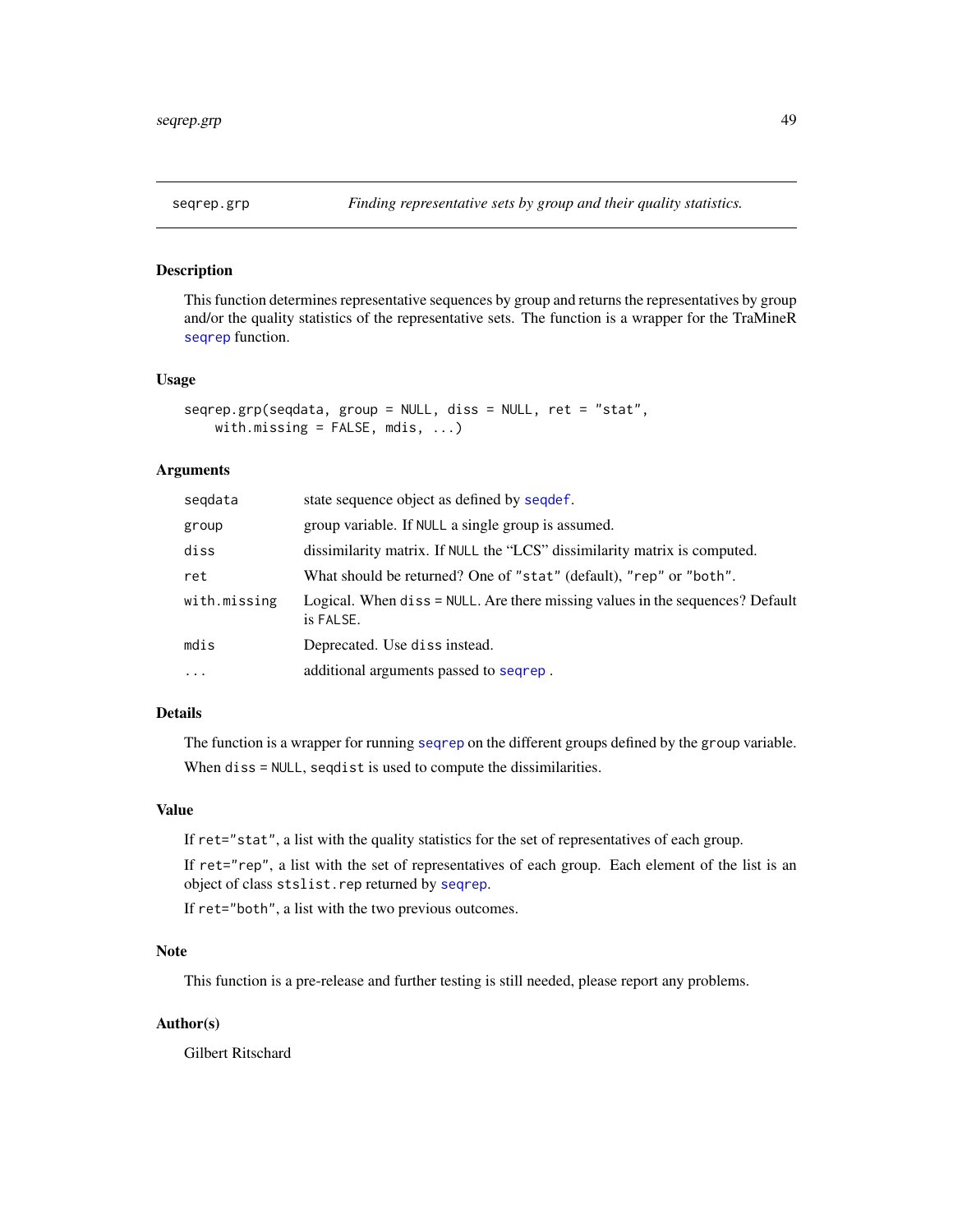#### See Also

[seqrep](#page-0-0)

## Examples

```
data(biofam)
biofam <- biofam[1:100,]
biofam.lab <- c("Parent", "Left", "Married", "Left+Marr",
"Child", "Left+Child", "Left+Marr+Child", "Divorced")
biofam.short <- c("P","L","M","LM","C","LC","LMC","D")
biofam.seq <- seqdef(biofam[,10:25], alphabet=0:7,
  states=biofam.short, labels=biofam.lab)
dist <- seqdist(biofam.seq, method="HAM")
seqrep.grp(biofam.seq, group=biofam$plingu02, diss=dist, coverage=.2, pradius=.1)
seqrep.grp(biofam.seq, group=biofam$plingu02, diss=dist, ret="rep", coverage=.2, pradius=.1)
## sequences with missing values
data(ex1)
sqex1 <- seqdef(ex1[,1:13])
nrow(ex1)
gp \leftarrow rep(1,7)gp[5:7] < -2seqrep.grp(sqex1, group=gp, method="LCS", ret="rep",
  coverage=.2, pradius=.1, with.missing=TRUE)
```
<span id="page-49-1"></span>seqsamm *Sequence Analysis Multistate Model (SAMM) procedure*

## **Description**

Sequence Analysis Multistate Model (SAMM) procedure aims to simultaneously study the occurrence of transitions out of (an exit from) a spell in a given state along trajectories and the subsequence (or subtrajectory) immediately following it over a pre-defined period of time. This strategy allows including time-varying covariates in the sequence analysis framework.

## Usage

```
seqsamm(seqdata, sublength, covar = NULL)
## S3 method for class 'SAMM'
plot(x, type='d", ...)seqsammseq(samm, spell)
seqsammeha(samm, spell, typology, persper = TRUE)
```
<span id="page-49-0"></span>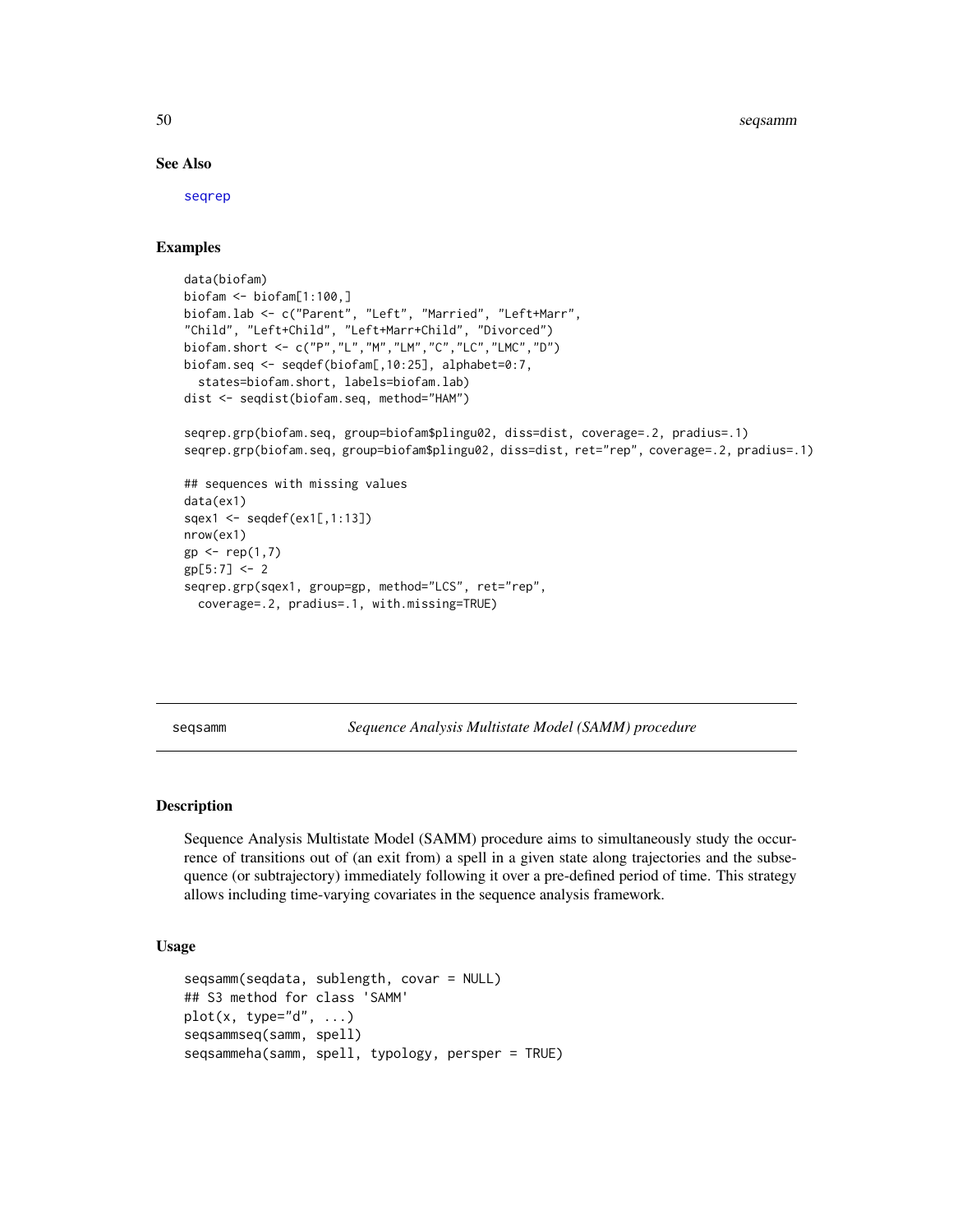#### <span id="page-50-0"></span>seqsamm 51

#### Arguments

| segdata   | State sequence object created with the sequered function. Sequences representing<br>any temporal process can be of different length.                                                                      |
|-----------|-----------------------------------------------------------------------------------------------------------------------------------------------------------------------------------------------------------|
| sublength | Numeric. The length of the subsequence (or subtrajectory) following a transition<br>to be considered.                                                                                                     |
| covar     | Optional data. frame storing covariates of interest. These covariates are added<br>to the final data set and can be used in subsequent analyses.                                                          |
| X         | A SAMM object produced by seqsamm                                                                                                                                                                         |
| samm      | A SAMM object produced by seqsamm.                                                                                                                                                                        |
| type      | the type of the plot sequent. Default "d" for state distribution plots (chrono-<br>grams).                                                                                                                |
| spell     | Character. The (ending) spell in a given spell to consider. It should be one of<br>the states of the alphabet of the sequences. A spell is a series of time points in<br>the same state.                  |
| typology  | Factor or character. The typology of the trajectories out of the specified ending<br>spell generated by a cluster analyses (see example). It should contain one<br>observation per observed ending spell. |
| persper   | Logical. If TRUE, the data are returned in person-period format. Otherwise, only<br>one line per observed spell is returned.                                                                              |
| .         | additional plot parameters passed to sequent.                                                                                                                                                             |

## Details

The Sequence Analysis Multistate Model (SAMM) procedure works in three steps. First, the substrings over a given time span sublength following any transition out of (exit from) a spell in a given state of the alphabet are extracted from the trajectories seqdata. This step is achieved using the seqsamm function. Each substring starts with the last time-point of the spell in the state. Second, these substrings are clustered using SA to identify typical substrings of medium-term changes. This is achieved separately for each ending spell (see spell argument). The seqsammseq function can be used to retrieve the sub-trajectories following each ending spell. Third, multistate models are used to estimate the chance (or risk) to end a spell in a given spell by distinguishing the type of trajectory that follows (and identified with cluster analysis). This allows estimating the effect of covariates on the chances to start each type of sub-sequence. The seqsammeha prepare the data to estimate the competing risk models for each ending spell. Then usual competing risks models can be used.

Generally speaking, the SAMM procedure allows studying the time spent in each state as well as the patterns of medium-term changes after an exit from that state appears along the trajectories. The example section below provides a step by step example of how to use it.

#### Value

A SAMM object (data.frame), storing the reorganized data in person period form. Column variables are:

id Numeric. The ID of the observation as the row number in the original seqdata.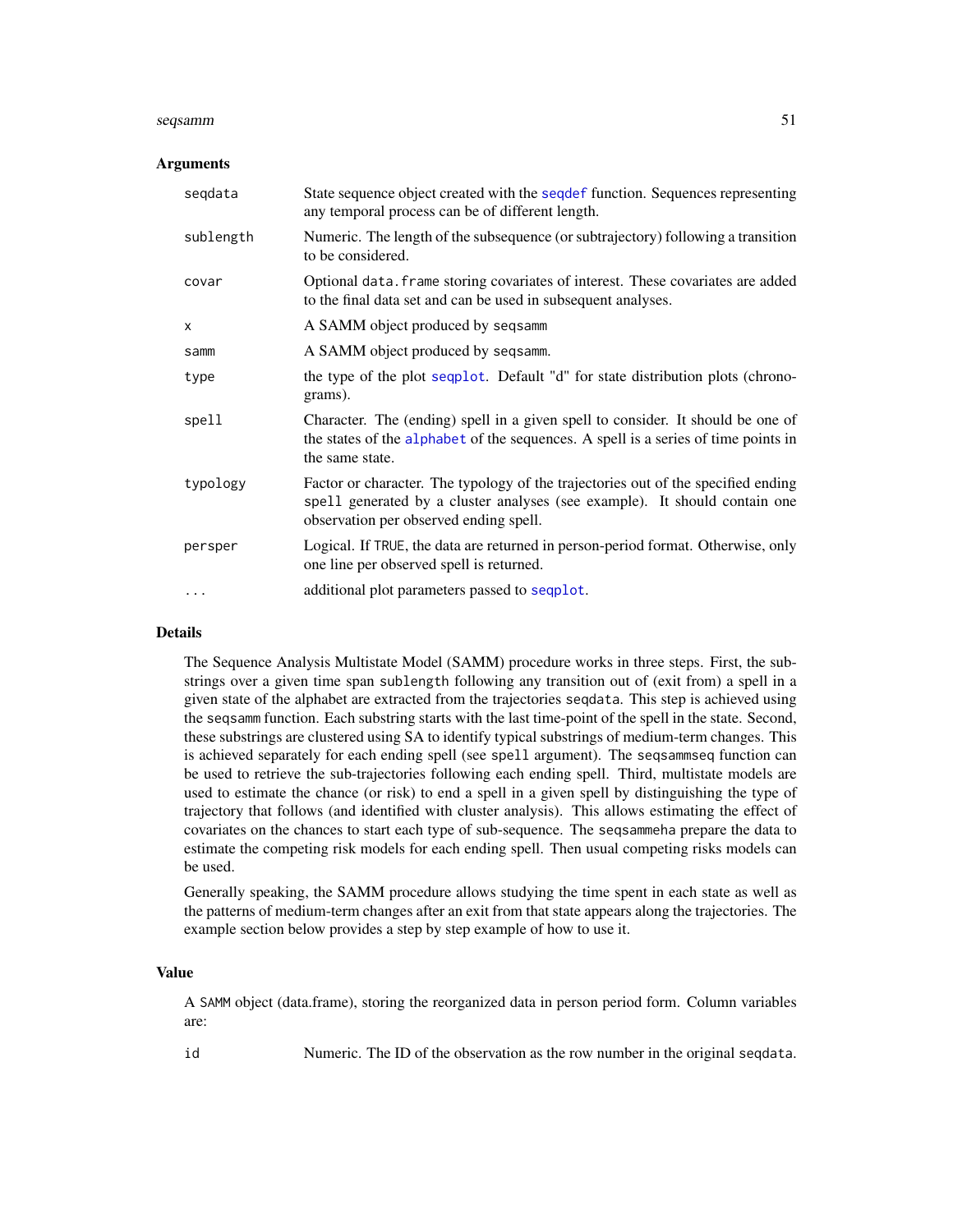<span id="page-51-0"></span>

| time                    | Numeric. The time unit of the current observation (from the beginning of the<br>original sequence).                                                                                                       |
|-------------------------|-----------------------------------------------------------------------------------------------------------------------------------------------------------------------------------------------------------|
| begin                   | Numeric. The time of the beginning of the current spell (from the beginning of<br>the original sequence).                                                                                                 |
| spell.time              | Numeric. The time elapsed from the beginning of the current spell.                                                                                                                                        |
| transition              | Logical. Whether a transition out of the current spell occurred within this time<br>unit.                                                                                                                 |
| s.1 until s.sublength   |                                                                                                                                                                                                           |
|                         | The state sequence following the current observation starting from 1 (current<br>state) until sublength time units after the current observation.                                                         |
| lastobs                 | Logical. Whether this is the last observation of the current spell, censored or<br>not. This is useful when one wants only one row per individual, for instance to<br>plot survival curves (see example). |
| $\mathsf{x}$            | object of class SAMM as produced by seqsamm                                                                                                                                                               |
| Optional covariate list |                                                                                                                                                                                                           |
|                         | The covariates provided with the covar argument.                                                                                                                                                          |
| lowing an ending spell. | The function seqsammseq returns an stslist sequence object (see seqdef) of the trajectories fol-                                                                                                          |
|                         | The function seqsammeha returns a data. frame storing the person period data of a specific ending                                                                                                         |

spell (see spell argument) considering the given typology as competing risks (see typology argument). Several variables are added to the SAMM objects (see above):

| SAMMtvpologv | Factor. The events ending the specified spell using "None" when no event oc-<br>curs.                                          |
|--------------|--------------------------------------------------------------------------------------------------------------------------------|
| SAMM         | Logical. A logical vector specifying whether the current observation ends the<br>spell with the following  type of trajectory. |

## Author(s)

Matthias Studer

## References

Studer, M., Struffolino, E., & Fasang, A. E. (2018). Estimating the Relationship between Timevarying Covariates and Trajectories: The Sequence Analysis Multistate Model Procedure. *Sociological Methodology*, 48(1), 103–135. [doi:10.1177/0081175017747122](https://doi.org/10.1177/0081175017747122)

## See Also

[seqcta](#page-21-1), [seqsha](#page-53-1)

## Examples

```
data(mvad)
mvad.seq <- seqdef(mvad, 17:86)
```
## For sake of simplicity we recode all "education" states to only one common state.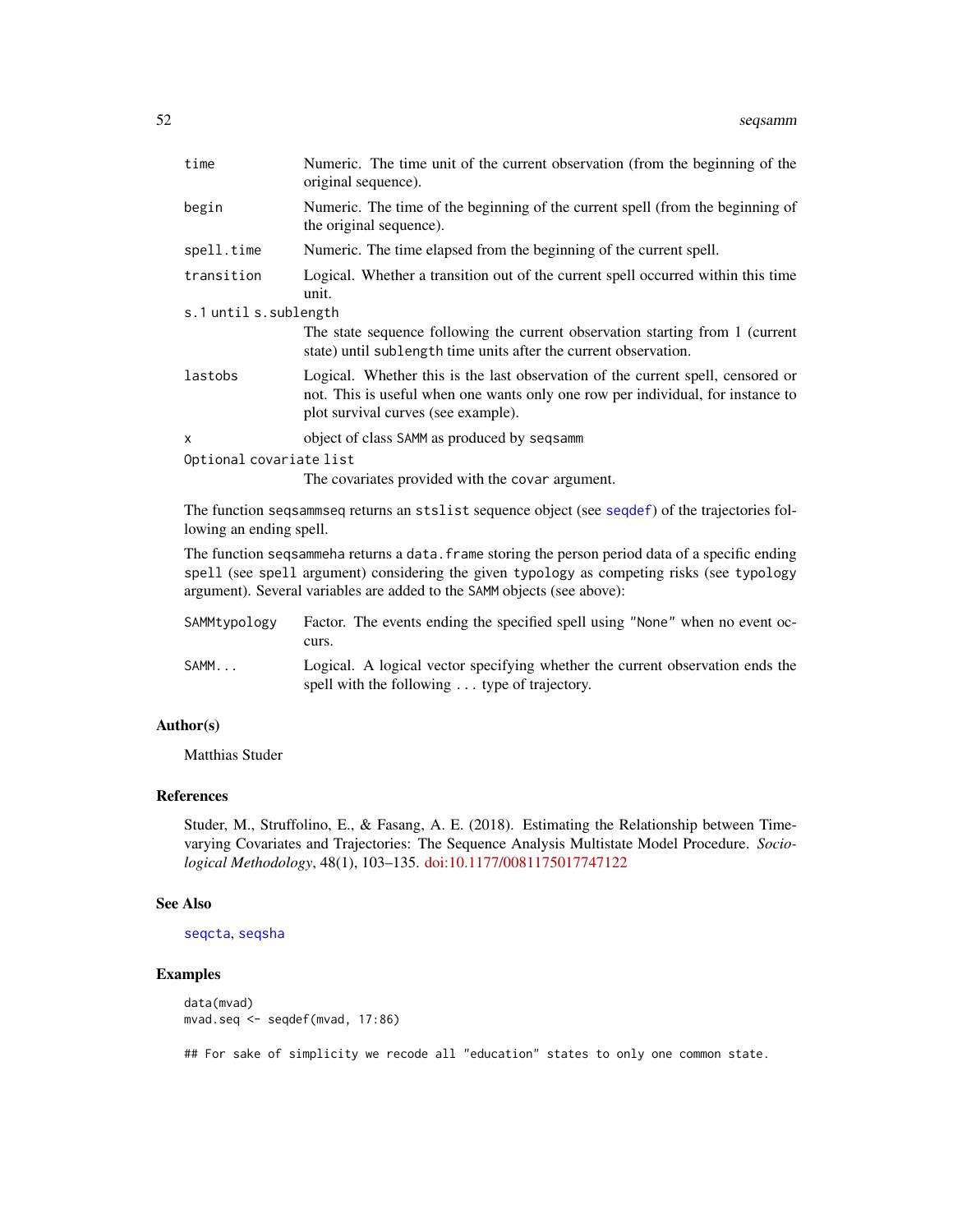#### seqsamm 53

```
mvad.seq <- seqrecode(mvad.seq, list("education"=c("FE", "HE", "school", "training")))
## We now have three states
seqdplot(mvad.seq)
###########################################################################
## STEP I: Subsequence extraction
###########################################################################
## We start by extracting all subsequence of length 6
## We also add covariates from the mvad data frame
mvad.samm <- seqsamm(mvad.seq, 6, covar=mvad[, c("Grammar", "funemp", "gcse5eq")])
## Plotting the results to visualize the transitions out of each states.
plot(mvad.samm)
## Descriptive information on the seqsamm object
summary(mvad.samm)
###########################################################################
### STEP II: Typology of trajectory out of joblessness
###########################################################################
## We retrieve the subsequences following a transition out of a joblessness spell
jlseq <- seqsammseq(mvad.samm, "joblessness")
## Now we create a typology of these subsequences.
## Compute the clustering using LCS
jldist <- seqdist(jlseq, method="LCS")
## For sake of simplicity, use only 2 groups
library(cluster)
jlclust <- pam(jldist, diss=TRUE, k=2, cluster.only=TRUE)
## Specify the names of the types in the 2-cluster typology (here joblessness1 or joblessness2).
jltype <- paste0("joblessness", jlclust)
###########################################################################
### STEP III: Competing risks model of trajectories out of joblessness
###########################################################################
## Get the data to estimate competing risks models of the kind of trajectory
## out of jobjlessness
## We specify the SAMM object, the ending spell (joblessness) and our typology.
jleha <- seqsammeha(mvad.samm, "joblessness", jltype)
## Not run:
## Now jleha stores the data in person period format for competing risks
## Discrete time model using multinomial regression
## SAMMtypology and spell.time are variables created and stored in the jleha dataset
library(nnet)
multinom(SAMMtypology~spell.time+Grammar+funemp+gcse5eq, data=jleha)
## We can also have only one line per ending spell
## Plot the results
```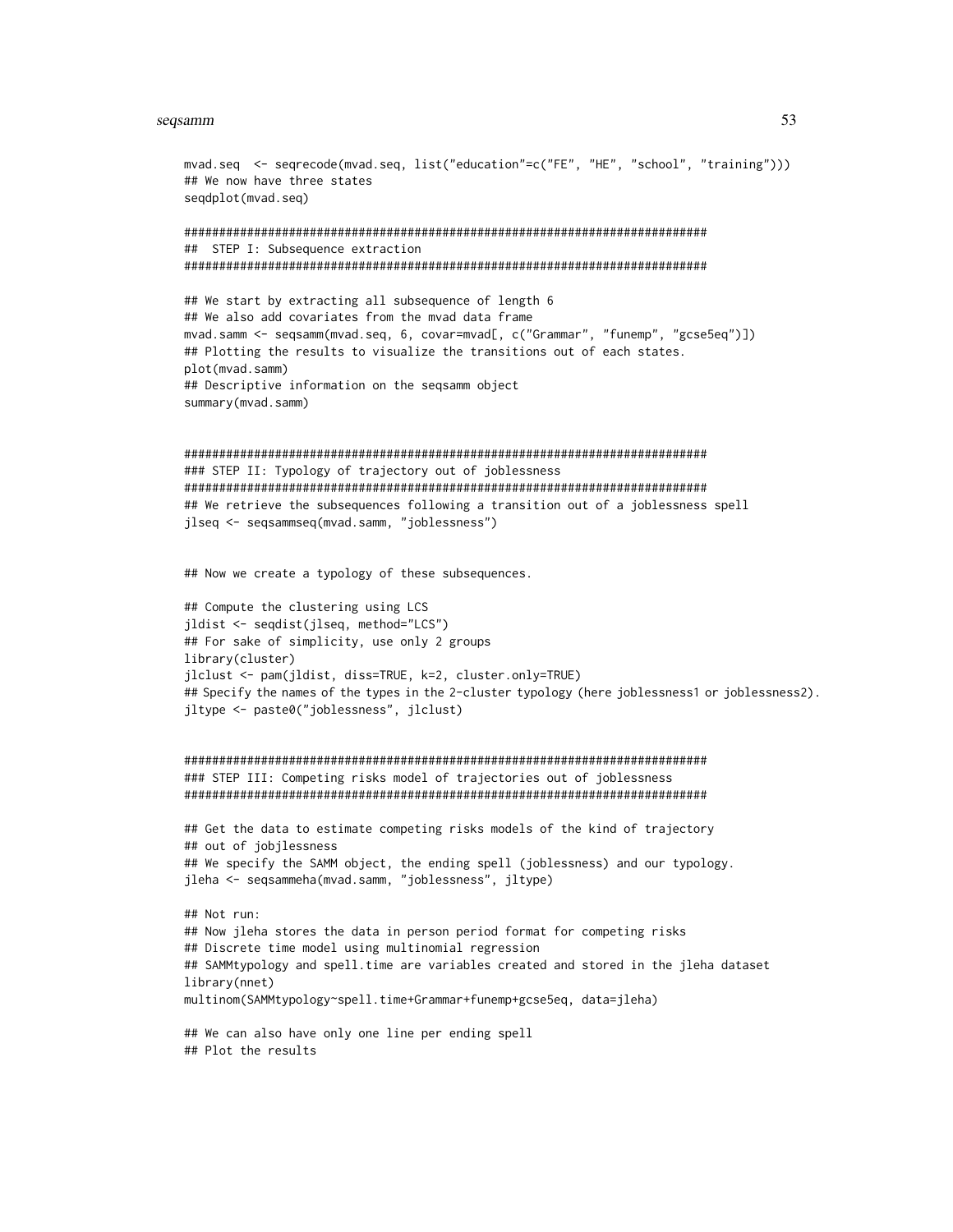54 seqsha

```
library(survival)
jleha <- seqsammeha(mvad.samm, "joblessness", jltype, persper=FALSE)
plot(survfit(Surv(spell.time, SAMMjoblessness1)~1, data=jleha))
## Cox model
summary(coxph(Surv(spell.time, SAMMjoblessness1)~gcse5eq+Grammar+funemp, data=jleha))
## Most of the time methods for recurrent events should be used.
## See for instance the coxme library to do so.
library(coxme)
summary(coxme(Surv(spell.time, SAMMjoblessness1)~gcse5eq+Grammar+funemp+(1|id), data=jleha))
## End(Not run)
###########################################################################
### Now repeat steps II and III for employment and then education
### (Not shown here)
###########################################################################
```
<span id="page-53-1"></span>seqsha *Sequence History Analysis (SHA)*

#### Description

Sequence History Analysis (SHA) aims to study how a previous trajectory is linked to an upcoming event. This procedure relies on sequence analysis typologies to identify the type of previous trajectory as a time-varying covariate and uses discrete-time survival models to estimate its relationship with the upcoming event under consideration.

#### Usage

seqsha(seqdata, time, event, include.present = FALSE, align.end = FALSE, covar = NULL)

| segdata         | State sequence object created with the sequent function. The whole trajectory<br>followed by individuals.                                                            |  |
|-----------------|----------------------------------------------------------------------------------------------------------------------------------------------------------------------|--|
| time            | Numeric. The time of occurrence of the event or the observation time for cen-<br>sored observations.                                                                 |  |
| event           | Logical. Whether the event occurred or not (censored observations).                                                                                                  |  |
| include.present |                                                                                                                                                                      |  |
|                 | Logical. If FALSE (default), the state occurring at the current time is not included<br>in the previous trajectory.                                                  |  |
| align.end       | Logical. If FALSE (default), the previous trajectories are aligned at the beginning<br>of the trajectory. If TRUE, the previous trajectories are aligned on the end. |  |
| covar           | Optional data. Frame storing covariates of interest. These covariates are added<br>to the final data set.                                                            |  |

<span id="page-53-0"></span>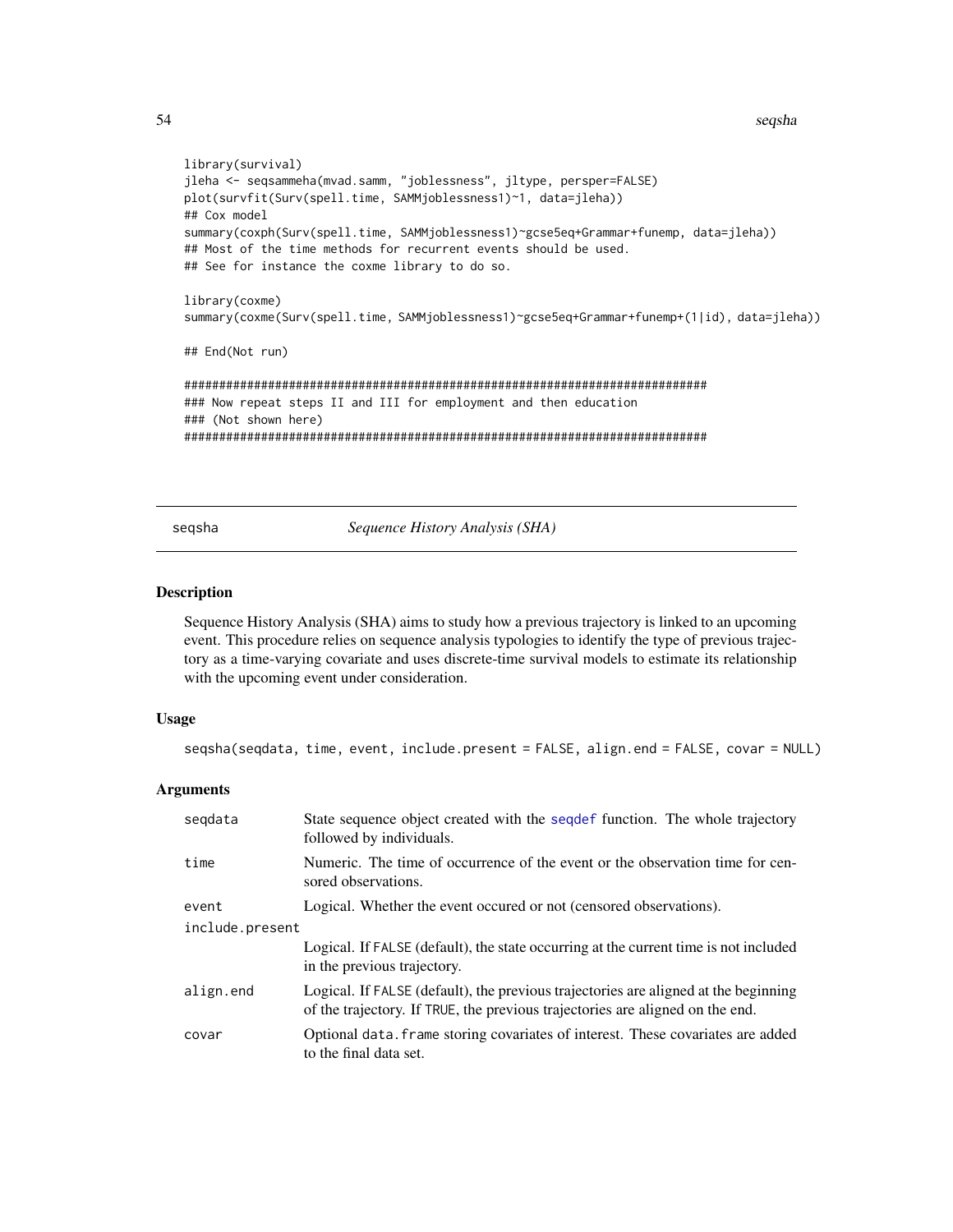#### <span id="page-54-0"></span>seqsha 55

#### Details

SHA works in four steps. First, it makes use of a discrete-time representation of the data also known as person-period file. In this format, one observation is generated for each individual at each time point. Second, the previous trajectory at each time point is coded as the sequence of states from the beginning (t=1 in our example) until the previous position t-1. Third, a typology of the previous trajectory is created using standard sequence analysis procedure. This results in a new time-varying covariate coding the type of previous trajectory at each time point. Fourth, the relationship between the previous trajectory and the subsequent event is estimated using a discrete-time model, which includes the past trajectory type as a covariate. In this step, other covariates can be included as well.

The seqsha function can be used to automatically reorganize the data according to the first two steps described above. Then, a standard procedure can be applied on the resulting data set. The example section below provides an example of the whole procedure.

## Value

A data frame with the following variables:

| id                      | Numeric. The ID of the observation as the row number in the original segdata.                           |
|-------------------------|---------------------------------------------------------------------------------------------------------|
| time                    | Numeric. The time unit from the beginning of the original sequence until the<br>occurence of the event. |
| event                   | Logical. Whether the event occurred within this time unit.                                              |
| T1 until T              | The state sequence coding the previous trajectory. Columns names depends on<br>segdata and aligne.end.  |
| Optional covariate list |                                                                                                         |
|                         |                                                                                                         |

The covariates provided with the covar argument.

#### Author(s)

Matthias Studer

## References

Rossignon F., Studer M., Gauthier JA., Le Goff JM. (2018). Sequence History Analysis (SHA): Estimating the Effect of Past Trajectories on an Upcoming Event. In: Ritschard G., Studer M. (eds) *Sequence Analysis and Related Approaches*. Life Course Research and Social Policies, vol 10. Springer: Cham. [doi:10.1007/9783319954202\\_6](https://doi.org/10.1007/978-3-319-95420-2_6)

#### See Also

[seqcta](#page-21-1), [seqsamm](#page-49-1)

## Examples

## Create seq object for biofam data. data(biofam) ## Reduce the biofam data to accelerate example biofam <- biofam[100:300,]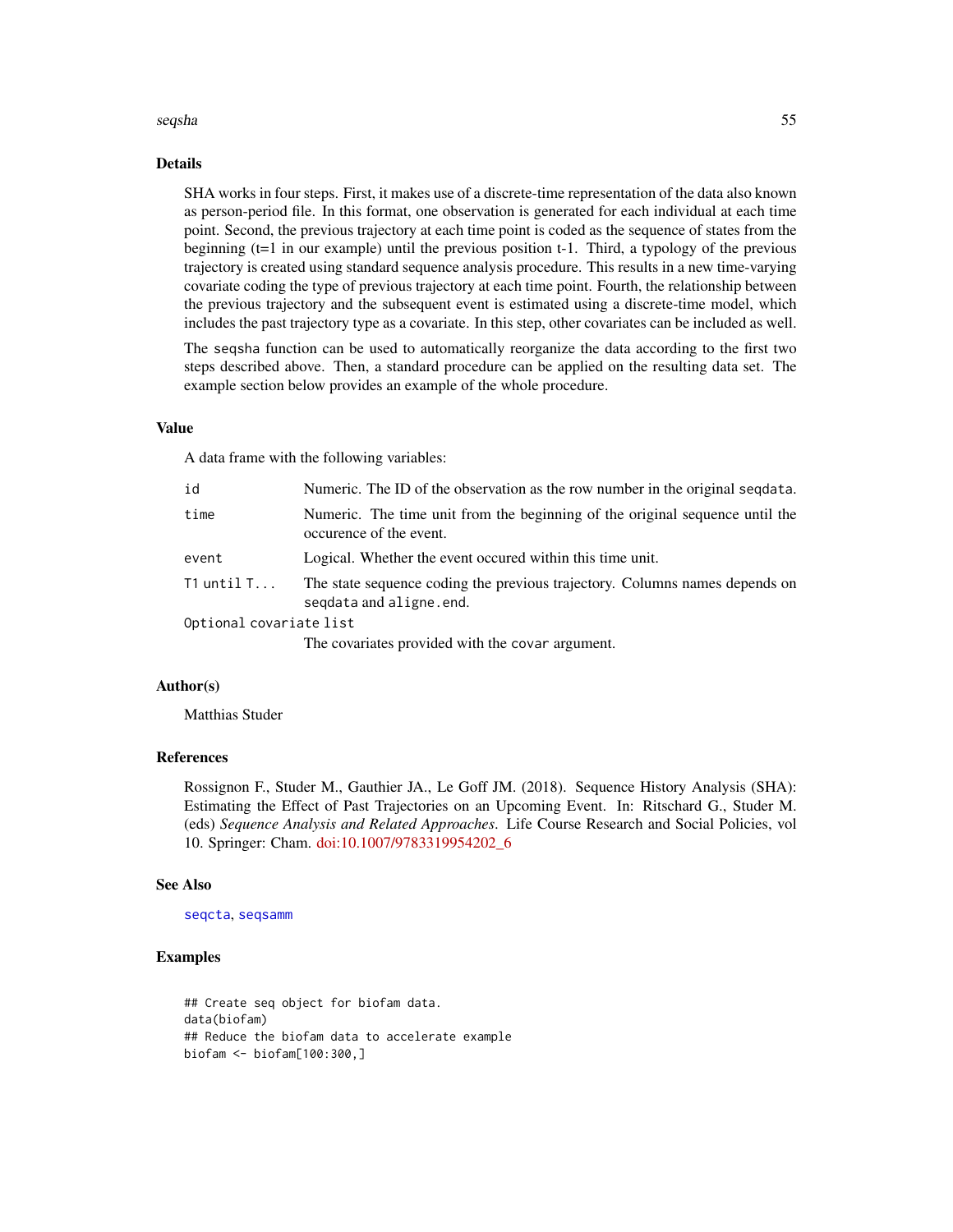```
bf.shortlab <- c("P","L","M","LM","C","LC", "LMC", "D")
bf.seq <- seqdef(biofam[,10:25], states=bf.shortlab)
## We focus on the occurrence the start of a LMC spell
## The code below aims to find when this event occurred (and whether it occurred).
bf.seq2 <- seqrecode(bf.seq, recodes=list(LMC="LMC"), otherwise = "Other")
dss <- seqdss(bf.seq2)
## Time until LMC spell
time <- ifelse(dss[, 1]=="LMC", 1, seqdur(bf.seq2)[, 1])
## Whether the event (start of LMC spell) started or not
event <- dss[, 1]=="LMC"|dss[, 2]=="LMC"
## The seqsha function will convert the data to person period.
## At each time point, the previous trajectory until that point is stored
sha <- seqsha(bf.seq, time, event, covar=biofam[, c("sex", "birthyr")])
summary(sha)
## Not run:
## Now we build a sequence object for the previous trajectory
previousTraj <- seqdef(sha[, 4:19])
seqdplot(previousTraj)
## Now we cluster the previous trajectories
##Compute distances using only the dss
## Ensure high sensitivity to ordering of the states
diss <- seqdist(seqdss(previousTraj), method="LCS")
##Clustering with pam
library(cluster)
pclust <- pam(diss, diss=TRUE, k=4, cluster.only=TRUE)
#Naming the clusters
sha$pclustname <- factor(paste("Type", pclust))
##Plotting the clusters to make senses of them.
seqdplot(previousTraj, sha$pclustname)
```
## Now we use a discrete time model include the type of previous trajectory as covariate. summary(glm(event~time+pclustname+sex, data=sha, family=binomial))

## End(Not run)

<span id="page-55-1"></span>seqsplot *Plot survival curves of the states in sequences*

#### **Description**

High level plot function for state sequence objects that produces survival curves of states in sequences. Usage is similar to the generic seqplot function of TraMineR, with a special handling of the group argument when per.state=TRUE is included in the ... list.

<span id="page-55-0"></span>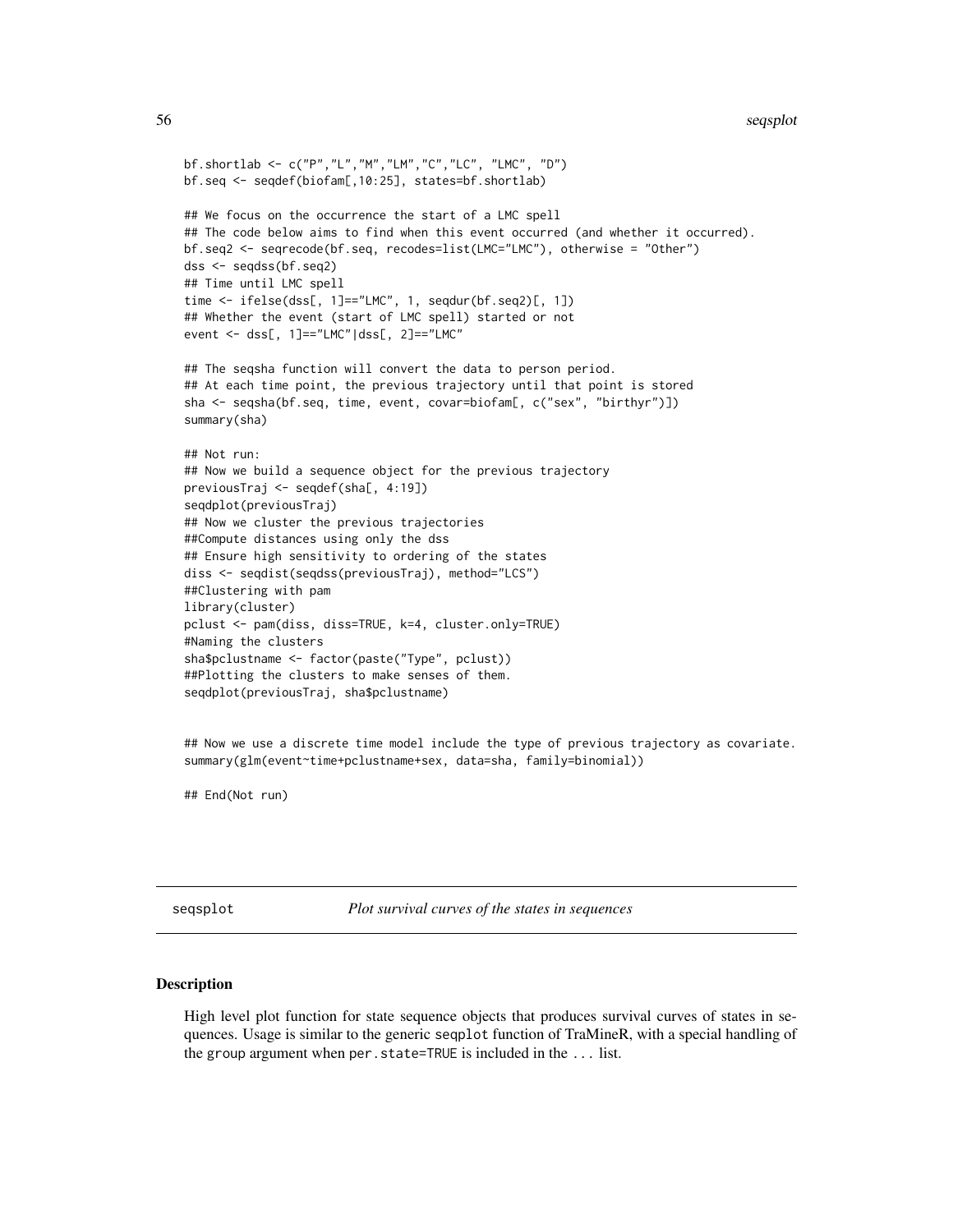#### <span id="page-56-0"></span>seqsplot 57

## Usage

```
seqsplot(seqdata, group = NULL, main = NULL, cpal = NULL,
 missing.color = NULL, ylab = NULL, yaxis = TRUE, axes = "all",
 xtlab = NULL, cex.axis = 1, with.legend = "auto", ltext = NULL,
 cex.legend = 1, use.layout = (!is.null(group) | with.legend != FALSE),
 legend.prop = NA, rows = NA, cols = NA, which.states, title, cex.plot, withlegend, ...)
```

| seqdata       | State sequence object created with the seqdef function.                                                                                                                                                                                                                                                                                                                                                                                                               |
|---------------|-----------------------------------------------------------------------------------------------------------------------------------------------------------------------------------------------------------------------------------------------------------------------------------------------------------------------------------------------------------------------------------------------------------------------------------------------------------------------|
| group         | Grouping variable of length equal to the number of sequences. When per.state<br>= FALSE (default), a distinct plot is generated for each level of group. When<br>per.state = TRUE, the curves for each group level are drawn in a same plot for<br>each distinct value of alphabet(seqdata).                                                                                                                                                                          |
| main          | Character string. Title for the graphic. Default is NULL.                                                                                                                                                                                                                                                                                                                                                                                                             |
| cpal          | Vector. Color palette used for the states or the groups when per. state=TRUE is<br>given along the  list. Default is NULL, in which case the cpal attribute of the<br>seqdata sequence object is used (see seqdef) or the default colors assigned to<br>groups when type="s" and per.state=TRUE. If user specified, a vector of col-<br>ors of length and order corresponding to alphabet (seqdata) or, if for groups,<br>the number of levels of the group variable. |
| missing.color | Color for representing missing values inside the sequences. By default, this<br>color is taken from the missing. color attribute of seqdata.                                                                                                                                                                                                                                                                                                                          |
| ylab          | Character string. an optional label for the y-axis. If set as NA, no label is drawn.                                                                                                                                                                                                                                                                                                                                                                                  |
| yaxis         | Logical. Should the y-axis be plotted?                                                                                                                                                                                                                                                                                                                                                                                                                                |
| axes          | Character string or logical. If set as "all" (default value) x-axes are drawn for<br>each plot in the graphic. If set as "bottom" and group is used, axes are drawn<br>only under the plots located at the bottom of the graphic area. If FALSE, no<br>x-axis is drawn.                                                                                                                                                                                               |
| xtlab         | Vector of length equal to the number of columns of seqdata. Optional labels for<br>the x-axis tick labels. If unspecified, the column names of the sequata sequence<br>object are used (see seqdef).                                                                                                                                                                                                                                                                  |
| cex.axis      | Real. Axis annotation magnification. See par.                                                                                                                                                                                                                                                                                                                                                                                                                         |
| with.legend   | Character string or logical. Defines if and where the legend of the state colors is<br>plotted. The default value "auto" sets the position of the legend automatically.<br>Other possible value is "right". Obsolete value TRUE is equivalent to "auto".                                                                                                                                                                                                              |
| ltext         | Vector of character strings of length and order corresponding to alphabet (seqdata)<br>or, when for groups, to the levels of the group variable. Optional description for<br>the color legend. If unspecified, the label attribute of the seqdata sequence<br>object is used (see seqdef) or, when for groups, the levels of the group variable.                                                                                                                      |
| cex.legend    | Real. Legend magnification. See legend.                                                                                                                                                                                                                                                                                                                                                                                                                               |
| use.layout    | Logical. Should layout be used to arrange plots when using the group option or<br>plotting a legend? When layout is activated, the standard ' $par(mfrow=')'$<br>for arranging plots does not work. With with. legend=FALSE and group=NULL,<br>layout is automatically deactivated and 'par $(mfrow=')$ ' can be used.                                                                                                                                                |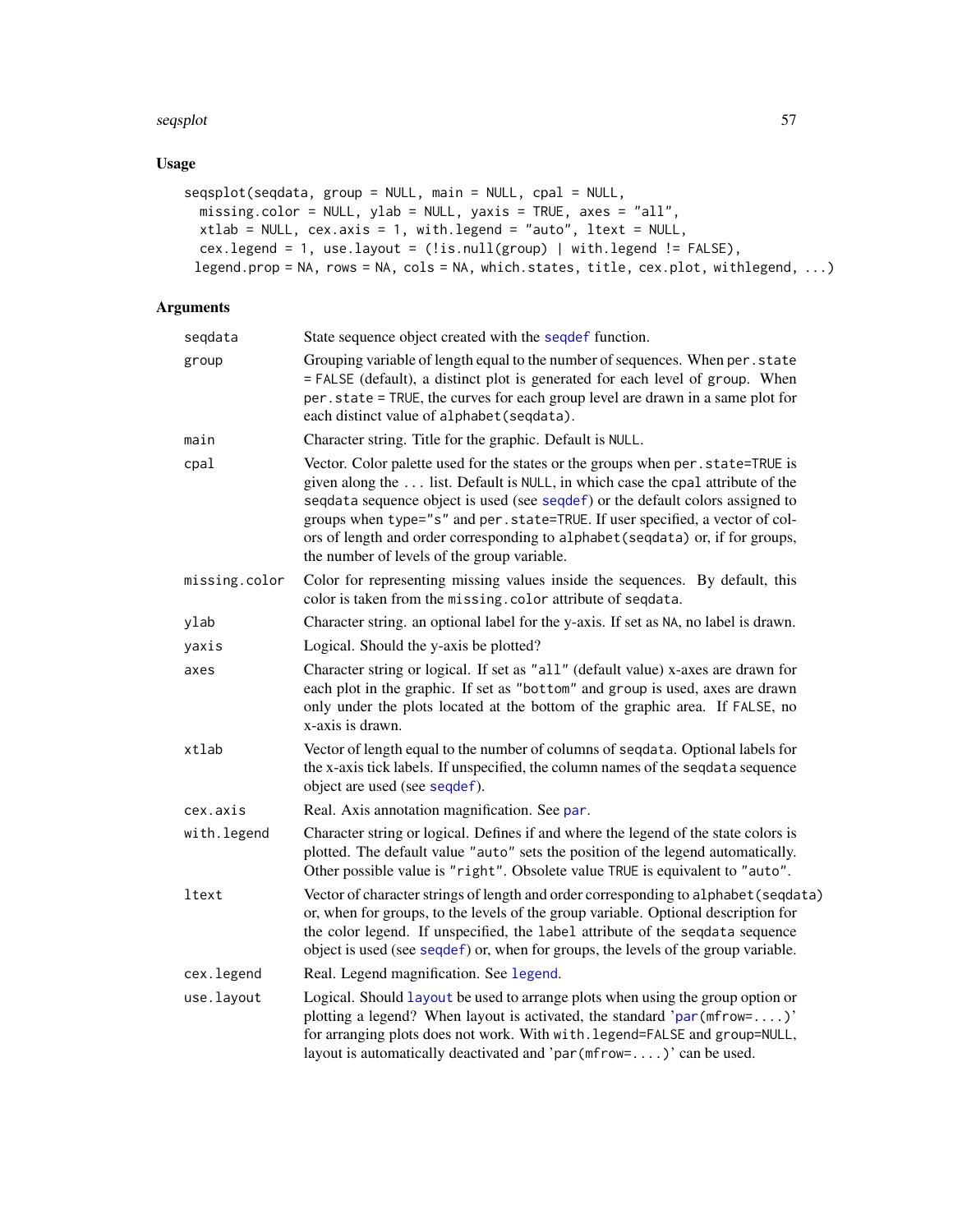<span id="page-57-0"></span>

| legend.prop  | Real in range $[0,1]$ . Proportion of the graphic area devoted to the legend plot<br>when use. layout=TRUE and with. legend=TRUE. Default value is set according<br>to the place (bottom or right of the graphic area) where the legend is plotted. |
|--------------|-----------------------------------------------------------------------------------------------------------------------------------------------------------------------------------------------------------------------------------------------------|
| rows,cols    | Integers. Number of rows and columns of the plot panel when use . Layout=TRUE.                                                                                                                                                                      |
| which.states | Vector of short state names. List of the states for which survival curves should<br>be plotted.                                                                                                                                                     |
| title        | Deprecated. Use main instead.                                                                                                                                                                                                                       |
| cex.plot     | Deprecated. Use cex. axis instead.                                                                                                                                                                                                                  |
| withlegend   | Deprecated. Use with legend instead.                                                                                                                                                                                                                |
| $\ddots$     | arguments to be passed to the function called to produce the appropriate statistics<br>and the associated plot method (see details), or other graphical parameters. For<br>example per spell argument will typically be used for survival plots.    |

#### Details

This is a specific version of seqplot for type="s". It implements a dedicated handling of the group variable passed as group argument when per.sate=TRUE is included in the ... list.

Invalid or non observed states are removed the list given as which.states argument. When which.states = NULL, which.states will be defined as the list of states present in the data.

When per.sate=TRUE, a distinct plot is generated for each state in the which. states list and, when a grouping variable is provided, the survival curves of all groups are plotted in each plot.

When per. state=FALSE, a distinct plot is generated for each group and the survival curves of all states listed as which.states are plotted in each plot.

#### Author(s)

Gilbert Ritschard (based on TraMineR seqplot function)

## References

Gabadinho, A., G. Ritschard, N. S. Müller and M. Studer (2011). Analyzing and Visualizing State Sequences in R with TraMineR. *Journal of Statistical Software* 40(4), 1-37.

#### See Also

[plot.stslist.surv](#page-14-1), [seqsurv](#page-59-1), [seqplot](#page-0-0),

## Examples

```
## ======================================================
## Creating state sequence objects from example data sets
## ======================================================
data(biofam)
biofam.lab <- c("Parent", "Left", "Married", "Left+Marr",
                "Child", "Left+Child", "Left+Marr+Child", "Divorced")
biofam.short <- c("P","L","M","LM","C","LC","LMC","D")
```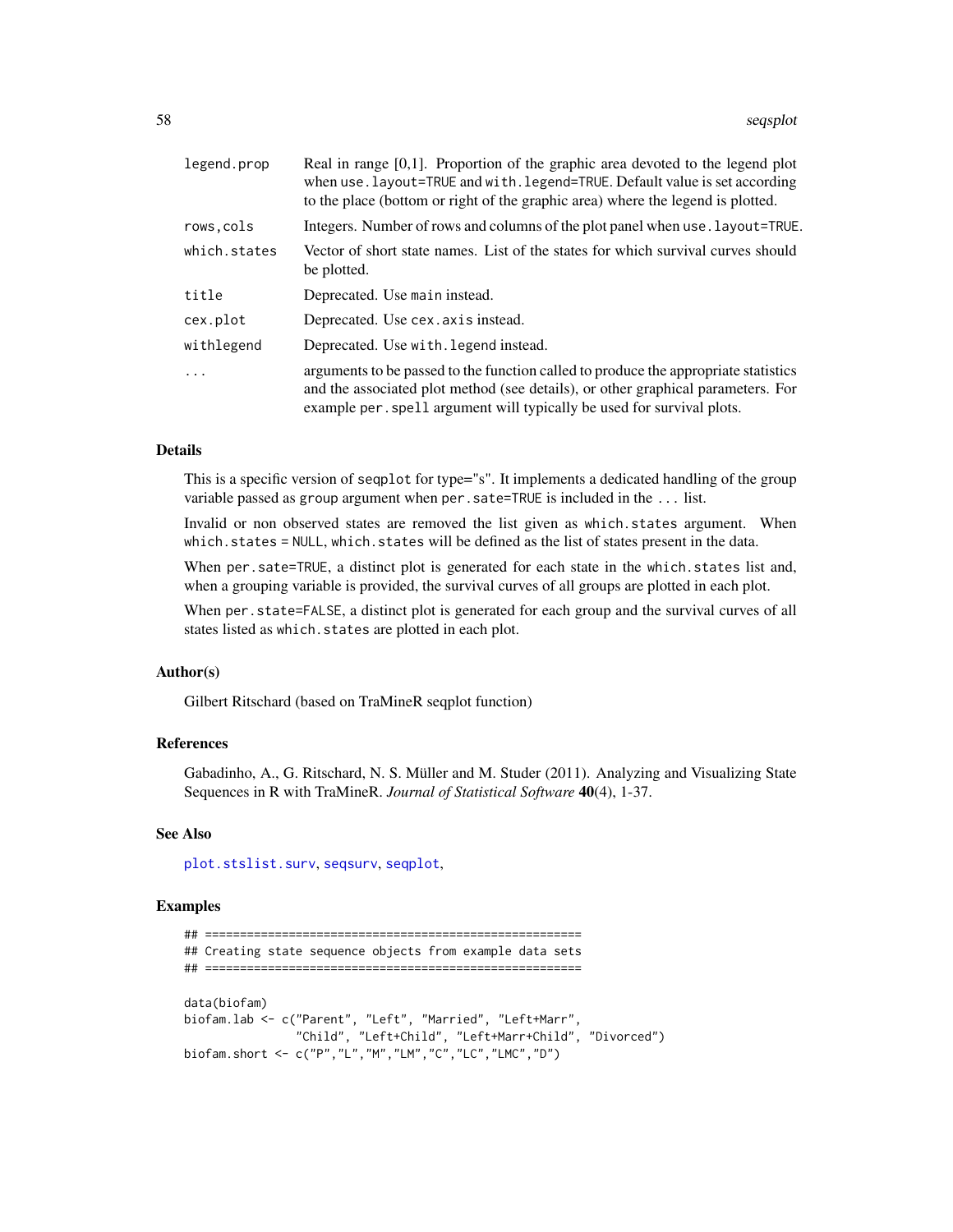```
sple <- 1:200 ## only the first 200 sequences
seqstatl(biofam[sple,10:25]) ## state 4 not present
biofam <- biofam[sple,]
biofam.seq <- seqdef(biofam[,10:25], alphabet=0:7, states=biofam.short, labels=biofam.lab)
## defining two birth cohorts
biofam$wwii <- factor(biofam$birthyr > 1945,
  labels=c("Born Before End of Word War II","Born After Word War II"))
## ==============================
## Plots of state survival curves
## ==============================
seqsplot(biofam.seq) ## all states, no group
seqsplot(biofam.seq, group=biofam$wwii, lwd=2) ## all states for each group
seqsplot(biofam.seq, group=biofam$wwii, per.state=TRUE, lwd=2) ## groups for each state
## For a selection of states only
seqsplot(biofam.seq, group=biofam$wwii, which.states= c('LM'), lwd=2)
## changing default color
seqsplot(biofam.seq, group=biofam$wwii, which.states= c('LM'),
  cpal="orange", lwd=2)
seqsplot(biofam.seq, group=biofam$wwii, which.states= c('LM','LMC'),
  cpal=c("orange","brown"), lwd=2)
seqsplot(biofam.seq, group=biofam$wwii, which.states= c('LM','LMC'), per.state=TRUE)
```
seqstart *Aligning sequence data on a new start time.*

#### Description

Changing the position alignment of a set of sequences.

#### Usage

```
seqstart(seqdata, data.start, new.start, tmin = NULL, tmax = NULL, missing = NA)
```

| segdata    | a data frame or matrix containing sequence data.                                                                                                                       |
|------------|------------------------------------------------------------------------------------------------------------------------------------------------------------------------|
| data.start | Integer. The actual starting date of the sequences. In case of sequence-dependent<br>start dates, should be a vector of length equal to the number of rows of sequata. |
| new.start  | Integer. The new starting date. In case of sequence-dependent start dates, should<br>be a vector of length equal to the number of rows of sequata.                     |
| tmin       | Integer. Start position on new position axis. If NULL, it is guessed from the data.                                                                                    |
| tmax       | Integer. End position on new position axis. If NULL, it is guessed from the data.                                                                                      |
| missing    | Character. Code used to fill missing data in the new time axis.                                                                                                        |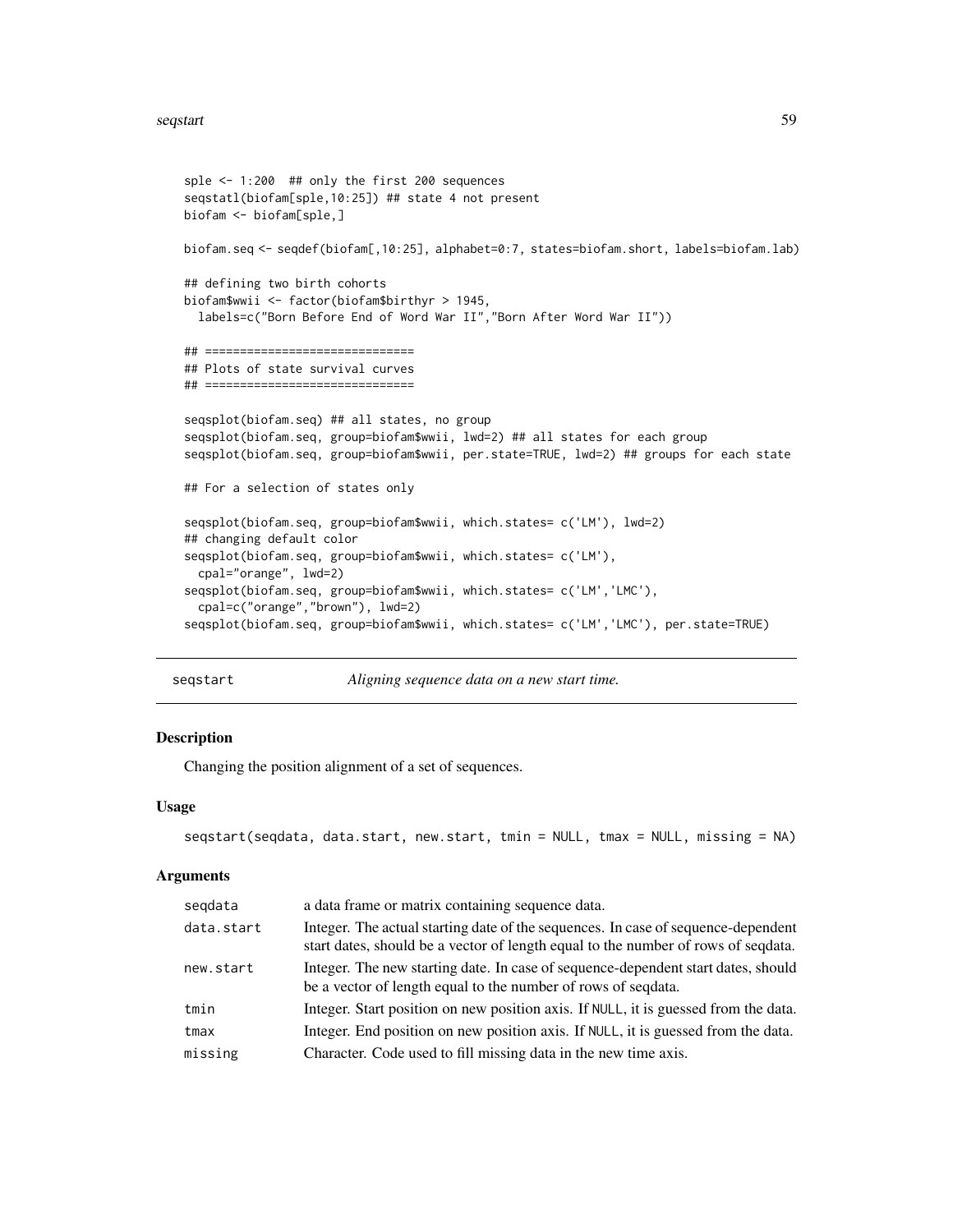<span id="page-59-0"></span>60 seqsurv

#### Value

A matrix.

## Note

Warning: This function needs further testing.

## Author(s)

Matthias Studer

#### Examples

```
#An example data set
paneldata <- matrix(c("A" , "A" , "B" , "B" , "B" , "B""A" , "A" , "B" , "B" , "B",
"A" , "A", "B" , "B" , "B" ,
"A" ,"A" , "A" , "B" ,"B" ,
"A" ,"A" , "A" , "A" , "B"), byrow=TRUE, ncol=5)
colnames(paneldata) <- 2000:2004
print(paneldata)
## Assuming data are aligned on calendar years, starting in 2000
## Change from calendar date to age alignment
startyear <- 2000
birthyear <- 1995:1999
agedata <- seqstart(paneldata, data.start=startyear, new.start=birthyear)
colnames(agedata) <- 1:ncol(agedata)
print(agedata)
## Retaining only ages between 3 and 7 (4th and 8th year after birthyear).
seqstart(paneldata, data.start=startyear, new.start=birthyear, tmin=4, tmax=8, missing="*")
## Changing back from age to calendar time alignment
```

```
ageatstart <- startyear - birthyear
seqstart(agedata, data.start=1, new.start=ageatstart)
## Same but dropping right columns filled with NA's
seqstart(agedata, data.start=1, new.start=ageatstart, tmax=5)
```
<span id="page-59-1"></span>seqsurv *Generate a survfit object for state survival times.*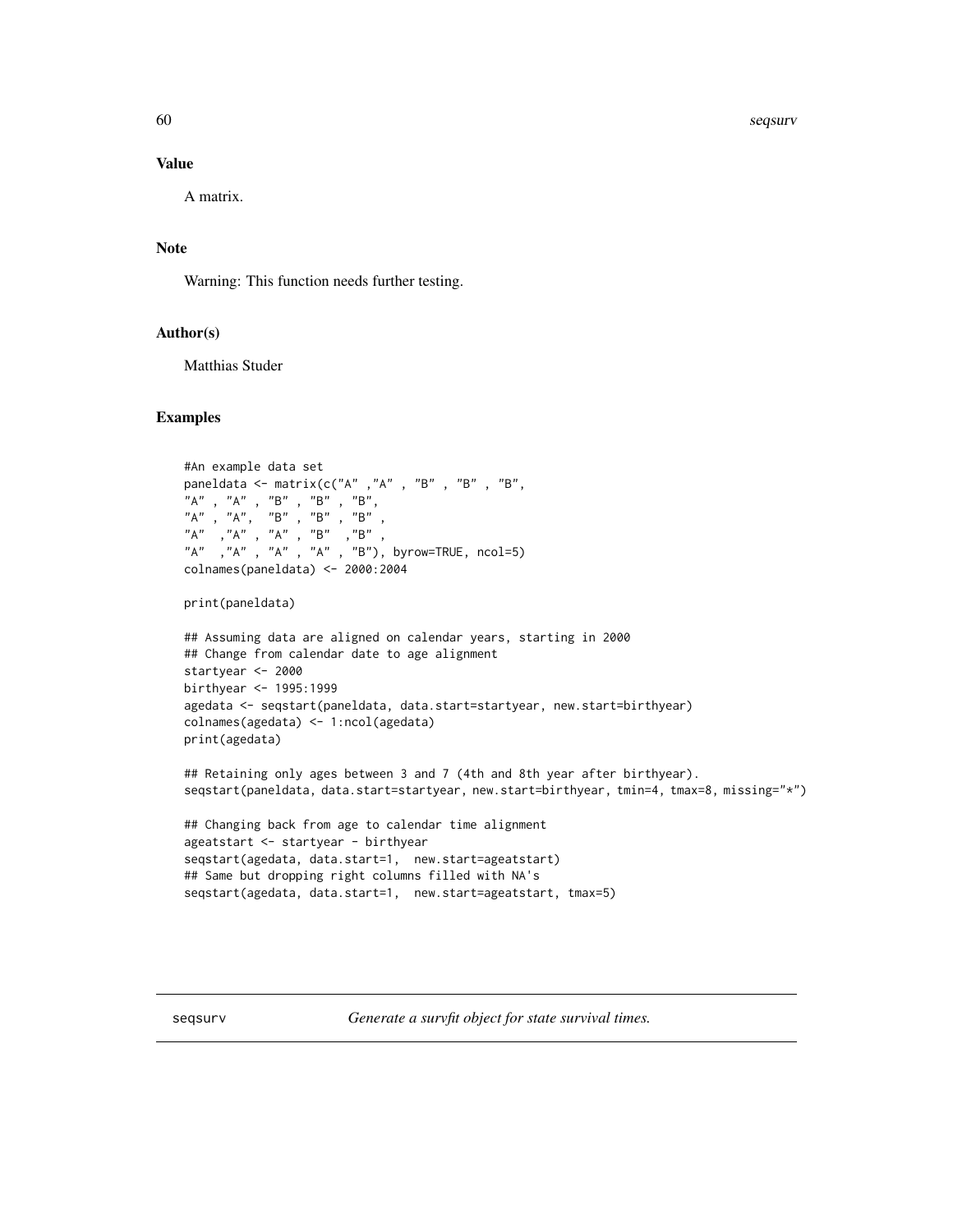#### <span id="page-60-0"></span>seqsurv 61

#### Description

The function considers the spells in the different states in sequences and fits survival curves for each state. Alternatively, for a selected state, it fits the survival curves for each level of a stratifying group variable.

Survival curves are fitted with the [survfit](#page-0-0) function.

## Usage

```
seqsurv(seqdata, groups = NULL, per.state = FALSE, state = NULL,
   with.missing = FALSE)
```
#### Arguments

| segdata      | A sequence stslist object as defined by the sequelef function.                                                                                                                                                                                                                          |
|--------------|-----------------------------------------------------------------------------------------------------------------------------------------------------------------------------------------------------------------------------------------------------------------------------------------|
| groups       | A stratifying group variable of length equal to the number of sequences.                                                                                                                                                                                                                |
| per.state    | Logical. Should the survival probabilities be computed for the state specified as<br>state argument? If set as TRUE, the state argument must also be specified.                                                                                                                         |
| state        | Single state value or a vector. The short name of the state for which to compute<br>survival probabilities. If a vector of state names, survival probabilities are com-<br>puted for the subset defined by those states. If NULL, survival probabilities are<br>computed for all cases. |
| with.missing | Logical. Should the missing state be accounted for? (Not yet implemented!)                                                                                                                                                                                                              |

#### Details

The function considers the spells in the different states of a state sequence object (of class stslist).

When per. state = FALSE, it fits survival curves for each state in the alphabet. Currently, per. state = FALSE cannot be used with a non-NULL groups argument. However, [seqsplot](#page-55-1) handles this case.

When per. state = TRUE, the survival curve is fitted only for the state provided as state argument. This is done for each level of the groups variable.

Survival curves are fitted with the [survfit](#page-0-0) function.

## Value

An object of class *stslist.surv*. There is a plot method for such objects.

#### Author(s)

Matthias Studer, Gilbert Ritschard, Pierre-Alexandre Fonta

#### See Also

[plot.stslist.surv](#page-14-1) for basic plots of *stslist.surv* objects and [seqsplot](#page-55-1) for more elaborated plots.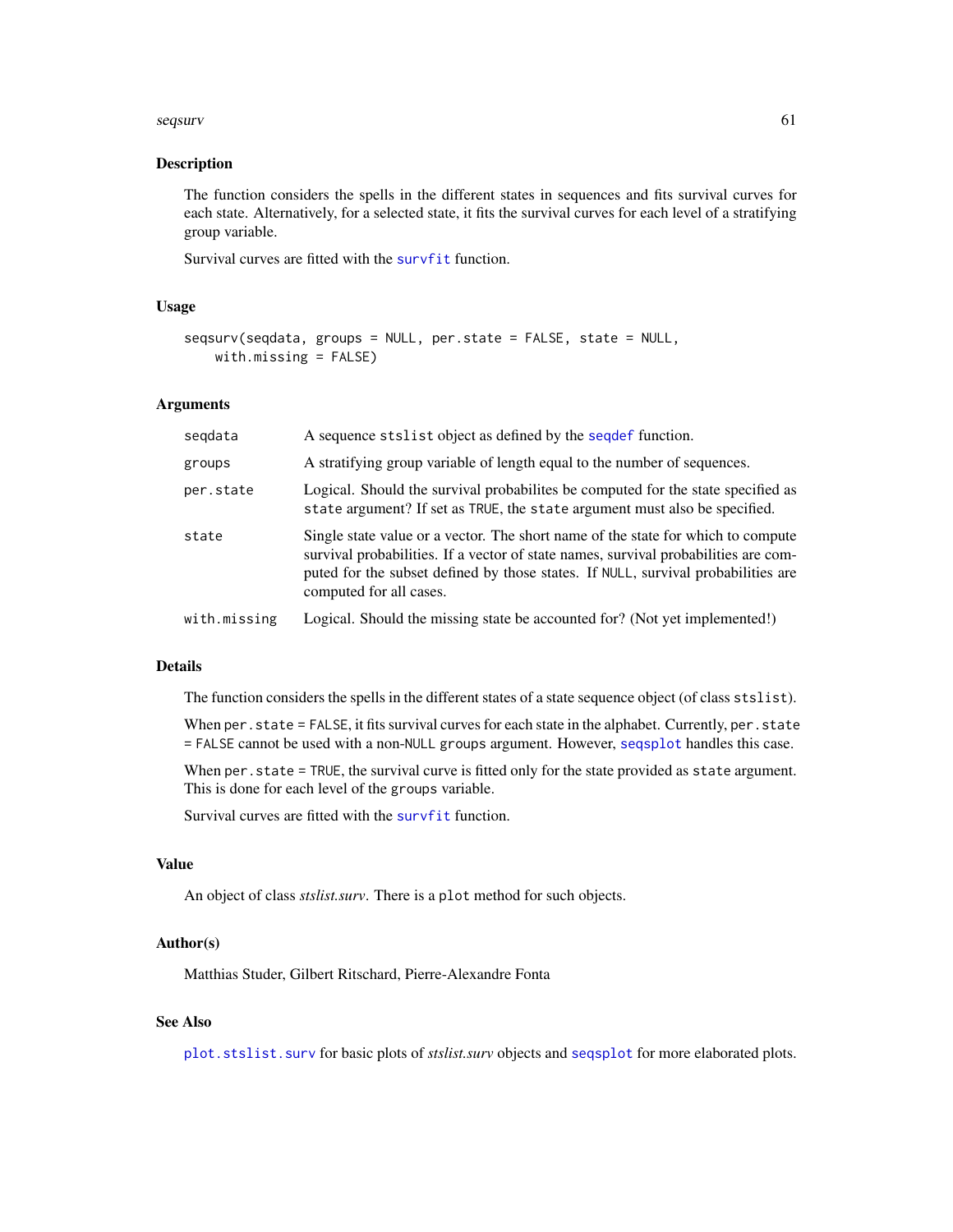#### <span id="page-61-0"></span>Examples

```
## Defining a sequence object with the data in columns 10 to 25
## (family status from age 15 to 30) in the biofam data set
data(biofam)
biofam.lab <- c("Parent", "Left", "Married", "Left+Marr",
                "Child", "Left+Child", "Left+Marr+Child", "Divorced")
biofam.short <- c("P","L","M","LM","C","LC","LMC","D")
sple <- 500:700 ## want a sample with all elements of the alphabet
##seqstatl(biofam[sple,10:25])
biofam <- biofam[sple,]
## creating the state sequence object
biofam.seq <- seqdef(biofam[,10:25], alphabet=0:7, states=biofam.short, labels=biofam.lab)
## Spell survival curves
(biofam.surv <- seqsurv(biofam.seq))
## Cohort distinguishing between those born before or after World War II
biofam$wwii <- biofam$birthyr <= 1945
## Separate survival curves in a given state (here LMC "Left+Marr+Child") according to wwii
(biofam.surv <- seqsurv(biofam.seq, groups=biofam$wwii, per.state=TRUE, state="LMC"))
```

```
plot(biofam.surv)
```

| seqtabstocc | Frequencies of state co-occurrence patterns |
|-------------|---------------------------------------------|
|-------------|---------------------------------------------|

#### Description

Computes the frequencies of co-occurring state patterns.

#### Usage

seqtabstocc(seqdata, with.missing=FALSE, ...)

## Arguments

| segdata      | A state sequence (stslist) object as returned by sequef.            |
|--------------|---------------------------------------------------------------------|
| with.missing | Logical. Should the missing state be considered as a regular state? |
| $\cdot$      | Additional arguments to be passed to sequal.                        |

## **Details**

The function extracts the list of states co-occurring in each sequence. For each sequence, the cooccurring states are extracted as the sequence of the alphabetically sorted distinct states. The frequencies of the extracted sets of states is then obtained by means of the TraMineR [seqtab](#page-0-0) function.

Returned patterns with a single state correspond to sequences that contain only that state.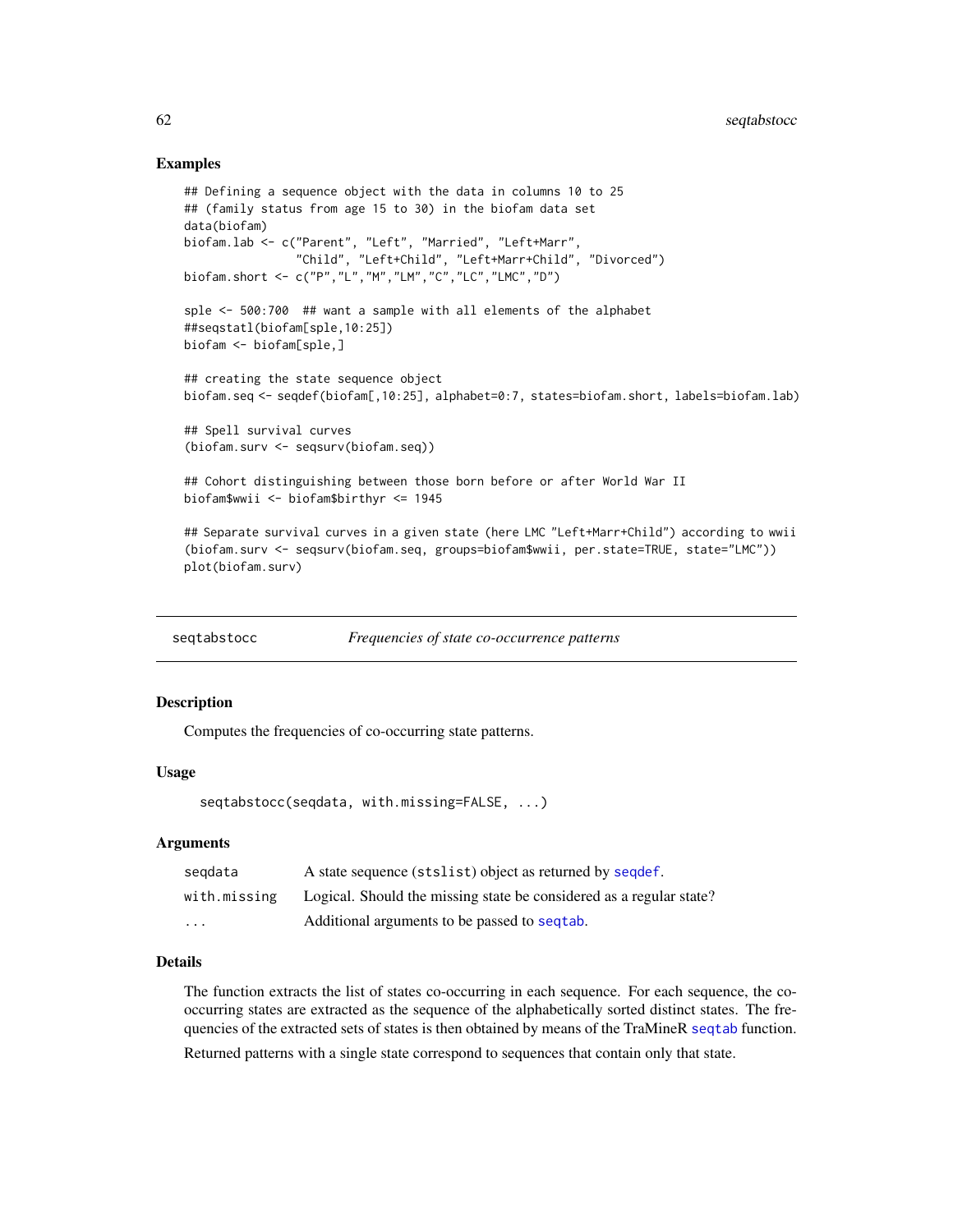<span id="page-62-0"></span>sortv the contract of the contract of the contract of the contract of the contract of the contract of the contract of the contract of the contract of the contract of the contract of the contract of the contract of the cont

## Value

A stslist.freq object with co-occurrence patterns sorted in descending frequency order.

#### Author(s)

Gilbert Ritschard

## See Also

[seqtab](#page-0-0)

## Examples

```
## Creating a sequence object from the first 500 actcal data.
data(actcal)
actcal.seq <- seqdef(actcal[1:500,13:24])
## 10 most frequent state patterns in the data
seqtabstocc(actcal.seq)
## All state patterns
seqtabstocc(actcal.seq, idxs=0)
## Example with missing states
data(ex1)
ex1 <- ex1[,1:13] ## dropping last weight column
## adding 3 sequences with no gap and left missing state
ex1 <- rbind(ex1,c(rep("A",4),rep(NA,9)))
ex1 <- rbind(ex1,c(rep("A",4),rep(NA,9)))
ex1 <- rbind(ex1,rep("A",13))
s.ex1 \leq - seqdef(ex1)
seqtabstocc(s.ex1, with.missing=TRUE)
```
sortv *Sort sequences by states at the successive positions*

#### Description

Returns a sorting vector to sort state sequences in a TraMineR sequence object ([seqdef](#page-0-0)) by the states at the successive positions.

## Usage

```
sorti(seqdata, start = "end", sort.index=TRUE)
sortv(seqdata, start = "end")
```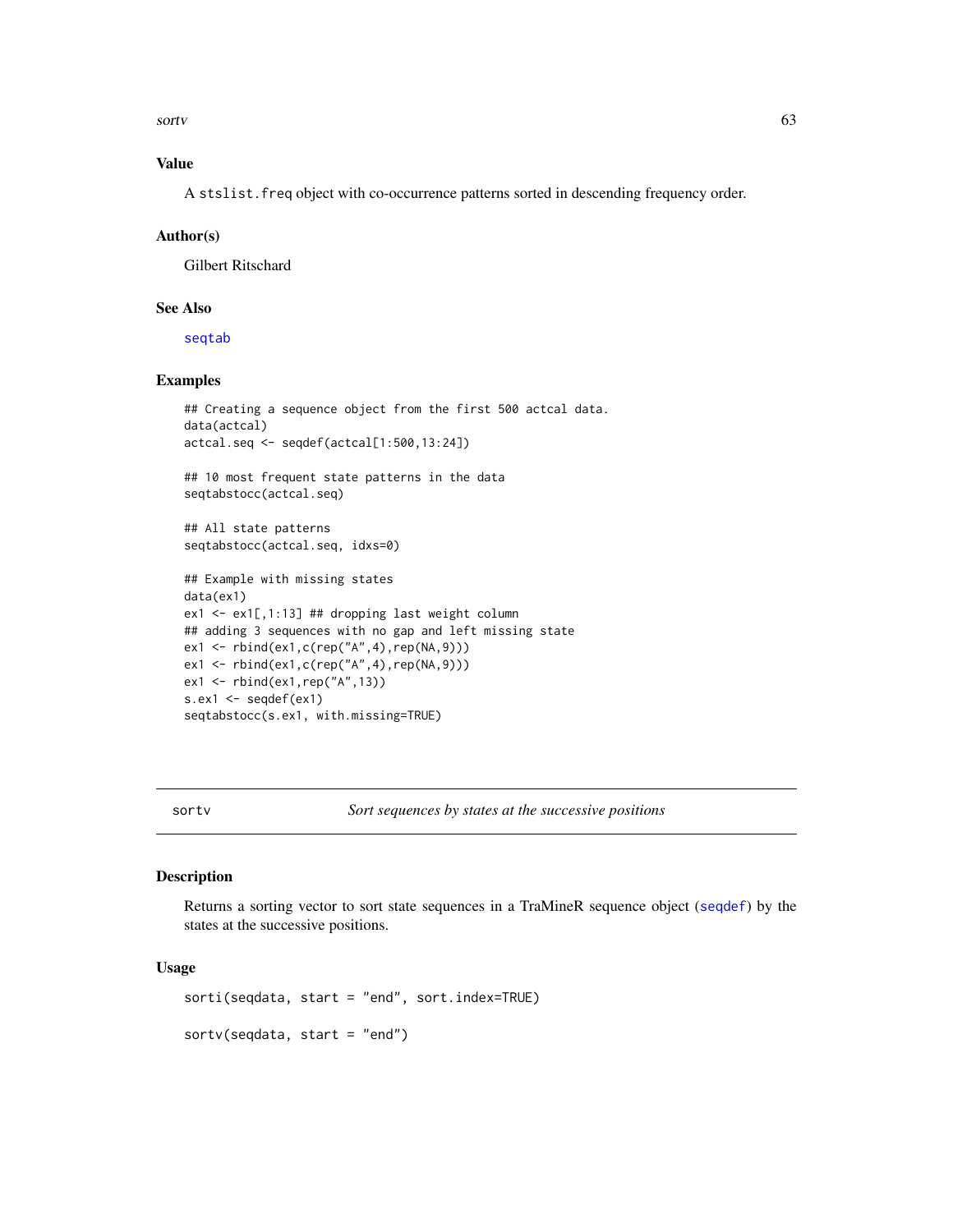#### <span id="page-63-0"></span>Arguments

| segdata    | A state sequence object as returned by sequef.                               |
|------------|------------------------------------------------------------------------------|
| start      | Where to start the sort. One of "beg" (beginning) or "end".                  |
| sort.index | Should the function return sort indexes? If FALSE, sort values are returned. |

## Details

With start = "end" (default), the primary sort key is the final state, then the previous one and so on. With start = "beg", the primary sort key is the state at the first position, then at the next one and so on.

With sort.index = FALSE, the function returns a vector of values whose order will determine the wanted order. This should be used as sortv argument of the [seqiplot](#page-0-0) function. With sort.index = TRUE, the function returns a vector of indexes to be used for indexing.

The sortv form is an alias for sorti $(...,$  sort.index = FALSE).

## Value

If sort.index = FALSE, the vector of sorting values. Otherwise the vector of sorting indexes.

#### Author(s)

Gilbert Ritschard

## See Also

Details about type =  $"i"$  or type =  $"I"$  in [seqplot](#page-0-0).

#### Examples

```
data(actcal)
actcal.seq <- seqdef(actcal[1:100,13:24])
par(mfrow=c(1,2))
seqIplot(actcal.seq, sortv=sortv(actcal.seq), with.legend = FALSE)
seqIplot(actcal.seq, sortv=sortv(actcal.seq, start="beg"), with.legend = FALSE)
actcal.seq[sorti(actcal.seq)[90:100],]
```

```
data(mvad)
mvad.seq <- seqdef(mvad[1:100,17:86])
par(mfrow=c(1,2))
seqIplot(mvad.seq, sortv=sortv(mvad.seq, start="end"), with.legend = FALSE)
seqIplot(mvad.seq, sortv=sortv(mvad.seq, start="beg"), with.legend = FALSE)
print( mvad.seq[sorti(mvad.seq,start="beg")[90:100],], format="SPS")
```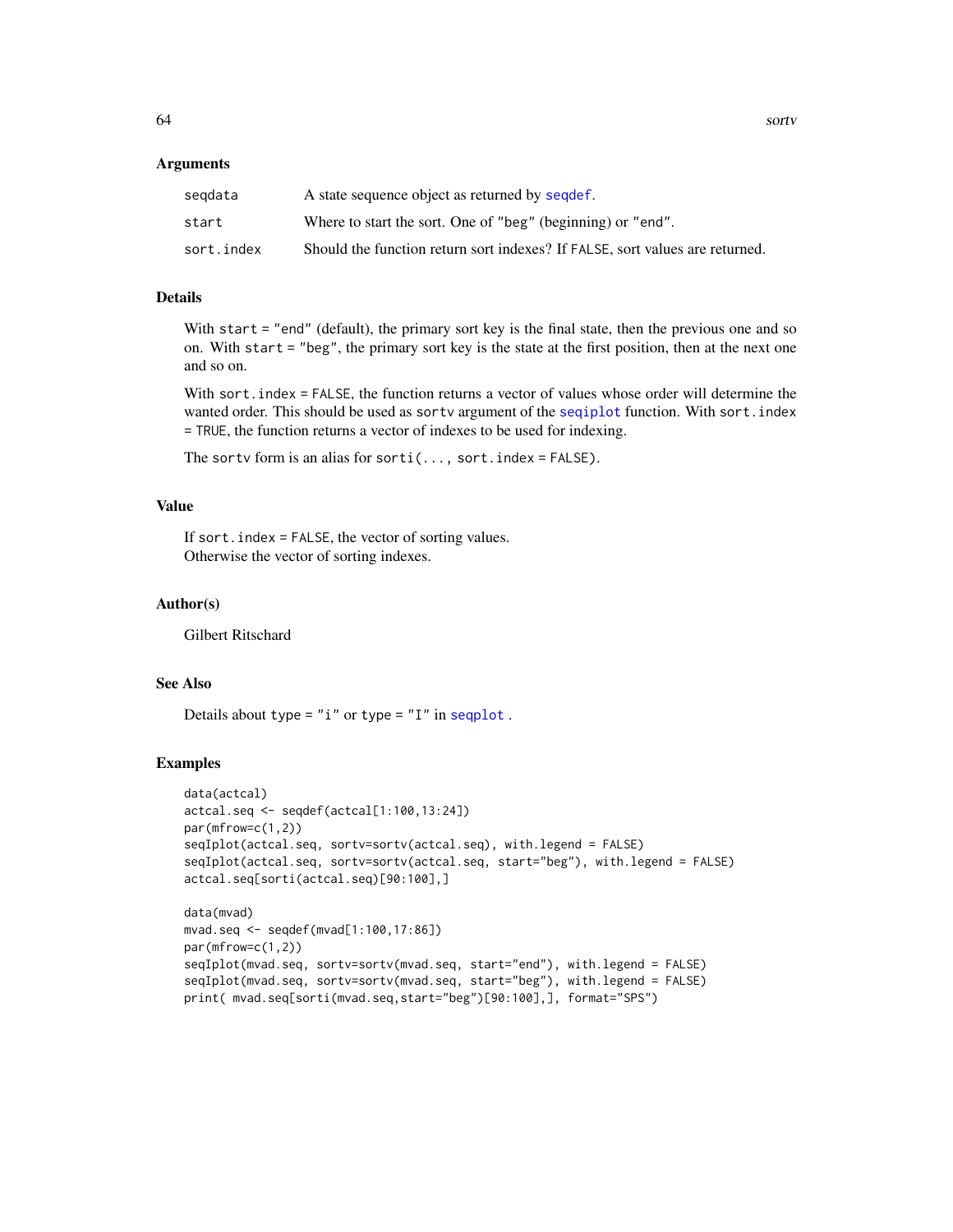<span id="page-64-0"></span>

Converts the STS sequences of a state sequence object into person-period format.

## Usage

```
toPersonPeriod(seqdata)
```
## Arguments

seqdata A state sequence object as returned by [seqdef](#page-0-0).

#### Value

A data frame with three columns: id, state and timestamp.

### Author(s)

Matthias Studer

## See Also

[seqformat](#page-0-0) .

## Examples

```
data(mvad)
mvad.labels <- c("employment", "further education", "higher education",
    "joblessness", "school", "training")
mvad.scodes <- c("EM", "FE", "HE", "JL", "SC", "TR")
mvad.seq <- seqdef(mvad, 15:86, states = mvad.scodes, labels = mvad.labels)
mvad2 <- toPersonPeriod(mvad.seq[1:20,])
```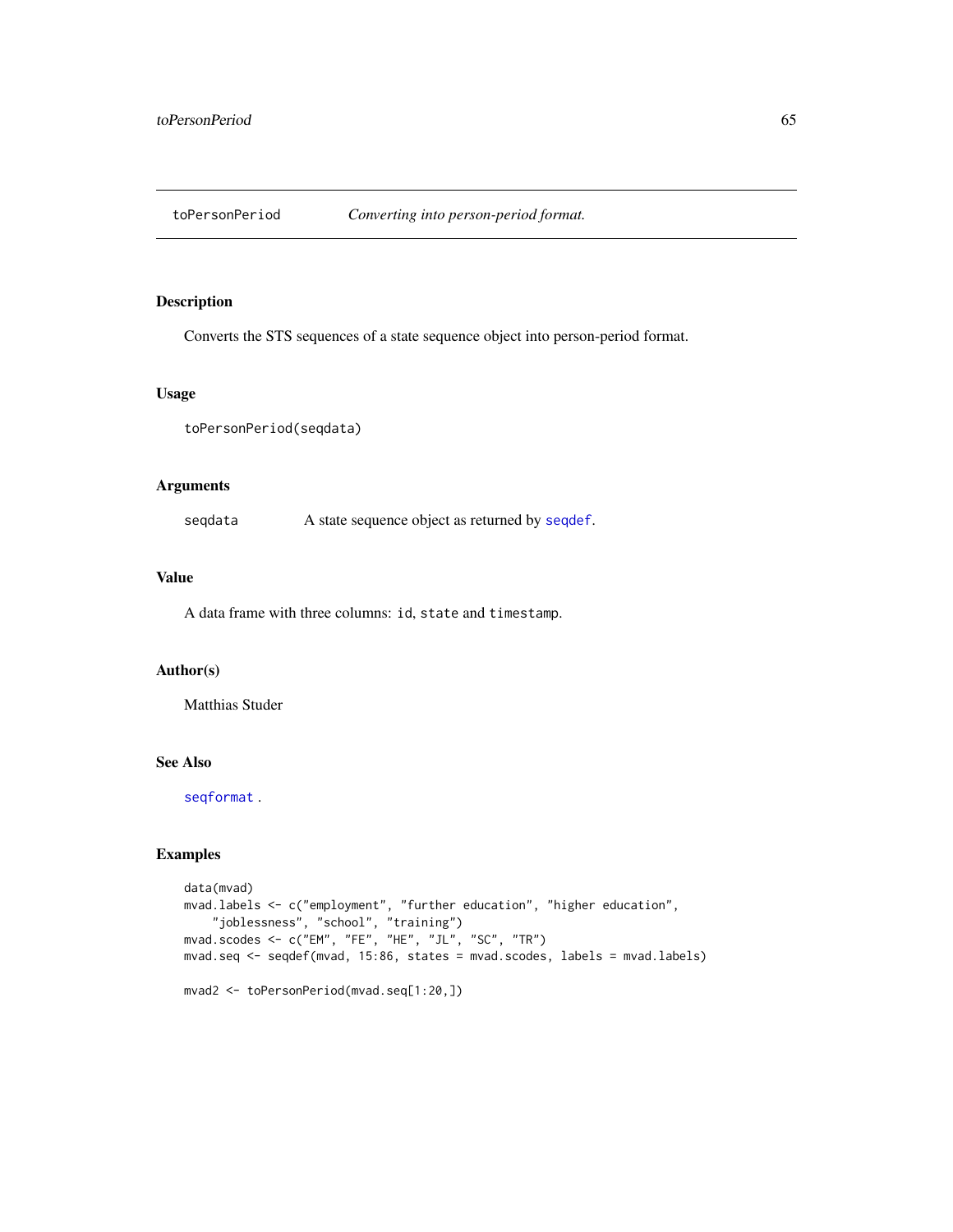<span id="page-65-1"></span><span id="page-65-0"></span>

Conversion from TSE (time stamped event sequences) vertical format into STS (state sequences) data format.

## Usage

```
TSE_to_STS(seqdata, id = 1, timestamp = 2, event = 3, stm = NULL, tmin = 1,
    tmax = NULL, firstState = "None")
```
#### Arguments

| segdata    | a data frame or matrix with event sequence data in TSE format.       |
|------------|----------------------------------------------------------------------|
| id         | Name or index of the column containing the id's of the sequences.    |
| timestamp  | Name or index of the column containing the timestamps of the events. |
| event      | Name or index of the column containing the events.                   |
| stm        | An event to state transition matrix (See sequentless).               |
| tmin       | Integer. Starting time of the state sequence.                        |
| tmax       | Integer. Ending time of the state sequence.                          |
| firstState | Character. The name of the state before any events has occurred.     |

### Details

Convert TSE (time stamped event sequences) data into STS (state sequences) format. By default, the states are defined has the combination of events that already occurred. Different schemes may be specified using function [seqe2stm](#page-24-1) and the stm argument.

## Value

A data.frame with the sequences in STS format.

## Note

This function is a pre-release and further testing is still needed, please report any problems.

#### Author(s)

Matthias Studer

## References

Ritschard, G., Gabadinho, A., Studer, M. & Müller, N.S. (2009), "Converting between various sequence representations", In Ras, Z. & Dardzinska, A. (eds) *Advances in Data Management*. Series: *Studies in Computational Intelligence*. Volume 223, pp. 155-175. Berlin: Springer.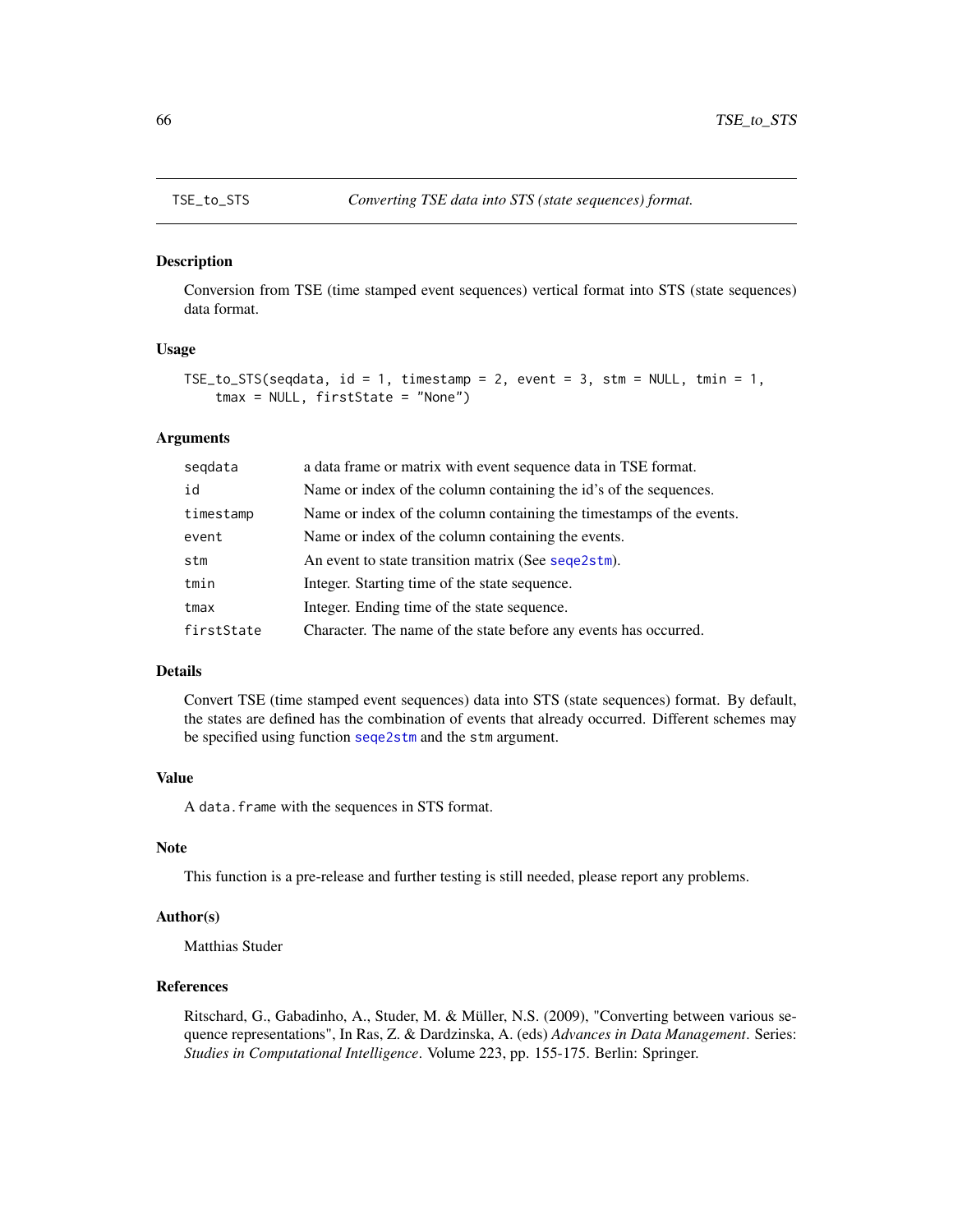## <span id="page-66-0"></span>TSE\_to\_STS 67

## See Also

See Also [seqe2stm](#page-24-1), [seqformat](#page-0-0).

## Examples

```
data(actcal.tse)
events <- c("PartTime", "NoActivity", "FullTime", "LowPartTime")
## Dropping all previous events.
stm <- seqe2stm(events, dropList=list(PartTime=events[-1],
  NoActivity=events[-2], FullTime=events[-3], LowPartTime=events[-4]))
mysts <- TSE_to_STS(actcal.tse[1:100,], id=1, timestamp=2, event=3,
   stm=stm, tmin=1, tmax=12, firstState="None")
```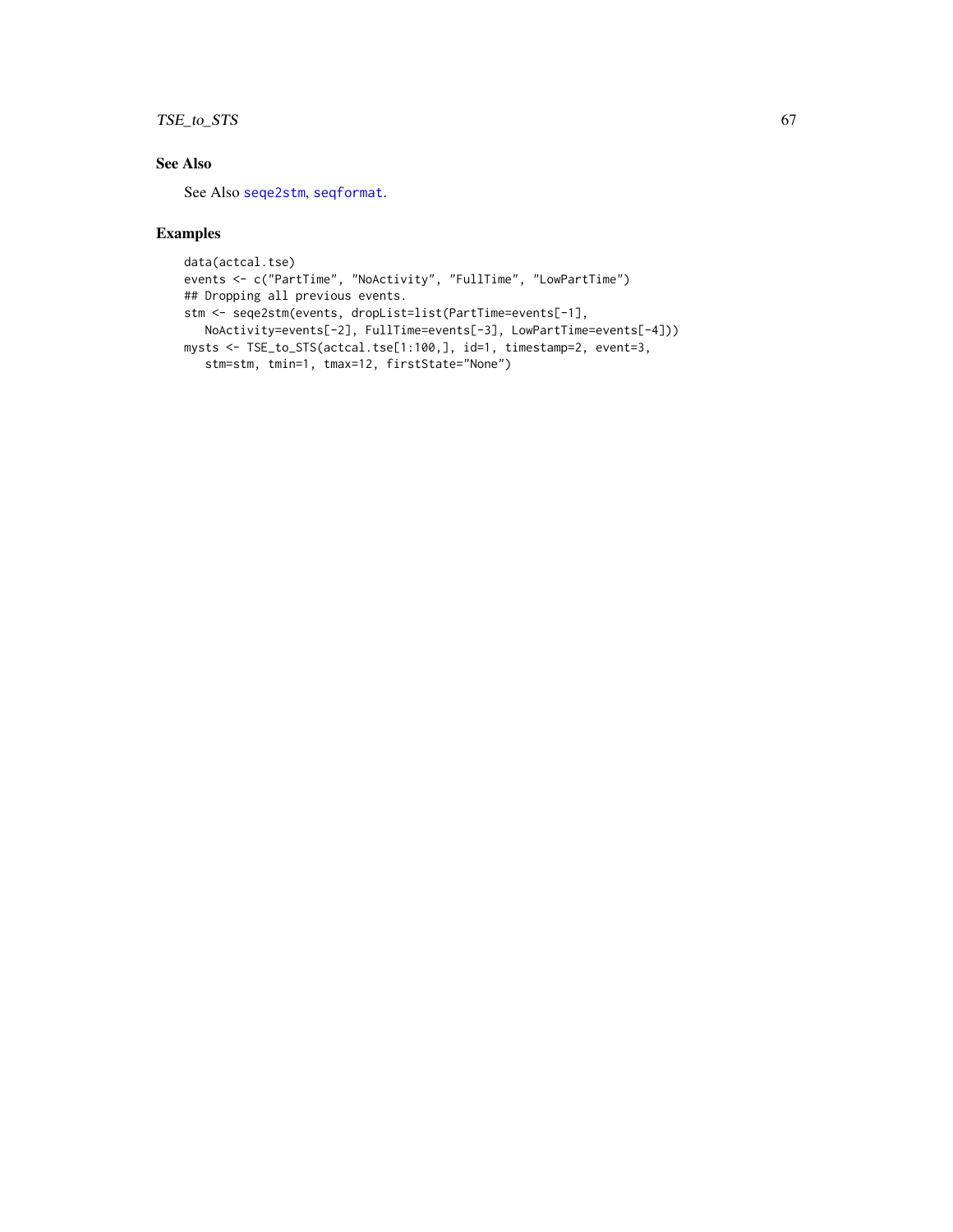# <span id="page-67-0"></span>Index

∗ Datasets polyads, [16](#page-15-0) ∗ Plot plot.stslist.surv, [15](#page-14-0) seqplot.tentrop, [44](#page-43-0) seqsplot, [56](#page-55-0) ∗ Transversal characteristics seqplot.tentrop, [44](#page-43-0) ∗ data format FCE\_to\_TSE, [7](#page-6-0) HSPELL\_to\_STS, [9](#page-8-0) seqe2stm, [25](#page-24-0) seqstart, [59](#page-58-0) TSE\_to\_STS, [66](#page-65-0) ∗ event sequences seqedplot, [27](#page-26-0) ∗ misc seqedist, [26](#page-25-0) ∗ package TraMineRextras-package, [3](#page-2-0) ∗ state sequences dissvar.grp, [5](#page-4-0) seqauto, [18](#page-17-0) seqrep.grp, [49](#page-48-0) ∗ survival seqsurv, [60](#page-59-0) ∗ utility seqgen.missing, [34](#page-33-0) seqgranularity, [36](#page-35-0) ∗ util convert, [3](#page-2-0) group.p, [8](#page-7-0) pamward, [10](#page-9-0) rowmode, [17](#page-16-0) seqentrans, [31](#page-30-0) seqtabstocc, [62](#page-61-0) sortv, [63](#page-62-0) toPersonPeriod, [65](#page-64-0)

agnes, *[10,](#page-9-0) [11](#page-10-0)*

alphabet, *[51](#page-50-0)* convert, [3](#page-2-0) createdatadiscrete, [4,](#page-3-0) *[34](#page-33-0)* dissvar, *[5,](#page-4-0) [6](#page-5-0)* dissvar.grp, [5](#page-4-0) FCE\_to\_TSE, [7](#page-6-0) group.p, [8](#page-7-0) hcl\_palettes, *[12](#page-11-0)* HSPELL\_to\_STS, [9](#page-8-0) layout, *[57](#page-56-0)* legend, *[12](#page-11-0)*, *[45](#page-44-0)*, *[57](#page-56-0)* lines, *[12](#page-11-0)*, *[28](#page-27-0)*, *[38](#page-37-0)*, *[45](#page-44-0)* list, *[46](#page-45-0)* pam, *[10,](#page-9-0) [11](#page-10-0)* pam.object, *[11](#page-10-0)* pamward, [10](#page-9-0) par, *[12](#page-11-0)*, *[14,](#page-13-0) [15](#page-14-0)*, *[45](#page-44-0)*, *[57](#page-56-0)* pdf, *[4](#page-3-0)* plot, *[15](#page-14-0)* plot.default, *[15](#page-14-0)* plot.dynin, [11,](#page-10-0) *[41](#page-40-0)* plot.emlt, [13,](#page-12-0) *[31](#page-30-0)* plot.SAMM *(*seqsamm*)*, [50](#page-49-0) plot.seqimplic *(*seqimplic*)*, [37](#page-36-0) plot.stslist.surv, [15,](#page-14-0) *[58](#page-57-0)*, *[61](#page-60-0)* png, *[4](#page-3-0)* polyads, [16](#page-15-0) print.default, *[38](#page-37-0)* print.dynin *(*seqindic.dyn*)*, [40](#page-39-0) print.seqimplic *(*seqimplic*)*, [37](#page-36-0) rank, *[43](#page-42-0)* RNGkind, *[19](#page-18-0)*, *[47](#page-46-0)* rowmode, [17](#page-16-0)